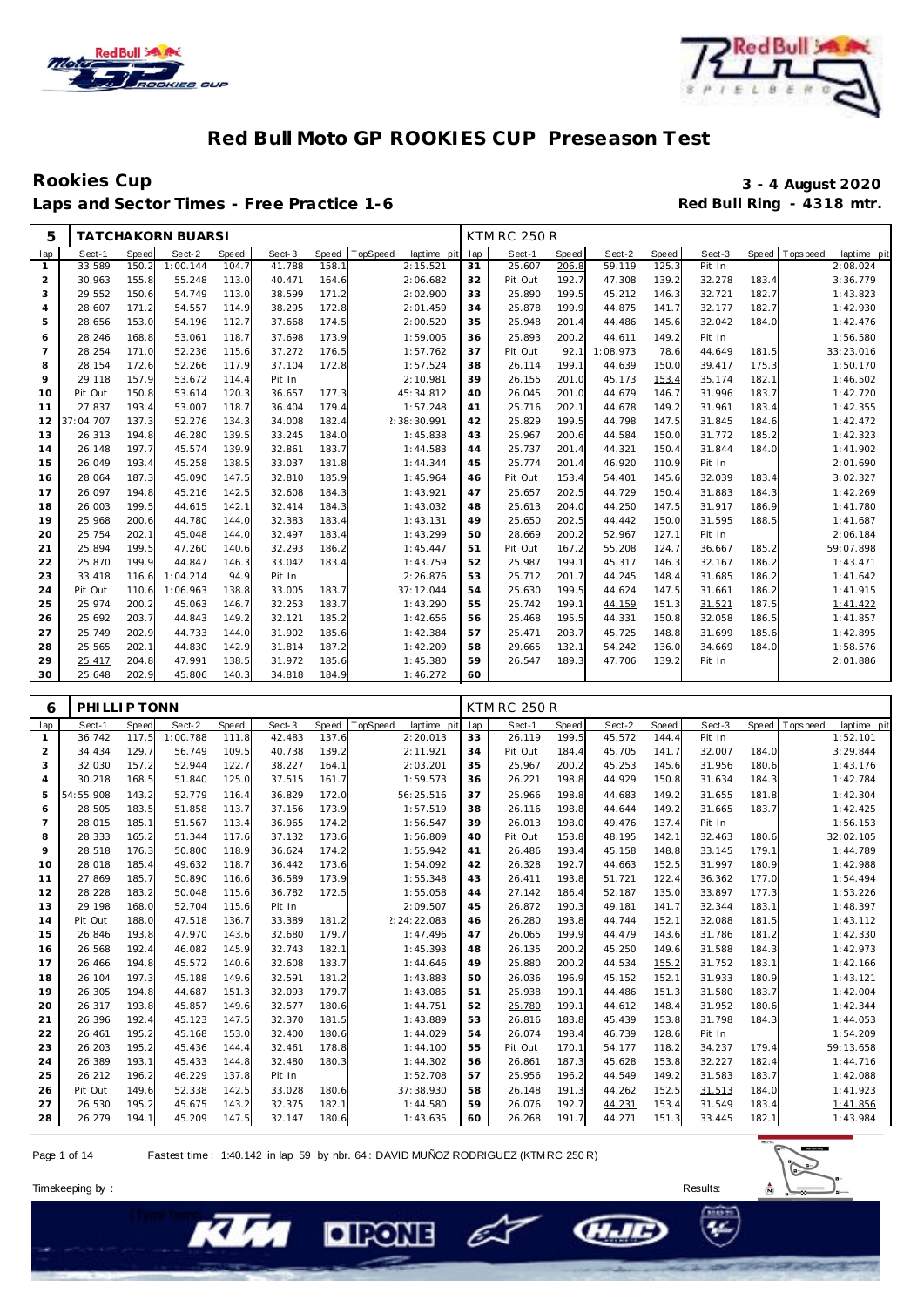



### **Rookies Cup 3 - 4 August 2020** Red Bull Ring - 4318 mtr.

| Laps and Sector Times - Free Practice 1-6 |  |
|-------------------------------------------|--|
|-------------------------------------------|--|

| 29 <sup>1</sup> | 31.001 | 184.8 48.014 143.2 31.597              |  | 184.0 | 1:50.612 61 26.515 190.0 46.428              |    |  |              |       | 140.6 32.759 181.2 |       | 1:45.702 |
|-----------------|--------|----------------------------------------|--|-------|----------------------------------------------|----|--|--------------|-------|--------------------|-------|----------|
| 30 I            |        | 25.870  202.1  44.716  144.0  31.679   |  | 186.5 | 1:42.265 62 27.770 171.5 49.694 131.4 35.720 |    |  |              |       |                    | 181.5 | 1:53.184 |
| $31 \mid$       |        | 25.830 199.9 44.972 147.5 31.770 183.4 |  |       | 1:42.572 63 26.860                           |    |  | 193.4 48.114 | 136.7 | Pit In             |       | 1:58.993 |
| 32 <sub>1</sub> |        | 27.044 197.7 44.924 150.8 32.113 180.0 |  |       | 1:44.081                                     | 64 |  |              |       |                    |       |          |

|     |        |       | DANIEL MUÑOZ FERNANDEZ |       |        |       |                |             |     | <b>KTM RC 250 R</b> |       |        |         |        |       |                               |
|-----|--------|-------|------------------------|-------|--------|-------|----------------|-------------|-----|---------------------|-------|--------|---------|--------|-------|-------------------------------|
| lap | Sect-1 | Speed | Sect-2                 | Speed | Sect-3 |       | Speed TopSpeed | laptime pit | lap | Sect-1              | Speed | Sect-2 | Speed ! | Sect-3 |       | Speed Topspeed<br>laptime pit |
|     | 30.723 | 139.3 | 55.729                 | 110.2 | 39.212 | 169.8 |                | 2:05.664    | 11  |                     | 159.3 | 53.375 | 117.4   | 37.022 | 174.5 | 44:21.485                     |
|     | 31.417 | 149.6 | 58.328                 | 107.8 | 41.175 | 153.6 |                | 2:10.920    | 12  | 28.003              | 182.9 | 49.996 | 127.4   | 35.869 | 174.8 | 1:53.868                      |
| 3   | 33.298 | 132.3 | 1:00.988               | 102.5 | 42.361 | 146.7 |                | 2:16.647    | 13  | 27.941              | 186.0 | 49.243 | 129.2   | 35.561 | 176.2 | 1:52.745                      |
| 4   | 33.763 | 136.6 | 56.705                 | 108.4 | 39.959 | 166.4 |                | 2:10.427    | 14  | 28.022              | 184.8 | 49.978 | 130.1   | 35.315 | 176.5 | 1:53.315                      |
| 5   | 31.152 | 153.4 | 54.108                 | 114.6 | 38.673 | 170.9 |                | 2:03.933    | 15  | 27.925              | 182.6 | 49.056 | 129.2   | 35.234 | 175.6 | 1:52.215                      |
| 6   | 29.434 | 159.3 | 52.796                 | 120.8 | 37.087 | 172.8 |                | 1:59.317    | 16  | 27.806              | 193.4 | 48.555 | 131.7   | 35.130 | 175.9 | 1:51.491                      |
|     | 28.743 | 166.5 | 51.178                 | 126.2 | 36.685 | 177.0 |                | 1:56.606    | 17  | 27.496              | 189.0 | 48.589 | 136.0   | 34.774 | 177.6 | 1:50.859                      |
| 8   | 28.628 | 164.7 | 50.745                 | 119.2 | 36.360 | 176.5 |                | 1:55.733    | 18  | 27.358              | 193.1 | 48.133 | 133.7   | 34.910 | 179.1 | 1:50.401                      |
| 9   | 28.227 | 179.8 | 49.341                 | 131.1 | 35.596 | 175.9 |                | 1:53.164    | 19  | 27.257              | 193.4 | 48.501 | 131.1   | 35.085 | 179.4 | 1:50.843                      |
| 10  | 28.694 | 163.4 | 52.279                 | 118.2 | Pit In |       |                | 2:07.529    | 20  | 27.055              | 189.7 | 48.266 | 134.3   | Pit In |       | 1:58.279                      |

| 7              |         |       | DANIEL MUÑOZ FERNANDEZ |       |        |       |                         |     | KTM RC 250 R Sparebike |       |        |       |        |       |            |             |
|----------------|---------|-------|------------------------|-------|--------|-------|-------------------------|-----|------------------------|-------|--------|-------|--------|-------|------------|-------------|
| lap            | Sect-1  | Speed | Sect-2                 | Speed | Sect-3 | Speed | TopSpeed<br>laptime pit | lap | Sect-1                 | Speed | Sect-2 | Speed | Sect-3 | Speed | Tops pee d | laptime pit |
|                | Pit Out | 125.6 | 55.573                 | 128.0 | 38.796 | 147.7 | 2:23.231                | 24  | 26.729                 | 196.2 | 45.198 | 150.8 | 32.466 | 182.4 |            | 1:44.393    |
| 2              | 32.898  | 151.0 | 53.177                 | 130.4 | 36.537 | 160.5 | 2:02.612                | 25  | 26.182                 | 197.3 | 44.953 | 152.1 | 31.929 | 183.4 |            | 1:43.064    |
| 3              | 30.239  | 160.5 | 50.459                 | 137.4 | 35.008 | 165.9 | 1:55.706                | 26  | 26.180                 | 196.6 | 44.934 | 153.4 | 31.997 | 182.1 |            | 1:43.111    |
| 4              | 28.157  | 182.3 | 46.903                 | 144.8 | 33.698 | 179.1 | 1:48.758                | 27  | 26.074                 | 198.0 | 45.057 | 155.2 | 31.965 | 183.4 |            | 1:43.096    |
| 5              | 26.501  | 194.1 | 46.230                 | 147.9 | Pit In |       | 1:53.210                | 28  | 26.008                 | 198.8 | 44.896 | 156.5 | 32.056 | 183.4 |            | 1:42.960    |
| 6              | Pit Out | 191.7 | 46.747                 | 150.0 | 32.829 | 180.0 | 2:59.617                | 29  | 25.915                 | 197.3 | 44.875 | 150.4 | 31.972 | 183.4 |            | 1:42.762    |
| $\overline{7}$ | 26.310  | 195.2 | 45.418                 | 151.3 | 37.986 | 93.7  | 1:49.714                | 30  | 26.022                 | 197.7 | 45.854 | 152.5 | 31.710 | 186.5 |            | 1:43.586    |
| 8              | 33.072  | 160.7 | 49.470                 | 140.6 | Pit In |       | 2:08.341                | 31  | 25.714                 | 195.9 | 45.034 | 147.9 | 32.089 | 183.7 |            | 1:42.837    |
| 9              | Pit Out | 185.7 | 46.924                 | 146.3 | 32.575 | 181.2 | 36:26.921               | 32  | 25.794                 | 199.1 | 44.853 | 151.7 | 32.170 | 183.7 |            | 1:42.817    |
| 10             | 26.304  | 196.2 | 45.252                 | 153.4 | 32.329 | 181.2 | 1:43.885                | 33  | 27.291                 | 197.7 | 44.848 | 148.8 | 32.076 | 185.2 |            | 1:44.215    |
| 11             | 26.192  | 196.9 | 45.725                 | 144.0 | Pit In |       | 1:52.151                | 34  | 25.754                 | 201.7 | 45.025 | 145.9 | 32.256 | 185.6 |            | 1:43.035    |
| 12             | Pit Out | 182.9 | 47.858                 | 139.9 | 33.957 | 181.8 | 3:33.442                | 35  | 25.576                 | 202.5 | 44.561 | 151.3 | 31.552 | 185.2 |            | 1:41.689    |
| 13             | 26.085  | 199.1 | 44.975                 | 149.2 | 31.959 | 183.7 | 1:43.019                | 36  | 25.694                 | 200.6 | 46.516 | 143.6 | Pit In |       |            | 1:52.357    |
| 14             | 25.864  | 201.0 | 44.645                 | 149.6 | 32.113 | 183.1 | 1:42.622                | 37  | Pit Out                | 191.0 | 51.836 | 119.7 | 36.035 | 184.0 |            | 1:01:40.803 |
| 15             | 25.982  | 201.4 | 44.761                 | 150.8 | 31.763 | 184.9 | 1:42.506                | 38  | 26.194                 | 193.8 | 44.739 | 151.3 | 31.974 | 184.6 |            | 1:42.907    |
| 16             | 25.718  | 201.7 | 45.588                 | 149.2 | 32.174 | 182.7 | 1:43.480                | 39  | 25.645                 | 202.1 | 44.100 | 154.3 | 31.220 | 186.5 |            | 1:40.965    |
| 17             | 26.077  | 199.1 | 45.123                 | 149.6 | 32.115 | 183.7 | 1:43.315                | 40  | 25.686                 | 196.6 | 44.081 | 155.2 | 31.597 | 188.5 |            | 1:41.364    |
| 18             | 26.070  | 199.5 | 45.093                 | 153.0 | 32.080 | 182.7 | 1:43.243                | 41  | 25.957                 | 194.8 | 44.350 | 154.3 | 31.129 | 188.8 |            | 1:41.436    |
| 19             | 25.797  | 198.8 | 44.899                 | 152.1 | 31.959 | 183.4 | 1:42.655                | 42  | 25.984                 | 195.2 | 45.931 | 147.1 | 34.430 | 188.8 |            | 1:46.345    |
| 20             | 25.931  | 198.0 | 45.126                 | 149.2 | 32.367 | 182.1 | 1:43.424                | 43  | 26.083                 | 193.1 | 48.370 | 145.2 | 35.462 | 182.4 |            | 1:49.915    |
| 21             | 28.055  | 182.6 | 46.900                 | 145.2 | 33.307 | 180.9 | 1:48.262                | 44  | 25.758                 | 197.3 | 47.562 | 129.2 | 34.774 | 181.8 |            | 1:48.094    |
| 22             | 26.172  | 201.7 | 48.165                 | 137.1 | Pit In |       | 1:56.694                | 45  | 26.296                 | 193.4 | 44.584 | 151.3 | 31.860 | 183.4 |            | 1:42.740    |
| 23             | Pit Out | 195.5 | 45.777                 | 148.4 | 41.048 | 175.9 | 31:55.341               | 46  | 35.614                 | 144.3 | 53.576 | 125.6 | Pit In |       |            | 2:15.871    |

| 11             | ALEX ESCRIG |       |          |       |        |       |         |             |     | <b>KTM RC 250 R</b> |       |          |       |        |       |             |                |
|----------------|-------------|-------|----------|-------|--------|-------|---------|-------------|-----|---------------------|-------|----------|-------|--------|-------|-------------|----------------|
| lap            | Sect-1      | Speed | Sect-2   | Speed | Sect-3 | Speed | opSpeed | laptime pit | lap | Sect-1              | Speed | Sect-2   | Speed | Sect-3 | Speed | T ops pee d | laptime<br>pit |
|                | 38.951      | 117.8 | 1:04.048 | 103.4 | 46.991 | 130.3 |         | 2:29.990    | 31  | 25.857              | 199.9 | 44.267   | 153.8 | 31.510 | 185.6 |             | 1:41.634       |
| 2              | 38.701      | 126.2 | 1:04.209 | 103.1 | 45.404 | 143.2 |         | 2:28.314    | 32  | 25.566              | 199.1 | 44.470   | 155.2 | 31.329 | 185.9 |             | 1:41.365       |
| 3              | 34.799      | 140.2 | 1:02.147 | 102.9 | 44.524 | 144.8 |         | 2:21.470    | 33  | 26.004              | 197.7 | 44.498   | 157.0 | 31.496 | 182.7 |             | 1:41.998       |
| 4              | 33.491      | 152.7 | 57.733   | 109.8 | 40.268 | 161.9 |         | 2:11.492    | 34  | 25.662              | 199.9 | 44.111   | 155.2 | 31.328 | 183.4 |             | 1:41.101       |
| 5              | 30.699      | 156.8 | 56.798   | 116.6 | 38.867 | 169.3 |         | 2:06.364    | 35  | 25.788              | 199.9 | 44.398   | 152.5 | 31.421 | 184.9 |             | 1:41.607       |
| 6              | 29.559      | 159.8 | 53.699   | 121.1 | 40.076 | 166.4 |         | 2:03.334    | 36  | 25.572              | 201.7 | 44.566   | 144.4 | 31.682 | 184.6 |             | 1:41.820       |
| $\overline{7}$ | 29.827      | 176.6 | 51.857   | 122.2 | 37.704 | 172.0 |         | 1:59.388    | 37  | 25.553              | 204.0 | 44.008   | 156.5 | 31.129 | 186.9 |             | 1:40.690       |
| 8              | 28.699      | 176.3 | 52.711   | 120.3 | 37.343 | 170.1 |         | 1:58.753    | 38  | 25.400              | 201.4 | 48.343   | 150.0 | 31.571 | 186.5 |             | 1:45.314       |
| 9              | 28.475      | 180.7 | 50.577   | 125.3 | Pit In |       |         | 2:03.951    | 39  | 25.437              | 205.2 | 44.128   | 151.7 | 31.417 | 187.2 |             | 1:40.982       |
| 10             | Pit Out     | 181.0 | 51.184   | 125.9 | 35.997 | 177.0 |         | 44:51.600   | 40  | 26.704              | 174.3 | 45.548   | 130.4 | Pit In |       |             | 1:53.441       |
| 11             | 28.197      | 191.7 | 48.924   | 134.0 | 35.745 | 178.2 |         | 1:52.866    | 41  | Pit Out             | 195.5 | 45.642   | 152.1 | 31.658 | 183.4 |             | 2:53.092       |
| 12             | 27.136      | 195.2 | 48.888   | 133.3 | 35.424 | 176.8 |         | 1:51.448    | 42  | 26.254              | 195.5 | 50.607   | 121.1 | 33.202 | 185.2 |             | 1:50.063       |
| 13             | 27.575      | 190.7 | 50.569   | 122.2 | 39.616 | 177.3 |         | 1:57.760    | 43  | 25.671              | 203.7 | 54.957   | 137.1 | Pit In |       |             | 2:03.204       |
| 14             | 27.271      | 192.4 | 48.127   | 135.7 | 35.279 | 177.9 |         | 1:50.677    | 44  | Pit Out             | 56.6  | 1:02.370 | 104.9 | Pit In |       |             | 32:29.236      |
| 15             | 27.191      | 195.2 | 48.059   | 137.4 | 34.933 | 178.5 |         | 1:50.183    | 45  | Pit Out             | 193.4 | 45.358   | 154.3 | 31.904 | 183.1 |             | 2:01.253       |
| 16             | 26.886      | 198.0 | 47.993   | 135.0 | 34.722 | 178.8 |         | 1:49.601    | 46  | 2:54.698            | 173.4 | 50.916   | 140.6 | 35.885 | 181.2 |             | 14:21.499      |

Page 2 of 14 Fastest time : 1:40.142 in lap 59 by nbr. 64 : DAVID MUÑOZ RODRIGUEZ (KTM RC 250 R)

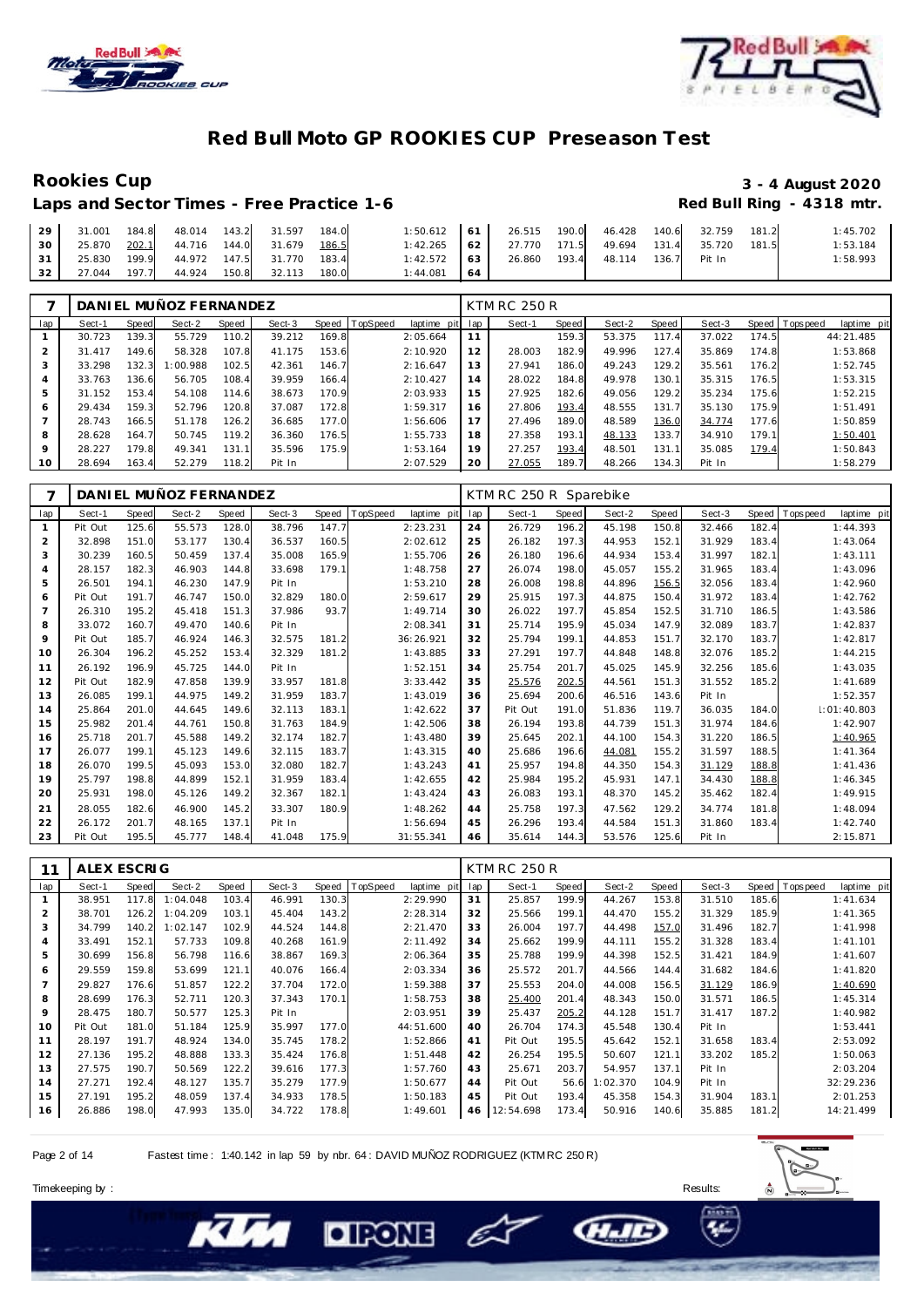



Laps and Sector Times - Free Practice 1-6

## Rookies Cup<br>
1920 - 3 - 4 August 2020<br>
Red Bull Ring - 4318 mtr.

| 17 | 35.901  | 168.5 | 53.548   | 117.6 | Pit In |       | 2:13.675    | 47 | 26.994  | 194.1 | 47.098 | 140.6 | 33.077 | 181.2 | 1:47.169        |
|----|---------|-------|----------|-------|--------|-------|-------------|----|---------|-------|--------|-------|--------|-------|-----------------|
| 18 | Pit Out | 162.9 | 48.310   | 145.2 | 34.002 | 181.5 | 2:27:11.101 | 48 | 26.326  | 195.9 | 45.256 | 148.8 | 31.727 | 183.4 | 1:43.309        |
| 19 | 26.338  | 199.9 | 45.056   | 152.5 | 32.006 | 184.0 | 1:43.400    | 49 | 25.865  | 200.2 | 44.177 | 152.1 | 31.288 | 183.1 | 1:41.330        |
| 20 | 26.025  | 199.9 | 44.308   | 154.7 | 31.670 | 185.6 | 1:42.003    | 50 | 25.701  | 201.0 | 44.154 | 153.0 | Pit In |       | 1:49.128        |
| 21 | 25.558  | 203.7 | 44.273   | 148.8 | 32.076 | 185.6 | 1:41.907    | 51 | Pit Out | 163.7 | 53.682 | 119.5 | 37.278 | 184.0 | $\pm 00:02.930$ |
| 22 | 25.876  | 199.1 | 44.411   | 156.1 | 31.590 | 185.6 | 1:41.877    | 52 | 26.648  | 196.9 | 46.159 | 154.3 | 35.627 | 183.7 | 1:48.434        |
| 23 | 25.745  | 199.1 | 47.356   | 136.0 | 33.525 | 183.1 | 1:46.626    | 53 | 25.695  | 196.6 | 44.718 | 153.4 | 31.425 | 184.6 | 1:41.838        |
| 24 | 25.710  | 201.0 | 44.130   | 157.0 | 31.541 | 185.2 | 1:41.381    | 54 | 26.024  | 193.8 | 44.503 | 154.3 | 31.404 | 184.9 | 1:41.931        |
| 25 | 25.610  | 201.0 | 44.347   | 153.4 | 31.446 | 185.6 | 1:41.403    | 55 | 25.922  | 195.2 | 44.877 | 148.8 | 32.957 | 186.2 | 1:43.756        |
| 26 | 25.545  | 201.7 | 44.332   | 154.7 | 31.572 | 184.3 | 1:41.449    | 56 | 25.762  | 198.8 | 44.005 | 156.5 | 31.307 | 187.5 | 1:41.074        |
| 27 | 25.941  | 198.4 | 44.022   | 155.2 | 31.412 | 187.2 | 1:41.375    | 57 | 25.499  | 201.0 | 44.319 | 153.0 | 31.320 | 190.8 | 1:41.138        |
| 28 | 27.662  | 195.2 | 44.482   | 143.6 | 31.427 | 184.6 | 1:43.571    | 58 | 27.125  | 192.7 | 49.718 | 111.8 | 36.823 | 185.9 | 1:53.666        |
| 29 | 25.616  | 201.0 | 45.573   | 136.7 | Pit In |       | 1:50.820    | 59 | 26.035  | 198.0 | 47.270 | 138.8 | Pit In |       | 1:59.894        |
| 30 | Pit Out | 139.1 | 1:23.180 | 146.3 | 32.444 | 183.1 | 38:30.676   | 60 |         |       |        |       |        |       |                 |

| 13              | <b>SHO NI SHIMURA</b> |       |          |       |        |       |                         |     | <b>KTM RC 250 R</b> |       |          |       |        |       |                           |
|-----------------|-----------------------|-------|----------|-------|--------|-------|-------------------------|-----|---------------------|-------|----------|-------|--------|-------|---------------------------|
| lap             | Sect-1                | Speed | Sect-2   | Speed | Sect-3 | Speed | TopSpeed<br>laptime pit | lap | Sect-1              | Speed | Sect-2   | Speed | Sect-3 | Speed | T ops peed<br>laptime pit |
| $\overline{1}$  | 38.726                | 121.2 | 1:05.033 | 102.1 | 46.521 | 139.2 | 2:30.280                | 32  | Pit Out             | 158.4 | 51.580   | 139.9 | 43.240 | 180.6 | 37:44.134                 |
| 2               | 36.173                | 131.6 | 1:01.420 | 110.0 | 42.164 | 152.1 | 2:19.757                | 33  | 26.521              | 201.4 | 45.466   | 145.9 | 31.655 | 185.9 | 1:43.642                  |
| 3               | 32.164                | 144.7 | 57.441   | 111.3 | 40.284 | 158.6 | 2:09.889                | 34  | 25.593              | 202.9 | 45.437   | 154.3 | 32.101 | 185.2 | 1:43.131                  |
| $\overline{4}$  | 31.445                | 146.7 | 55.692   | 116.4 | 39.478 | 165.4 | 2:06.615                | 35  | 25.551              | 204.4 | 45.154   | 147.9 | 31.652 | 185.6 | 1:42.357                  |
| 5               | 30.053                | 148.3 | 54.815   | 116.4 | 38.178 | 169.0 | 2:03.046                | 36  | 25.633              | 204.0 | 44.705   | 150.8 | 31.504 | 182.7 | 1:41.842                  |
| 6               | 28.943                | 163.4 | 53.965   | 116.6 | 37.779 | 172.8 | 2:00.687                | 37  | 26.776              | 190.7 | 45.083   | 146.3 | 32.625 | 185.6 | 1:44.484                  |
| $7\overline{ }$ | 28.575                | 172.6 | 52.595   | 120.3 | 37.715 | 172.8 | 1:58.885                | 38  | 25.571              | 202.9 | 44.563   | 152.5 | 31.672 | 183.7 | 1:41.806                  |
| 8               | 28.703                | 166.7 | 52.125   | 120.0 | 37.329 | 174.8 | 1:58.157                | 39  | 26.574              | 195.5 | 44.595   | 151.3 | 31.709 | 183.4 | 1:42.878                  |
| 9               | 28.281                | 179.2 | 51.105   | 121.3 | 36.844 | 172.5 | 1:56.230                | 40  | 25.869              | 201.0 | 53.383   | 139.2 | 37.569 | 183.1 | 1:56.821                  |
| 10              | 28.855                | 169.1 | 58.067   | 111.6 | Pit In |       | 2:19.790                | 41  | 25.889              | 202.9 | 45.028   | 149.2 | 32.088 | 183.4 | 1:43.005                  |
| 11              | Pit Out               | 176.9 | 52.003   | 123.6 | 36.904 | 174.5 | 43:19.874               | 42  | 25.730              | 202.9 | 47.082   | 141.7 | 31.959 | 184.9 | 1:44.771                  |
| 12              | 27.786                | 186.0 | 50.336   | 126.8 | 36.769 | 175.6 | 1:54.891                | 43  | 25.609              | 202.5 | 46.218   | 146.7 | 31.900 | 183.1 | 1:43.727                  |
| 13              | 27.762                | 184.4 | 49.711   | 125.6 | 36.203 | 175.6 | 1:53.676                | 44  | 25.803              | 201.0 | 44.341   | 150.4 | 31.505 | 184.0 | 1:41.649                  |
| 14              | 27.319                | 194.1 | 49.245   | 125.3 | 35.851 | 176.2 | 1:52.415                | 45  | 25.707              | 200.6 | 44.410   | 150.8 | 37.141 | 183.1 | 1:47.258                  |
| 15              | 27.374                | 195.2 | 49.036   | 123.3 | 36.003 | 178.2 | 1:52.413                | 46  | 27.136              | 149.1 | 58.259   | 125.0 | Pit In |       | 2:09.042                  |
| 16              | 27.066                | 196.2 | 48.584   | 126.8 | Pit In |       | 2:05.029                | 47  | Pit Out             | 110.1 | 1:06.031 | 89.7  | 51.701 | 139.4 | 33:35.848                 |
| 17              |                       | 182.6 | 50.126   | 127.1 | 35.421 | 177.3 | 2:50.403                | 48  | 39.004              | 143.0 | 47.586   | 147.1 | 31.774 | 186.2 | 1:58.364                  |
| 18              | 27.125                | 196.9 | 48.951   | 129.2 | 35.758 | 175.0 | 1:51.834                | 49  | 25.668              | 200.6 | 44.564   | 151.7 | 31.667 | 181.8 | 1:41.899                  |
| 19              | 27.147                | 194.5 | 48.438   | 128.0 | Pit In |       | 1:59.599                | 50  | 25.775              | 199.5 | 47.604   | 112.5 | 36.683 | 183.7 | 1:50.062                  |
| 20              | Pit Out               | 186.0 | 49.215   | 134.7 | 33.551 | 180.9 | ?: 25: 53.341           | 51  | 25.874              | 198.4 | 46.022   | 149.2 | 31.563 | 187.2 | 1:43.459                  |
| 21              | 26.589                | 196.6 | 46.359   | 140.3 | 32.962 | 181.8 | 1:45.910                | 52  | 25.455              | 204.0 | 44.304   | 150.8 | 31.536 | 184.0 | 1:41.295                  |
| 22              | 26.298                | 196.9 | 45.958   | 144.8 | 34.917 | 180.6 | 1:47.173                | 53  | 25.837              | 204.0 | 44.830   | 149.6 | 31.639 | 188.2 | 1:42.306                  |
| 23              | 26.375                | 198.0 | 45.543   | 147.9 | 32.726 | 181.5 | 1:44.644                | 54  | 09:54.902           | 166.5 | 59.159   | 132.0 | 33.914 | 183.4 | 1:11:27.975               |
| 24              | 26.222                | 197.7 | 45.293   | 153.0 | 33.011 | 183.1 | 1:44.526                | 55  | 26.180              | 201.4 | 45.373   | 146.7 | 32.252 | 185.6 | 1:43.805                  |
| 25              | 26.284                | 194.8 | 45.604   | 144.0 | 32.571 | 182.4 | 1:44.459                | 56  | 25.603              | 200.6 | 44.678   | 147.9 | 31.617 | 187.2 | 1:41.898                  |
| 26              | 26.287                | 196.2 | 45.351   | 144.0 | 32.347 | 182.4 | 1:43.985                | 57  | 25.648              | 200.6 | 44.648   | 149.2 | 31.453 | 188.5 | 1:41.749                  |
| 27              | 26.204                | 196.9 | 45.177   | 143.6 | 33.123 | 183.7 | 1:44.504                | 58  | 25.562              | 204.4 | 44.972   | 148.8 | 31.816 | 185.9 | 1:42.350                  |
| 28              | 25.853                | 198.8 | 46.288   | 150.4 | 32.306 | 186.9 | 1:44.447                | 59  | 25.679              | 199.9 | 44.235   | 146.3 | 32.710 | 186.2 | 1:42.624                  |
| 29              | 25.747                | 201.7 | 45.459   | 147.5 | 32.259 | 186.2 | 1:43.465                | 60  | 25.666              | 201.0 | 47.925   | 121.3 | 33.174 | 187.2 | 1:46.765                  |
| 30              | 25.598                | 204.4 | 44.531   | 148.4 | 31.798 | 185.2 | 1:41.927                | 61  | 25.586              | 198.8 | 48.573   | 123.0 | 34.968 | 184.0 | 1:49.127                  |
| 31              | 25.740                | 200.2 | 46.373   | 136.0 | Pit In |       | 1:54.279                | 62  | 26.173              | 198.8 | 50.998   | 125.0 | Pit In |       | 2:01.156                  |

| 19             | SCOTT OGDEN |       |          |       |        |       |          |             |     | <b>KTM RC 250 R</b> |       |          |       |        |       |                  |             |
|----------------|-------------|-------|----------|-------|--------|-------|----------|-------------|-----|---------------------|-------|----------|-------|--------|-------|------------------|-------------|
| lap            | Sect-1      | Speed | Sect-2   | Speed | Sect-3 | Speed | TopSpeed | laptime pit | lap | Sect-1              | Speed | Sect-2   | Speed | Sect-3 |       | Speed   Topspeed | laptime pit |
|                | 37.178      | 122.2 | 1:03.532 | 96.4  | 43.752 | 157.2 |          | 2:24.462    | 35  | 26.002              | 199.1 | 48.331   | 148.8 | 34.651 | 180.6 |                  | 1:48.984    |
| $\overline{2}$ | 33.534      | 132.4 | 58.751   | 103.3 | 41.394 | 159.5 |          | 2:13.679    | 36  | 26.006              | 197.7 | 45.096   | 148.8 | 32.134 | 182.4 |                  | 1:43.236    |
| 3              | 31.160      | 148.3 | 57.604   | 103.3 | 39.910 | 167.7 |          | 2:08.674    | 37  | 26.219              | 193.8 | 48.872   | 132.4 | 46.238 | 177.6 |                  | 2:01.329    |
| $\overline{4}$ | 29.772      | 159.5 | 55.244   | 111.1 | 38.312 | 170.6 |          | 2:03.328    | 38  | 26.116              | 200.6 | 45.240   | 142.9 | 36.050 | 182.7 |                  | 1:47.406    |
| 5              | 29.509      | 157.7 | 55.237   | 114.6 | 37.543 | 171.7 |          | 2:02.289    | 39  | 25.837              | 203.3 | 44.673   | 148.4 | 31.584 | 182.7 |                  | 1:42.094    |
| 6              | 29.522      | 153.6 | 53.331   | 115.1 | 37.369 | 171.4 |          | 2:00.222    | 40  | 25.878              | 197.3 | 45.100   | 147.1 | 31.996 | 183.4 |                  | 1:42.974    |
|                | 29.029      | 161.2 | 51.366   | 124.4 | 36.414 | 172.2 |          | 1:56.809    | 41  | 25.896              | 194.1 | 46.093   | 139.5 | 35.009 | 182.1 |                  | 1:46.998    |
| 8              | 28.488      | 165.7 | 50.995   | 120.0 | 36.449 | 172.0 |          | 1:55.932    | 42  | 26.031              | 194.8 | 46.420   | 151.3 | 31.627 | 183.4 |                  | 1:44.078    |
| 9              | 29.200      | 154.3 | 52.744   | 120.5 | Pit In |       |          | 2:18.368    | 43  | 25.945              | 198.0 | 44.600   | 150.0 | 31.789 | 180.6 |                  | 1:42.334    |
| 10             |             | 151.9 | 54.371   | 115.6 | 37.011 | 174.2 |          | 46: 32.953  | 44  | 29.689              | 136.5 | 49.189   | 142.9 | Pit In |       |                  | 2:05.187    |
| 11             | 28.447      | 160.3 | 51.911   | 120.0 | 36.377 | 173.6 |          | 1:56.735    | 45  | Pit Out             | 100.1 | 1:05.635 | 139.2 | 36.687 | 177.3 |                  | 33:35.635   |
| 12             | 28.214      | 163.2 | 50.653   | 123.3 | 35.989 | 174.5 |          | 1:54.856    | 46  | 26.486              | 195.2 | 45.753   | 150.0 | 31.901 | 183.4 |                  | 1:44.140    |

E

**CHAIL** 

Page 3 of 14 Fastest time : 1:40.142 in lap 59 by nbr. 64 : DAVID MUÑOZ RODRIGUEZ (KTM RC 250 R)

**DIRONE** 

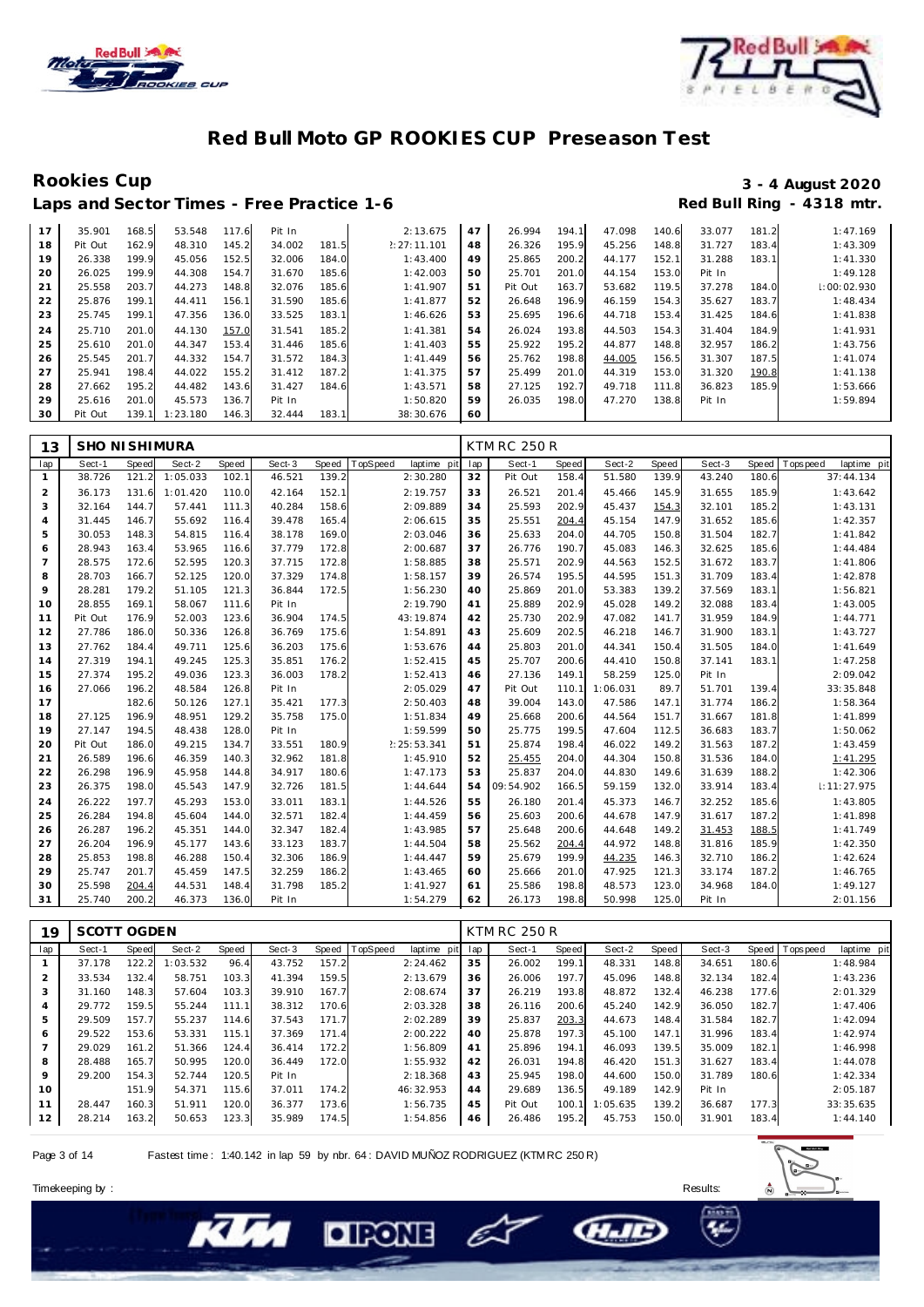



Laps and Sector Times - Free Practice 1-6

## Rookies Cup<br>
1920 - 3 - 4 August 2020<br>
Red Bull Ring - 4318 mtr.

| 13 | 27.938  | 168.3 | 51.047 | 123.3 | 35.559 | 176.5 | 1:54.544    | 47 | 26.111  | 192.7 | 45.642 | 147.1 | 31.938 | 186.2 | 1:43.691  |
|----|---------|-------|--------|-------|--------|-------|-------------|----|---------|-------|--------|-------|--------|-------|-----------|
| 14 | 28.226  | 149.1 | 52.072 | 125.3 | 35.606 | 174.2 | 1:55.904    | 48 | 25.878  | 190.3 | 45.293 | 149.6 | 31.584 | 185.2 | 1:42.755  |
| 15 | 27.806  | 172.9 | 49.598 | 125.9 | 35.461 | 175.9 | 1:52.865    | 49 | 25.760  | 193.8 | 45.948 | 134.0 | 41.519 | 176.8 | 1:53.227  |
| 16 | 27.628  | 176.6 | 49.151 | 127.1 | 35.461 | 174.5 | 1:52.240    | 50 | 26.188  | 199.1 | 44.791 | 145.6 | 31.686 | 182.7 | 1:42.665  |
| 17 | 28.238  | 169.6 | 50.531 | 123.9 | 36.304 | 174.2 | 1:55.073    | 51 | 26.017  | 198.0 | 44.639 | 147.9 | 31.621 | 184.0 | 1:42.277  |
| 18 | 31.416  | 134.6 | 58.166 | 111.6 | Pit In |       | 2:15.809    | 52 | 25.904  | 199.1 | 44.379 | 150.0 | 31.428 | 184.3 | 1:41.711  |
| 19 | Pit Out | 159.5 | 49.479 | 138.1 | 37.506 | 181.2 | 2:24:22.293 | 53 | 25.757  | 199.9 | 44.556 | 149.2 | 31.586 | 184.6 | 1:41.899  |
| 20 | 26.614  | 192.7 | 46.540 | 142.9 | 33.407 | 181.8 | 1:46.561    | 54 | 25.761  | 201.4 | 44.333 | 150.4 | 31.321 | 185.6 | 1:41.415  |
| 21 | 26.184  | 198.4 | 45.508 | 149.2 | 32.357 | 182.1 | 1:44.049    | 55 | 25.621  | 199.5 | 44.411 | 150.4 | 31.431 | 186.5 | 1:41.463  |
| 22 | 26.141  | 197.7 | 45.278 | 149.2 | 32.335 | 182.1 | 1:43.754    | 56 | 25.708  | 192.7 | 44.595 | 150.8 | 31.645 | 179.7 | 1:41.948  |
| 23 | 26.149  | 195.5 | 45.168 | 147.1 | 32.078 | 182.7 | 1:43.395    | 57 | 26.062  | 197.7 | 47.344 | 144.0 | 32.311 | 184.9 | 1:45.717  |
| 24 | 26.014  | 193.8 | 44.961 | 142.1 | 32.076 | 183.1 | 1:43.051    | 58 | 25.800  | 199.9 | 44.608 | 148.8 | 31.313 | 185.6 | 1:41.721  |
| 25 | 26.058  | 196.2 | 44.825 | 152.1 | 32.152 | 183.1 | 1:43.035    | 59 | 25.775  | 195.9 | 48.963 | 139.5 | Pit In |       | 1:55.326  |
| 26 | 26.004  | 196.6 | 44.726 | 149.6 | 31.889 | 182.4 | 1:42.619    | 60 | Pit Out | 161.5 | 56.007 | 120.5 | 40.069 | 182.4 | 59:16.404 |
| 27 | 26.140  | 196.6 | 44.621 | 149.2 | 31.775 | 182.7 | 1:42.536    | 61 | 26.336  | 195.9 | 45.544 | 147.9 | 32.194 | 184.3 | 1:44.074  |
| 28 | 26.020  | 197.3 | 44.940 | 154.3 | 32.021 | 181.5 | 1:42.981    | 62 | 26.028  | 193.8 | 44.806 | 148.4 | 31.552 | 185.6 | 1:42.386  |
| 29 | 26.007  | 195.9 | 44.497 | 151.7 | 32.129 | 178.5 | 1:42.633    | 63 | 25.878  | 197.7 | 45.114 | 136.4 | 31.993 | 183.7 | 1:42.985  |
| 30 | 26.176  | 195.2 | 47.499 | 139.9 | Pit In |       | 1:54.227    | 64 | 26.060  | 193.4 | 44.397 | 152.1 | 31.334 | 186.9 | 1:41.791  |
| 31 | Pit Out | 153.6 | 54.778 | 132.4 | 41.381 | 178.2 | 37:37.038   | 65 | 25.726  | 202.1 | 44.388 | 153.8 | 31.474 | 186.9 | 1:41.588  |
| 32 | 26.252  | 195.9 | 45.379 | 147.5 | 31.912 | 184.3 | 1:43.543    | 66 | 25.724  | 189.3 | 46.408 | 124.4 | 32.968 | 185.9 | 1:45.100  |
| 33 | 25.822  | 202.1 | 47.074 | 138.5 | 32.160 | 183.7 | 1:45.056    | 67 | 26.187  | 181.0 | 48.687 | 121.1 | 35.234 | 184.6 | 1:50.108  |
| 34 | 25.821  | 199.5 | 44.603 | 149.6 | 31.747 | 183.1 | 1:42.171    | 68 | 26.721  | 185.7 | 50.057 | 134.7 | Pit In |       | 1:59.934  |

| 23             | ALEX MILLAN |       |          |       |        |              |                         |     | <b>KTM RC 250 R</b> |       |          |       |        |       |            |             |
|----------------|-------------|-------|----------|-------|--------|--------------|-------------------------|-----|---------------------|-------|----------|-------|--------|-------|------------|-------------|
| lap            | Sect-1      | Speed | Sect-2   | Speed | Sect-3 | <b>Speed</b> | TopSpeed<br>laptime pit | lap | Sect-1              | Speed | Sect-2   | Speed | Sect-3 | Speed | T ops peed | laptime pit |
| $\mathbf{1}$   | 39.591      | 114.2 | 1:05.420 | 105.9 | 45.790 | 132.0        | 2:30.801                | 35  | 25.750              | 201.0 | 44.828   | 154.3 | 31.555 | 185.6 |            | 1:42.133    |
| 2              | 35.380      | 136.8 | 1:00.253 | 112.3 | 41.868 | 149.2        | 2:17.501                | 36  | 25.490              | 200.6 | 44.550   | 151.7 | 31.661 | 186.9 |            | 1:41.701    |
| 3              | 32.026      | 153.6 | 56.314   | 117.4 | 40.508 | 159.1        | 2:08.848                | 37  | 29.565              | 140.2 | 51.747   | 150.8 | 31.780 | 182.1 |            | 1:53.092    |
| $\overline{4}$ | 30.484      | 161.9 | 54.454   | 117.4 | 39.056 | 165.6        | 2:03.994                | 38  | 26.495              | 201.7 | 47.435   | 123.6 | Pit In |       |            | 1:56.389    |
| 5              | 29.309      | 169.1 | 53.098   | 121.3 | 38.055 | 171.4        | 2:00.462                | 39  | Pit Out             | 184.1 | 45.241   | 148.4 | 31.784 | 181.5 |            | 3:38.831    |
| 6              | 28.819      | 179.2 | 52.426   | 118.2 | 37.785 | 172.2        | 1:59.030                | 40  | 25.959              | 195.9 | 44.706   | 151.3 | 31.717 | 182.4 |            | 1:42.382    |
| $\overline{7}$ | 28.726      | 177.7 | 51.588   | 122.7 | 37.413 | 172.8        | 1:57.727                | 41  | 25.919              | 196.9 | 44.433   | 151.7 | 31.756 | 182.1 |            | 1:42.108    |
| 8              | 28.706      | 182.3 | 52.896   | 122.2 | Pit In |              | 2:09.436                | 42  | 25.761              | 197.7 | 44.282   | 150.8 | 31.458 | 185.6 |            | 1:41.501    |
| 9              |             | 154.5 | 53.999   | 116.1 | 38.673 | 170.6        | 47:44.135               | 43  | 25.762              | 199.1 | 44.349   | 153.0 | Pit In |       |            | 1:50.370    |
| 10             | 28.624      | 187.0 | 50.573   | 122.2 | 37.023 | 173.4        | 1:56.220                | 44  | Pit Out             | 71.4  | 1:06.545 | 103.3 | 35.199 | 180.0 |            | 33:47.445   |
| 11             | 27.870      | 190.7 | 49.911   | 126.8 | 36.281 | 173.9        | 1:54.062                | 45  | 26.107              | 195.9 | 44.625   | 153.0 | 31.744 | 183.1 |            | 1:42.476    |
| 12             | 27.827      | 189.7 | 49.360   | 127.7 | 36.002 | 175.3        | 1:53.189                | 46  | 26.007              | 195.2 | 45.124   | 150.4 | 31.526 | 182.4 |            | 1:42.657    |
| 13             | 27.497      | 189.3 | 48.990   | 131.4 | 35.527 | 176.2        | 1:52.014                | 47  | 26.131              | 196.9 | 44.691   | 152.5 | 31.721 | 180.6 |            | 1:42.543    |
| 14             | 27.535      | 191.0 | 48.490   | 133.0 | 35.426 | 175.3        | 1:51.451                | 48  | 25.960              | 199.9 | 44.310   | 152.1 | 31.382 | 183.7 |            | 1:41.652    |
| 15             | 27.455      | 192.4 | 48.633   | 132.7 | 35.021 | 177.9        | 1:51.109                | 49  | 25.809              | 199.1 | 44.209   | 153.4 | 31.445 | 183.1 |            | 1:41.463    |
| 16             | 27.018      | 194.1 | 47.689   | 138.1 | 34.500 | 177.9        | 1:49.207                | 50  | 25.833              | 197.3 | 46.977   | 155.6 | 31.478 | 184.6 |            | 1:44.288    |
| 17             | 26.945      | 192.7 | 47.947   | 133.3 | 34.725 | 180.0        | 1:49.617                | 51  | 25.787              | 200.2 | 44.226   | 152.1 | 31.530 | 186.5 |            | 1:41.543    |
| 18             | 28.646      | 158.6 | 53.850   | 124.7 | Pit In |              | 2:07.082                | 52  | 25.839              | 197.3 | 44.187   | 153.4 | 31.548 | 181.8 |            | 1:41.574    |
| 19             | Pit Out     | 182.3 | 47.451   | 144.8 | 33.334 | 179.7        | !:24:38.828             | 53  | 25.882              | 198.0 | 48.118   | 147.1 | 31.609 | 183.7 |            | 1:45.609    |
| 20             | 26.626      | 193.8 | 45.989   | 148.8 | 32.731 | 180.6        | 1:45.346                | 54  | 25.869              | 199.9 | 44.256   | 153.4 | 31.298 | 185.9 |            | 1:41.423    |
| 21             | 26.402      | 194.1 | 45.441   | 148.8 | 32.553 | 181.5        | 1:44.396                | 55  | 25.650              | 193.8 | 44.189   | 153.0 | 31.423 | 185.6 |            | 1:41.262    |
| 22             | 26.199      | 194.8 | 45.063   | 152.1 | 32.349 | 182.7        | 1:43.611                | 56  | 25.661              | 198.8 | 44.527   | 151.3 | 31.737 | 182.1 |            | 1:41.925    |
| 23             | 26.172      | 194.1 | 45.043   | 149.2 | 32.331 | 182.7        | 1:43.546                | 57  | 27.112              | 168.0 | 51.020   | 145.6 | 31.861 | 183.1 |            | 1:49.993    |
| 24             | 26.037      | 195.5 | 44.980   | 147.9 | 32.187 | 182.4        | 1:43.204                | 58  | 25.699              | 201.0 | 49.060   | 137.8 | Pit In |       |            | 1:55.363    |
| 25             | 26.129      | 195.2 | 44.810   | 150.8 | 32.140 | 182.1        | 1:43.079                | 59  | Pit Out             | 170.1 | 1:01.994 | 141.7 | 33.194 | 180.6 |            | 59:11.060   |
| 26             | 26.110      | 195.9 | 44.652   | 150.4 | 32.018 | 182.1        | 1:42.780                | 60  | 26.103              | 198.4 | 44.489   | 149.2 | 32.732 | 183.4 |            | 1:43.324    |
| 27             | 26.034      | 195.9 | 44.692   | 148.8 | 32.008 | 183.1        | 1:42.734                | 61  | 25.956              | 195.5 | 44.431   | 150.8 | 31.739 | 185.6 |            | 1:42.126    |
| 28             | 25.945      | 197.3 | 44.621   | 152.5 | 31.764 | 183.7        | 1:42.330                | 62  | 25.972              | 197.3 | 49.088   | 151.3 | 31.594 | 186.9 |            | 1:46.654    |
| 29             | 25.705      | 198.4 | 44.908   | 152.1 | 32.294 | 174.8        | 1:42.907                | 63  | 25.748              | 197.3 | 43.989   | 152.5 | 31.475 | 188.5 |            | 1:41.212    |
| 30             | 28.820      | 182.6 | 49.734   | 122.7 | Pit In |              | 2:03.426                | 64  | 25.546              | 201.4 | 44.046   | 155.6 | 31.184 | 186.9 |            | 1:40.776    |
| 31             | Pit Out     | 107.6 | 1:11.863 | 102.7 | 37.185 | 178.2        | 37:29.918               | 65  | 25.626              | 198.4 | 47.050   | 130.8 | 32.141 | 185.9 |            | 1:44.817    |
| 32             | 26.441      | 196.6 | 45.504   | 135.0 | 33.568 | 183.7        | 1:45.513                | 66  | 25.936              | 193.1 | 57.001   | 77.8  | 35.776 | 182.1 |            | 1:58.713    |
| 33             | 25.662      | 204.4 | 44.595   | 152.5 | 31.690 | 184.6        | 1:41.947                | 67  | 26.782              | 175.7 | 46.964   | 144.0 | Pit In |       |            | 1:59.760    |
| 34             | 25.859      | 196.2 | 44.637   | 152.5 | 31.798 | 185.6        | 1:42.294                | 68  |                     |       |          |       |        |       |            |             |

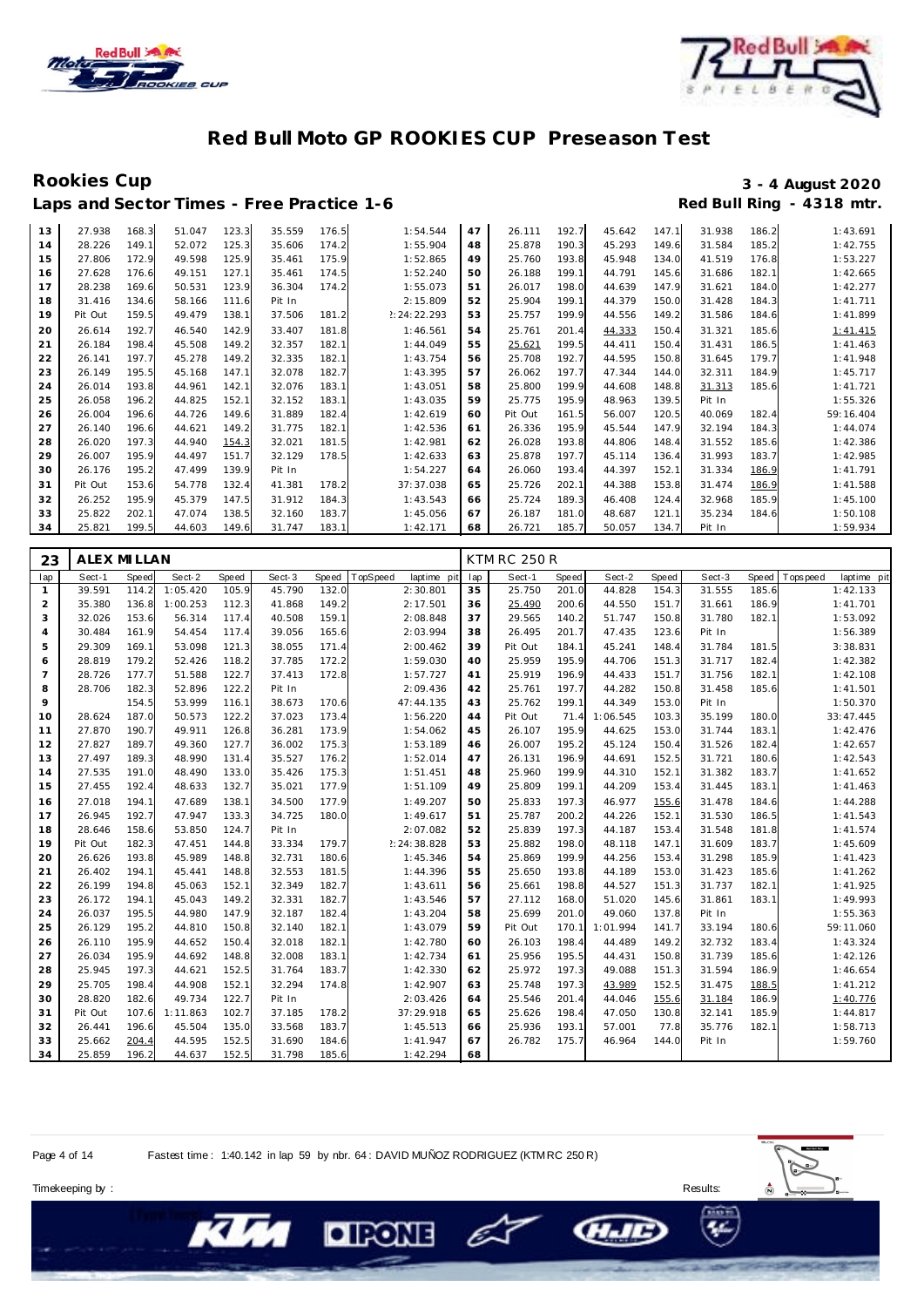



Laps and Sector Times - Free Practice 1-6

# Rookies Cup<br>
Laps and Sector Times - Free Practice 1-6 **1999 and Sector Times - Free Practice 1-6 3** - 4 August 2020

| 24              | I VAN ORTOLÁ |              |          |       |        |       |                         |     | <b>KTM RC 250 R</b> |              |          |       |        |       |                            |
|-----------------|--------------|--------------|----------|-------|--------|-------|-------------------------|-----|---------------------|--------------|----------|-------|--------|-------|----------------------------|
| lap             | Sect-1       | <b>Speed</b> | Sect-2   | Speed | Sect-3 | Speed | TopSpeed<br>laptime pit | lap | Sect-1              | <b>Speed</b> | Sect-2   | Speed | Sect-3 | Speed | laptime pit<br>T ops pee d |
| $\mathbf{1}$    | 34.546       | 145.3        | 1:01.200 | 104.2 | 42.736 | 143.0 | 2:18.482                | 34  | 26.066              | 198.0        | 47.751   | 153.4 | 31.922 | 186.2 | 1:45.739                   |
| $\overline{2}$  | 33.292       | 154.3        | 56.906   | 109.1 | 42.488 | 147.7 | 2:12.686                | 35  | 25.460              | 208.8        | 44.548   | 150.0 | 31.865 | 184.6 | 1:41.873                   |
| 3               | 31.688       | 158.4        | 56.361   | 117.4 | 40.979 | 156.7 | 2:09.028                | 36  | 25.763              | 203.7        | 44.703   | 152.1 | 32.234 | 181.8 | 1:42.700                   |
| $\overline{4}$  | 32.745       | 152.5        | 56.548   | 120.3 | 40.699 | 153.0 | 2:09.992                | 37  | 25.956              | 200.2        | 44.638   | 149.2 | 31.898 | 183.1 | 1:42.492                   |
| 5               | 31.628       | 156.5        | 54.851   | 122.7 | 39.489 | 162.2 | 2:05.968                | 38  | 25.893              | 200.6        | 46.008   | 153.0 | 32.254 | 185.6 | 1:44.155                   |
| 6               | 30.179       | 159.8        | 54.601   | 117.9 | Pit In |       | 2:12.802                | 39  | 25.515              | 205.6        | 44.095   | 150.4 | 31.537 | 187.5 | 1:41.147                   |
| $7\overline{ }$ |              | 151.5        | 54.486   | 122.4 | 37.924 | 164.9 | 50:42.028               | 40  | 25.401              | 203.3        | 44.478   | 151.7 | 31.879 | 183.4 | 1:41.758                   |
| 8               | 28.692       | 179.5        | 50.848   | 127.1 | 36.350 | 173.6 | 1:55.890                | 41  | 26.063              | 192.4        | 44.602   | 151.3 | 31.873 | 186.2 | 1:42.538                   |
| 9               | 27.918       | 182.9        | 50.034   | 130.4 | 35.730 | 172.5 | 1:53.682                | 42  | 25.713              | 204.0        | 51.467   | 137.8 | Pit In |       | 1:58.913                   |
| 10              | 27.987       | 188.0        | 49.535   | 123.9 | 36.375 | 175.0 | 1:53.897                | 43  | Pit Out             | 104.6        | 1:06.903 | 135.7 | 33.416 | 183.1 | 32:16.269                  |
| 11              | 27.339       | 185.4        | 48.818   | 129.8 | 35.545 | 175.6 | 1:51.702                | 44  | 25.937              | 200.6        | 44.760   | 151.3 | 31.760 | 186.2 | 1:42.457                   |
| 12              | 27.218       | 194.8        | 48.689   | 133.3 | 35.317 | 177.0 | 1:51.224                | 45  | 25.747              | 195.5        | 45.216   | 152.1 | 31.740 | 185.6 | 1:42.703                   |
| 13              | 27.222       | 191.3        | 48.342   | 135.7 | 34.809 | 179.1 | 1:50.373                | 46  | 25.891              | 203.7        | 44.392   | 154.7 | 31.820 | 184.3 | 1:42.103                   |
| 14              | 27.003       | 195.5        | 52.086   | 129.8 | 35.362 | 177.0 | 1:54.451                | 47  | 25.965              | 197.3        | 48.984   | 118.4 | 36.714 | 184.3 | 1:51.663                   |
| 15              | 27.094       | 194.8        | 48.797   | 126.5 | Pit In |       | 1:59.378                | 48  | 25.799              | 203.3        | 44.610   | 153.0 | 31.779 | 184.3 | 1:42.188                   |
| 16              | Pit Out      | 171.0        | 47.960   | 139.2 | 35.119 | 178.8 | 2:25:27.138             | 49  | 25.734              | 201.0        | 44.350   | 154.3 | 32.059 | 180.9 | 1:42.143                   |
| 17              | 26.523       | 196.2        | 45.823   | 145.9 | 32.561 | 184.3 | 1:44.907                | 50  | 25.685              | 204.0        | 44.580   | 153.8 | 31.794 | 185.2 | 1:42.059                   |
| 18              | 25.875       | 197.3        | 45.002   | 149.6 | 31.931 | 185.2 | 1:42.808                | 51  | 25.579              | 199.5        | 44.322   | 154.7 | 31.693 | 184.3 | 1:41.594                   |
| 19              | 25.932       | 193.1        | 44.789   | 150.4 | 31.844 | 184.3 | 1:42.565                | 52  | 25.689              | 201.7        | 44.112   | 152.5 | 31.679 | 184.0 | 1:41.480                   |
| 20              | 25.991       | 196.9        | 44.439   | 155.2 | 31.928 | 186.9 | 1:42.358                | 53  | 25.813              | 199.9        | 44.387   | 151.7 | 31.890 | 182.1 | 1:42.090                   |
| 21              | 25.665       | 201.0        | 46.223   | 152.5 | 32.231 | 183.1 | 1:44.119                | 54  | 28.155              | 161.9        | 45.183   | 153.0 | 32.242 | 184.6 | 1:45.580                   |
| 22              | 26.045       | 198.0        | 48.161   | 151.7 | 31.916 | 184.0 | 1:46.122                | 55  | 25.905              | 201.4        | 44.431   | 152.1 | 31.545 | 184.0 | 1:41.881                   |
| 23              | 25.716       | 203.3        | 44.349   | 152.1 | 31.615 | 185.9 | 1:41.680                | 56  | 25.691              | 204.0        | 44.897   | 150.4 | 32.151 | 183.1 | 1:42.739                   |
| 24              | 25.455       | 206.0        | 44.221   | 153.0 | 31.864 | 184.9 | 1:41.540                | 57  | 25.976              | 197.7        | 49.723   | 129.2 | Pit In |       | 1:56.718                   |
| 25              | 25.425       | 204.8        | 44.567   | 148.4 | 31.705 | 185.6 | 1:41.697                | 58  | Pit Out             | 172.1        | 58.100   | 136.0 | 33.416 | 186.2 | 59:15.167                  |
| 26              | 25.601       | 201.7        | 44.164   | 154.3 | 31.841 | 187.2 | 1:41.606                | 59  | 26.371              | 198.8        | 45.123   | 149.6 | 31.839 | 186.9 | 1:43.333                   |
| 27              | 25.519       | 202.1        | 46.618   | 137.8 | Pit In |       | 1:52.915                | 60  | 25.628              | 202.9        | 44.270   | 155.2 | 31.320 | 184.9 | 1:41.218                   |
| 28              | Pit Out      | 104.1        | 1:02.680 | 137.1 | 34.200 | 180.6 | 38:03.675               | 61  | 26.002              | 197.3        | 44.156   | 153.8 | 31.509 | 185.2 | 1:41.667                   |
| 29              | 25.990       | 198.8        | 45.194   | 129.5 | 33.289 | 181.8 | 1:44.473                | 62  | 25.909              | 197.3        | 44.006   | 154.7 | 31.444 | 185.2 | 1:41.359                   |
| 30              | 26.352       | 198.8        | 45.626   | 154.7 | 32.377 | 183.1 | 1:44.355                | 63  | 25.807              | 198.8        | 43.845   | 152.5 | 33.920 | 185.2 | 1:43.572                   |
| 31              | 25.963       | 198.8        | 44.658   | 150.4 | 31.829 | 183.1 | 1:42.450                | 64  | 25.823              | 196.9        | 49.647   | 114.9 | 32.223 | 188.8 | 1:47.693                   |
| 32              | 25.712       | 202.9        | 44.433   | 151.7 | 32.058 | 182.4 | 1:42.203                | 65  | 25.661              | 195.2        | 47.313   | 137.4 | 39.473 | 186.5 | 1:52.447                   |
| 33              | 27.422       | 183.2        | 46.553   | 142.9 | 32.840 | 181.5 | 1:46.815                | 66  | 26.789              | 196.2        | 48.004   | 141.7 | Pit In |       | 1:56.210                   |
|                 |              |              |          |       |        |       |                         |     |                     |              |          |       |        |       |                            |

| 28             |         |       | <b>MATTEO BERTELLE</b> |              |        |       |          |             |     | KTM RC 250 R |       |        |       |        |       |           |             |
|----------------|---------|-------|------------------------|--------------|--------|-------|----------|-------------|-----|--------------|-------|--------|-------|--------|-------|-----------|-------------|
| lap            | Sect-1  | Speed | Sect-2                 | <b>Speed</b> | Sect-3 | Speed | TopSpeed | laptime pit | lap | Sect-1       | Speed | Sect-2 | Speed | Sect-3 | Speed | Tops peed | laptime pit |
| -1             | 40.677  | 113.1 | 1:10.004               | 88.2         | Pit In |       |          | 2:45.393    | 35  | 25.795       | 194.8 | 48.948 | 144.4 | 32.878 | 181.5 |           | 1:47.621    |
| $\overline{c}$ |         | 139.3 | 59.246                 | 106.5        | 42.638 | 150.4 |          | 4:13.066    | 36  | 25.884       | 198.4 | 44.618 | 150.0 | 31.669 | 182.4 |           | 1:42.171    |
| 3              | 32.376  | 152.1 | 56.705                 | 115.4        | 39.682 | 161.9 |          | 2:08.763    | 37  | 25.782       | 198.4 | 44.290 | 153.4 | 31.562 | 183.7 |           | 1:41.634    |
| $\overline{4}$ | 30.619  | 147.7 | 54.976                 | 118.7        | 38.974 | 161.2 |          | 2:04.569    | 38  | 25.673       | 199.5 | 44.218 | 152.5 | 31.274 | 184.6 |           | 1:41.165    |
| 5              | 29.596  | 158.8 | 53.676                 | 120.0        | Pit In |       |          | 2:09.158    | 39  | 25.495       | 202.5 | 44.230 | 152.1 | 31.557 | 183.7 |           | 1:41.282    |
| 6              |         | 163.9 | 53.419                 | 118.7        | 37.798 | 170.6 |          | 3:32.799    | 40  | 25.712       | 198.4 | 44.170 | 151.7 | 31.449 | 183.4 |           | 1:41.331    |
| 7              | 28.334  | 177.7 | 51.612                 | 124.7        | Pit In |       |          | 2:06.468    | 41  | 25.629       | 198.8 | 44.017 | 152.1 | 31.664 | 183.7 |           | 1:41.310    |
| 8              | Pit Out | 164.7 | 52.136                 | 118.9        | 37.427 | 170.6 |          | 45:54.265   | 42  | 25.737       | 198.0 | 44.230 | 153.0 | 31.422 | 183.7 |           | 1:41.389    |
| 9              | 28.325  | 181.9 | 50.204                 | 126.5        | 36.450 | 175.3 |          | 1:54.979    | 43  | 29.371       | 160.5 | 50.758 | 137.4 | Pit In |       |           | 2:02.829    |
| 10             | 27.457  | 191.3 | 49.106                 | 126.8        | 35.393 | 176.5 |          | 1:51.956    | 44  | Pit Out      | 164.7 | 46.890 | 146.7 | 31.951 | 183.1 |           | 31:56.697   |
| 11             | 27.076  | 179.5 | 49.492                 | 130.4        | 35.152 | 177.9 |          | 1:51.720    | 45  | 25.722       | 199.9 | 44.731 | 147.1 | 32.108 | 184.3 |           | 1:42.561    |
| 12             | 27.126  | 192.0 | 48.583                 | 132.0        | 35.404 | 175.9 |          | 1:51.113    | 46  | 26.086       | 194.5 | 44.726 | 149.6 | 31.835 | 183.1 |           | 1:42.647    |
| 13             | 26.980  | 194.8 | 48.595                 | 129.2        | 35.359 | 177.6 |          | 1:50.934    | 47  | 25.932       | 195.9 | 44.253 | 153.0 | 31.566 | 181.5 |           | 1:41.751    |
| 14             | 27.338  | 195.2 | 49.350                 | 129.2        | 35.270 | 177.6 |          | 1:51.958    | 48  | 25.798       | 198.0 | 44.144 | 152.5 | 31.469 | 184.3 |           | 1: 41.411   |
| 15             | 27.033  | 195.2 | 48.913                 | 127.1        | 35.316 | 177.9 |          | 1:51.262    | 49  | 25.819       | 197.3 | 44.206 | 153.0 | 31.697 | 183.1 |           | 1:41.722    |
| 16             | 28.814  | 179.5 | 52.243                 | 116.4        | Pit In |       |          | 2:07.953    | 50  | 25.943       | 195.5 | 44.212 | 155.2 | 31.623 | 183.1 |           | 1:41.778    |
| 17             | Pit Out | 166.2 | 48.685                 | 135.0        | 35.564 | 180.3 |          | 2:24:38.647 | 51  | 25.880       | 196.2 | 44.175 | 153.0 | 31.544 | 183.1 |           | 1:41.599    |
| 18             | 26.493  | 199.9 | 45.972                 | 143.6        | 32.890 | 181.2 |          | 1:45.355    | 52  | 25.739       | 198.4 | 44.187 | 151.7 | 31.536 | 186.2 |           | 1:41.462    |
| 19             | 26.200  | 192.4 | 45.305                 | 148.4        | 32.208 | 183.1 |          | 1:43.713    | 53  | 25.387       | 204.4 | 44.517 | 150.4 | 31.390 | 183.7 |           | 1:41.294    |
| 20             | 25.954  | 198.8 | 45.205                 | 144.8        | 32.080 | 184.0 |          | 1:43.239    | 54  | 25.886       | 196.2 | 45.371 | 147.5 | 33.266 | 183.4 |           | 1:44.523    |
| 21             | 25.918  | 198.4 | 44.664                 | 150.0        | 31.809 | 184.3 |          | 1:42.391    | 55  | 25.698       | 199.9 | 44.182 | 154.7 | 31.609 | 183.1 |           | 1:41.489    |
| 22             | 25.788  | 197.3 | 44.563                 | 150.8        | 32.911 | 185.6 |          | 1:43.262    | 56  | 25.711       | 196.9 | 44.355 | 153.0 | 31.438 | 182.4 |           | 1:41.504    |
| 23             | 25.774  | 199.5 | 44.641                 | 147.1        | 31.804 | 188.5 |          | 1:42.219    | 57  | 25.826       | 195.9 | 44.209 | 151.3 | 31.300 | 183.4 |           | 1:41.335    |
| 24             | 25.627  | 201.0 | 44.548                 | 150.8        | 31.702 | 184.0 |          | 1:41.877    | 58  | 25.814       | 195.5 | 44.101 | 151.7 | 31.494 | 181.8 |           | 1:41.409    |
| 25             | 25.813  | 197.3 | 44.463                 | 149.2        | 31.782 | 183.7 |          | 1:42.058    | 59  | 28.308       | 175.1 | 47.694 | 139.2 | Pit In |       |           | 1:56.647    |

E

Page 5 of 14 Fastest time : 1:40.142 in lap 59 by nbr. 64 : DAVID MUÑOZ RODRIGUEZ (KTM RC 250 R)

**DIRONE** 



**CHAIL** 

Timekeeping by : Results: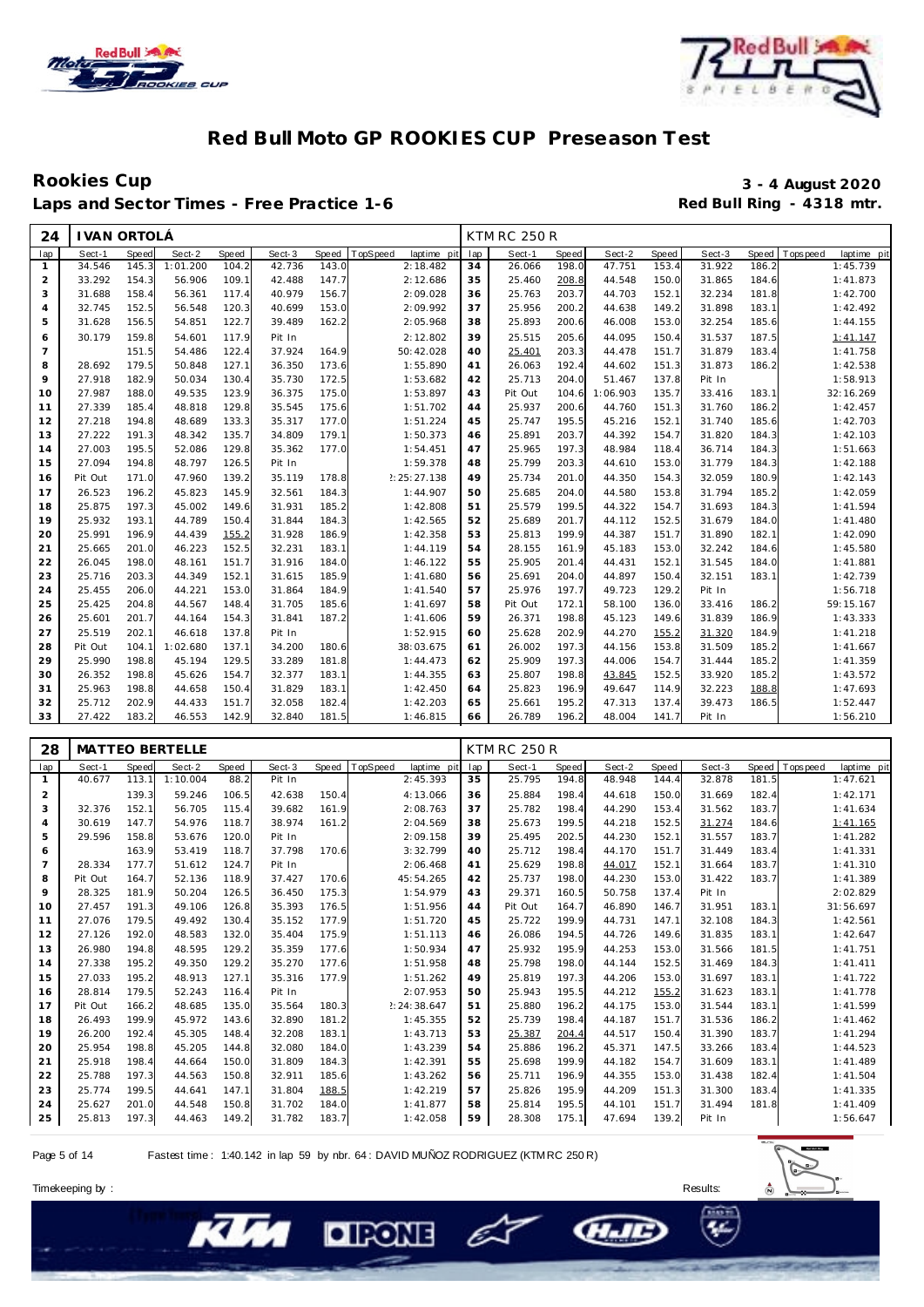



Rookies Cup<br>
1920 - 3 - 4 August 2020<br>
Red Bull Ring - 4318 mtr. Laps and Sector Times - Free Practice 1-6

| 26 | 25.720  | 198.8 | 44.811   | 150.4 | 31.880 | 186.5 | 1:42.411  | 60             | Pit Out | 164.4 | 56.811 | 113.2 | 36.865 | 181.2 | 58:22.944 |
|----|---------|-------|----------|-------|--------|-------|-----------|----------------|---------|-------|--------|-------|--------|-------|-----------|
| 27 | 25.628  | 199.9 | 44.412   | 155.2 | 31.848 | 186.2 | 1:41.888  | 6 <sup>1</sup> | 26.715  | 183.8 | 46.213 | 145.2 | 33.744 | 178.2 | 1:46.672  |
| 28 | 25.455  | 202.9 | 47.028   | 128.9 | Pit In |       | 1:55.231  | 62             | 26.879  | 186.7 | 45.450 | 149.6 | 31.875 | 184.9 | 1:44.204  |
| 29 | Pit Out | 124.2 | 1:05.330 | 134.3 | 33.216 | 180.9 | 38:02.822 | 63             | 26.051  | 195.5 | 44.502 | 150.8 | 31.392 | 188.2 | 1:41.945  |
| 30 | 26.011  | 199.9 | 44.751   | 147.  | 32.683 | 185.9 | 1:43.445  | 64             | 25.538  | 199.9 | 44.197 | 153.4 | 31.574 | 185.2 | 1:41.309  |
| 31 | 25.611  | 204.4 | 44.796   | 147.5 | 31.555 | 187.2 | 1:41.962  | 65             | 25.726  | 197.3 | 44.377 | 153.0 | 31.379 | 183.4 | 1:41.482  |
| 32 | 25.698  | 198.8 | 44.502   | 150.4 | 31.554 | 184.0 | 1:41.754  | 66             | 25.926  | 194.1 | 44.191 | 155.2 | 31.829 | 187.2 | 1:41.946  |
| 33 | 25.723  | 199.5 | 44.607   | 150.8 | 31.829 | 182.7 | 1:42.159  | 67             | 26.252  | 182.9 | 48.620 | 138.8 | 33.824 | 184.0 | 1:48.696  |
| 34 | 25.743  | 198.4 | 44.376   | 155.2 | 31.671 | 182.1 | 1:41.790  | 68             |         |       |        |       |        |       |           |

| 29             | <b>BILLY VAN EERDE</b> |       |          |       |        |       |                         |     | <b>KTM RC 250 R</b> |              |        |       |        |       |                         |
|----------------|------------------------|-------|----------|-------|--------|-------|-------------------------|-----|---------------------|--------------|--------|-------|--------|-------|-------------------------|
| lap            | Sect-1                 | Speed | Sect-2   | Speed | Sect-3 | Speed | TopSpeed<br>laptime pit | lap | Sect-1              | <b>Speed</b> | Sect-2 | Speed | Sect-3 | Speed | Topspeed<br>laptime pit |
| $\mathbf{1}$   | 36.373                 | 113.2 | 1:00.680 | 106.7 | 43.869 | 138.1 | 2:20.922                | 36  | 26.176              | 198.8        | 47.473 | 133.0 | 35.047 | 181.2 | 1:48.696                |
| 2              | 35.161                 | 125.2 | 1:00.613 | 109.1 | 41.764 | 145.6 | 2:17.538                | 37  | 26.039              | 199.1        | 45.047 | 148.8 | 31.593 | 185.2 | 1:42.679                |
| 3              | 32.954                 | 132.6 | 57.731   | 113.0 | 40.614 | 154.1 | 2:11.299                | 38  | 25.952              | 199.1        | 46.540 | 130.4 | 42.536 | 178.8 | 1:55.028                |
| $\overline{4}$ | 31.985                 | 137.0 | 55.898   | 114.2 | 39.420 | 164.9 | 2:07.303                | 39  | 26.424              | 198.4        | 45.160 | 145.9 | 32.639 | 172.5 | 1:44.223                |
| 5              | 30.274                 | 152.1 | 54.354   | 116.9 | 38.112 | 170.1 | 2:02.740                | 40  | 26.312              | 198.8        | 45.877 | 146.3 | 31.648 | 182.1 | 1:43.837                |
| 6              | 28.981                 | 147.7 | 53.572   | 120.8 | 37.581 | 171.7 | 2:00.134                | 41  | 26.092              | 195.9        | 44.641 | 150.0 | 31.561 | 184.3 | 1:42.294                |
| $\overline{7}$ | 28.909                 | 153.2 | 53.179   | 121.1 | 37.709 | 172.5 | 1:59.797                | 42  | 25.846              | 199.9        | 44.893 | 148.8 | 31.773 | 183.4 | 1:42.512                |
| 8              | 28.662                 | 171.0 | 51.718   | 122.2 | 36.693 | 172.0 | 1:57.073                | 43  | 25.682              | 200.6        | 44.516 | 151.3 | 31.674 | 182.7 | 1:41.872                |
| 9              | 28.512                 | 176.6 | 51.200   | 120.5 | 36.555 | 173.1 | 1:56.267                | 44  | 25.959              | 198.4        | 44.916 | 150.4 | 32.447 | 182.7 | 1:43.322                |
| 10             | 29.520                 | 157.7 | 55.228   | 115.6 | Pit In |       | 2:11.346                | 45  | 25.869              | 199.1        | 44.377 | 152.5 | 31.644 | 187.5 | 1:41.890                |
| 11             | Pit Out                | 157.2 | 53.392   | 119.7 | 36.896 | 171.7 | 43:36.055               | 46  | 26.697              | 169.9        | 51.535 | 141.0 | Pit In |       | 1:59.358                |
| 12             | 28.352                 | 180.7 | 50.294   | 123.9 | 35.744 | 175.3 | 1:54.390                | 47  | Pit Out             | 134.1        | 59.776 | 144.8 | 32.281 | 180.6 | 31:44.414               |
| 13             | 27.714                 | 183.8 | 51.944   | 117.1 | Pit In |       | 2:03.987                | 48  | 26.233              | 194.5        | 44.950 | 149.2 | 33.800 | 169.0 | 1:44.983                |
| 14             |                        | 165.9 | 51.349   | 120.0 | 35.962 | 174.5 | 3:06.058                | 49  | 27.072              | 191.7        | 52.114 | 111.1 | Pit In |       | 2:02.605                |
| 15             | 27.865                 | 177.7 | 49.691   | 123.3 | 35.562 | 175.6 | 1:53.118                | 50  | Pit Out             | 191.7        | 45.198 | 145.9 | 31.745 | 182.7 | 1:59.167                |
| 16             | 27.750                 | 182.3 | 49.034   | 122.7 | 35.317 | 175.3 | 1:52.101                | 51  | 26.054              | 200.6        | 44.420 | 150.4 | 31.488 | 182.1 | 1:41.962                |
| 17             | 27.482                 | 187.7 | 48.747   | 123.6 | 34.833 | 175.6 | 1:51.062                | 52  | 25.960              | 196.9        | 44.773 | 152.5 | 31.618 | 184.3 | 1:42.351                |
| 18             | 27.534                 | 183.5 | 48.582   | 127.4 | 34.783 | 176.2 | 1:50.899                | 53  | 25.891              | 197.7        | 44.298 | 154.3 | 31.467 | 181.8 | 1:41.656                |
| 19             | 27.407                 | 190.7 | 48.486   | 127.7 | Pit In |       | 1:57.846                | 54  | 26.216              | 196.6        | 44.591 | 147.1 | 32.283 | 184.0 | 1:43.090                |
| 20             | Pit Out                | 177.2 | 48.727   | 137.8 | 33.483 | 179.7 | 2:25:36.979             | 55  | 25.803              | 201.7        | 44.185 | 150.0 | 31.366 | 184.3 | 1:41.354                |
| 21             | 26.693                 | 191.7 | 45.613   | 145.9 | 32.350 | 180.0 | 1:44.656                | 56  | 25.786              | 197.3        | 44.627 | 148.4 | 31.655 | 179.7 | 1:42.068                |
| 22             | 26.920                 | 183.5 | 48.349   | 145.6 | 33.134 | 181.5 | 1:48.403                | 57  | 26.162              | 195.9        | 44.754 | 150.4 | 31.714 | 183.1 | 1:42.630                |
| 23             | 26.541                 | 193.4 | 45.412   | 146.3 | 32.162 | 181.8 | 1:44.115                | 58  | 26.188              | 193.8        | 45.262 | 151.7 | 31.500 | 181.5 | 1:42.950                |
| 24             | 26.388                 | 193.8 | 46.072   | 140.6 | 34.768 | 180.9 | 1:47.228                | 59  | 26.152              | 198.4        | 46.291 | 148.8 | 32.981 | 180.9 | 1:45.424                |
| 25             | 26.559                 | 194.8 | 46.250   | 142.1 | 37.058 | 180.9 | 1:49.867                | 60  | 27.659              | 185.1        | 45.235 | 148.8 | 31.463 | 184.0 | 1:44.357                |
| 26             | 26.069                 | 199.9 | 44.987   | 151.7 | 31.805 | 184.3 | 1:42.861                | 61  | 59:33.804           | 152.3        | 49.329 | 137.8 | 43.527 | 171.4 | :01:06.660              |
| 27             | 25.825                 | 198.4 | 44.687   | 147.1 | 31.510 | 184.0 | 1:42.022                | 62  | 26.890              | 194.5        | 45.588 | 154.3 | 32.313 | 185.9 | 1:44.791                |
| 28             | 25.900                 | 198.4 | 45.362   | 144.0 | 31.747 | 186.2 | 1:43.009                | 63  | 25.979              | 195.5        | 44.482 | 149.2 | 32.552 | 185.6 | 1:43.013                |
| 29             | 25.792                 | 200.2 | 44.378   | 144.4 | 31.777 | 184.6 | 1:41.947                | 64  | 25.703              | 196.6        | 44.568 | 149.6 | 31.454 | 184.6 | 1:41.725                |
| 30             | 25.773                 | 199.5 | 44.870   | 150.0 | 31.883 | 183.4 | 1:42.526                | 65  | 25.907              | 194.8        | 44.024 | 150.8 | 31.241 | 185.2 | 1:41.172                |
| 31             | 25.871                 | 198.8 | 46.195   | 137.1 | Pit In |       | 1:52.357                | 66  | 25.654              | 196.2        | 44.124 | 152.5 | 32.576 | 178.8 | 1:42.354                |
| 32             | Pit Out                | 161.5 | 51.678   | 133.3 | 43.491 | 176.2 | 37:45.195               | 67  | 27.231              | 183.5        | 48.014 | 142.9 | 32.724 | 180.6 | 1:47.969                |
| 33             | 26.636                 | 196.6 | 45.543   | 147.1 | 31.673 | 183.7 | 1:43.852                | 68  | 25.926              | 196.6        | 47.630 | 130.1 | 37.143 | 180.6 | 1:50.699                |
| 34             | 25.650                 | 202.1 | 45.034   | 149.2 | 31.771 | 180.0 | 1:42.455                | 69  | 26.475              | 195.5        | 47.268 | 141.0 | 32.973 | 180.0 | 1:46.716                |
| 35             | 26.478                 | 186.0 | 46.941   | 145.2 | 33.612 | 182.7 | 1:47.031                | 70  |                     |              |        |       |        |       |                         |

| 34             | MARIO AJI |       |        |       |        |       |                |             |     | <b>KTM RC 250 R</b> |       |          |       |        |       |                   |             |
|----------------|-----------|-------|--------|-------|--------|-------|----------------|-------------|-----|---------------------|-------|----------|-------|--------|-------|-------------------|-------------|
| lap            | Sect-1    | Speed | Sect-2 | Speed | Sect-3 |       | Speed TopSpeed | laptime pit | lap | Sect-1              | Speed | Sect-2   | Speed | Sect-3 |       | Speed   Tops peed | laptime pit |
|                | 35.610    | 144.9 | 59.222 | 112.0 | 41.786 | 152.5 |                | 2:16.618    | 32  | 25.649              | 198.0 | 53.886   | 114.9 | 33.081 | 184.0 |                   | 1:52.616    |
| $\overline{2}$ | 33.432    | 152.3 | 55.858 | 113.2 | 40.692 | 154.3 |                | 2:09.982    | 33  | 25.723              | 204.4 | 48.225   | 146.3 | 35.733 | 183.1 |                   | 1:49.681    |
| 3              | 31.543    | 162.9 | 53.764 | 116.6 | 38.847 | 163.1 |                | 2:04.154    | 34  | 25.792              | 203.3 | 46.732   | 145.6 | 31.681 | 185.9 |                   | 1:44.205    |
| 4              | 29.911    | 159.5 | 52.482 | 118.2 | 37.964 | 167.2 |                | 2:00.357    | 35  | 25.690              | 202.1 | 44.248   | 147.9 | 31.590 | 184.0 |                   | 1:41.528    |
| 5              | 28.790    | 173.7 | 51.960 | 122.2 | 37.535 | 167.7 |                | 1:58.285    | 36  | 26.076              | 179.8 | 45.811   | 139.5 | 36.348 | 181.8 |                   | 1:48.235    |
| 6              | 28.771    | 175.4 | 50.726 | 123.9 | 37.257 | 175.3 |                | 1:56.754    | 37  | 26.195              | 195.2 | 44.323   | 152.1 | 31.676 | 183.1 |                   | 1:42.194    |
| $\overline{7}$ | 28.606    | 175.7 | 50.400 | 124.4 | 36.121 | 177.3 |                | 1:55.127    | 38  | 26.014              | 199.1 | 53.007   | 146.7 | Pit In |       |                   | 2:02.186    |
| 8              | 28.207    | 187.7 | 49.774 | 128.6 | 36.031 | 175.6 |                | 1:54.012    | 39  | Pit Out             | 152.3 | 1:05.201 | 96.8  | 36.384 | 183.1 |                   | 35:24.374   |
| 9              | 28.114    | 180.7 | 49.571 | 126.8 | 36.048 | 176.5 |                | 1:53.733    | 40  | 25.997              | 201.4 | 44.569   | 154.3 | 31.672 | 187.5 |                   | 1:42.238    |
| 10             | 29.008    | 155.4 | 53.486 | 122.2 | Pit In |       |                | 2:13.409    | 41  | 25.799              | 198.8 | 45.260   | 155.2 | 31.720 | 186.2 |                   | 1:42.779    |
| 11             | Pit Out   | 179.8 | 53.849 | 122.7 | 36.080 | 174.8 |                | 44:26.376   | 42  | 25.875              | 199.5 | 44.367   | 153.0 | 31.812 | 185.6 |                   | 1:42.054    |
| 12             | 27.731    | 181.3 | 48.984 | 127.4 | 35.593 | 172.8 |                | 1:52.308    | 43  | 26.348              | 181.0 | 49.305   | 114.4 | 36.311 | 183.4 |                   | 1:51.964    |
| 13             | 27.814    | 185.4 | 49.584 | 131.7 | 34.775 | 178.2 |                | 1:52.173    | 44  | 25.760              | 200.2 | 44.357   | 154.3 | 31.739 | 184.9 |                   | 1:41.856    |

e

Page 6 of 14 Fastest time : 1:40.142 in lap 59 by nbr. 64 : DAVID MUÑOZ RODRIGUEZ (KTM RC 250 R)

**DIRONE** 



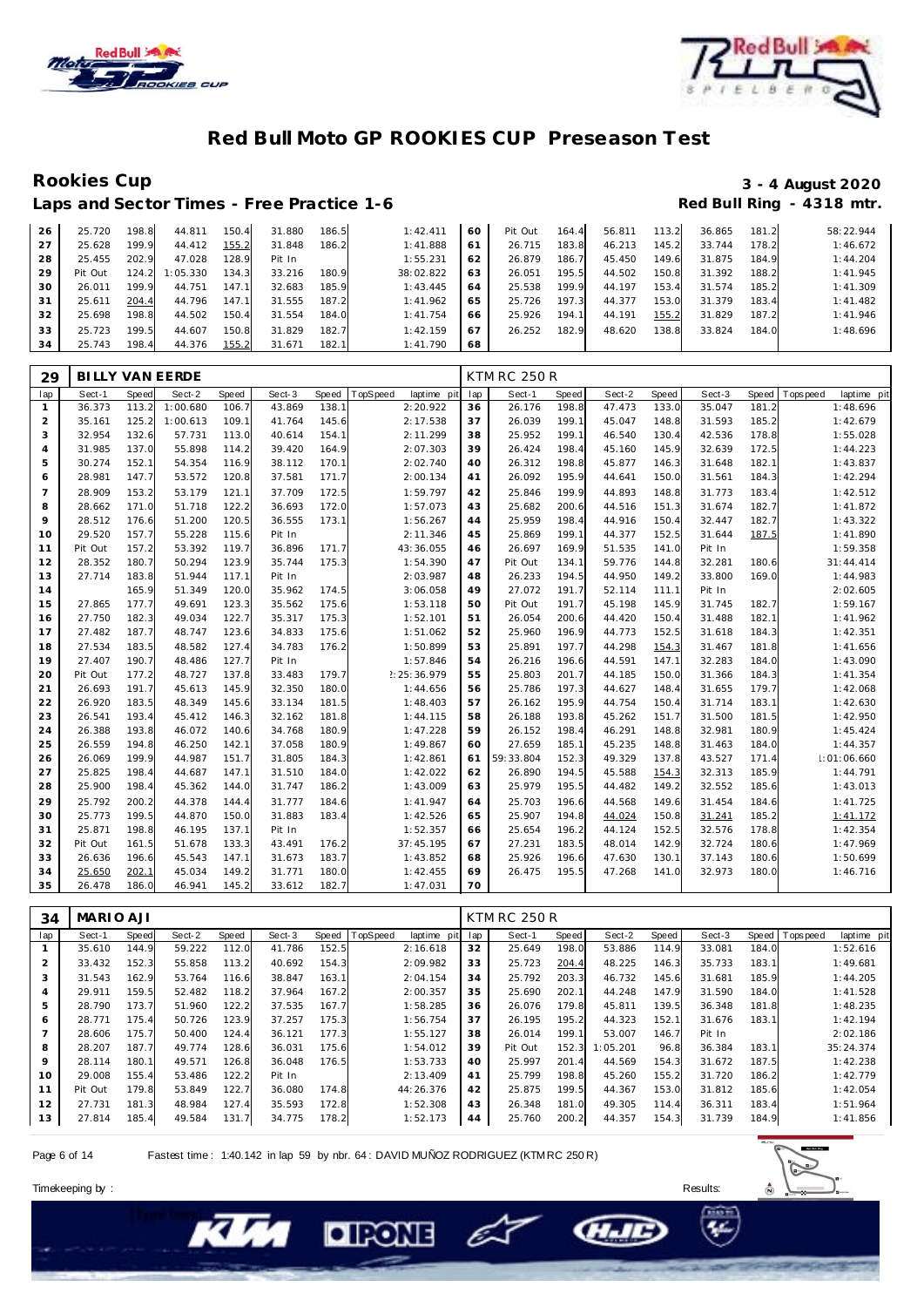



Rookies Cup<br>
1920 - 3 - 4 August 2020<br>
Red Bull Ring - 4318 mtr. Laps and Sector Times - Free Practice 1-6

| 14 | 27.679    | 190.0 | 53.603   | 118.9 | 36.517 | 178.8 | 1:57.799    | 45 | 25.707  | 201.4 | 46.708 | 155.6 | 31.859 | 183.1 | 1:44.274  |
|----|-----------|-------|----------|-------|--------|-------|-------------|----|---------|-------|--------|-------|--------|-------|-----------|
| 15 | 33:30.757 | 173.2 | 47.958   | 135.0 | 39.411 | 179.4 | 2:34:58.126 | 46 | 25.928  | 198.8 | 44.175 | 157.4 | 31.576 | 184.6 | 1:41.679  |
| 16 | 26.603    | 199.1 | 45.938   | 147.9 | 33.750 | 182.4 | 1:46.291    | 47 | 25.827  | 200.2 | 44.165 | 155.6 | 31.563 | 183.7 | 1:41.555  |
| 17 | 26.028    | 201.4 | 45.109   | 152.7 | 32.147 | 184.3 | 1:43.284    | 48 | 25.693  | 199.9 | 44.093 | 157.0 | 31.350 | 183.7 | 1:41.136  |
| 18 | 25.990    | 202.1 | 44.642   | 152.7 | 32.091 | 184.3 | 1:42.723    | 49 | 25.787  | 202.1 | 44.284 | 156.7 | 31.562 | 182.7 | 1:41.633  |
| 19 | 25.988    | 200.2 | 44.591   | 141.7 | 32.195 | 183.7 | 1:42.774    | 50 | 25.817  | 196.9 | 44.230 | 150.8 | 31.740 | 182.4 | 1:41.787  |
| 20 | 26.079    | 199.9 | 44.603   | 151.3 | 32.195 | 183.7 | 1:42.877    | 51 | 27.557  | 195.2 | 47.403 | 151.3 | 32.090 | 183.7 | 1:47.050  |
| 21 | 26.000    | 199.9 | 44.336   | 150.8 | 31.914 | 183.7 | 1:42.250    | 52 | 25.750  | 200.2 | 44.372 | 153.0 | 31.468 | 183.7 | 1:41.590  |
| 22 | 25.953    | 199.9 | 44.233   | 152.5 | 31.836 | 183.1 | 1:42.022    | 53 | 25.656  | 201.7 | 49.220 | 128.9 | Pit In |       | 1:59.340  |
| 23 | 25.884    | 200.6 | 44.520   | 152.1 | 31.864 | 183.1 | 1:42.268    | 54 | Pit Out | 165.9 | 54.165 | 115.7 | 37.451 | 183.7 | 59:17.598 |
| 24 | 25.964    | 198.0 | 44.252   | 151.7 | 32.146 | 180.9 | 1:42.362    | 55 | 26.604  | 195.2 | 45.284 | 154.3 | 35.207 | 183.4 | 1:47.095  |
| 25 | 25.979    | 198.4 | 44.107   | 151.7 | Pit In |       | 6:35.291    | 56 | 26.048  | 196.2 | 44.796 | 152.7 | 32.362 | 184.6 | 1:43.206  |
| 26 | Pit Out   | 132.4 | 1:06.297 | 134.7 | 33.567 | 183.4 | 35:01.908   | 57 | 25.963  | 196.9 | 44.292 | 156.  | 31.571 | 184.3 | 1:41.826  |
| 27 | 26.006    | 199.9 | 44.955   | 157.9 | 32.018 | 185.9 | 1:42.979    | 58 | 26.017  | 186.7 | 44.312 | 149.6 | 31.623 | 186.9 | 1:41.952  |
| 28 | 25.791    | 195.5 | 44.878   | 152.5 | 31.682 | 185.9 | 1:42.351    | 59 | 25.702  | 198.8 | 44.336 | 153.8 | 31.533 | 186.5 | 1:41.571  |
| 29 | 25.651    | 201.4 | 44.537   | 146.7 | 31.647 | 187.2 | 1:41.835    | 60 | 25.797  | 196.6 | 44.340 | 155.6 | 31.598 | 188.8 | 1:41.735  |
| 30 | 25.646    | 201.0 | 44.480   | 150.4 | 31.691 | 185.6 | 1:41.817    | 61 | 26.162  | 177.2 | 49.522 | 137.8 | 34.698 | 180.9 | 1:50.382  |
| 31 | 25.647    | 201.0 | 44.455   | 153.0 | 31.686 | 184.9 | 1:41.788    | 62 | 26.653  | 190.7 | 47.350 | 143.6 | Pit In |       | 2:01.226  |

| 37              | PEDRO ACOSTA |              |          |       |        |       |                         |     | <b>KTM RC 250 R</b> |              |          |       |        |       |            |             |
|-----------------|--------------|--------------|----------|-------|--------|-------|-------------------------|-----|---------------------|--------------|----------|-------|--------|-------|------------|-------------|
| lap             | Sect-1       | <b>Speed</b> | Sect-2   | Speed | Sect-3 | Speed | TopSpeed<br>laptime pit | lap | Sect-1              | <b>Speed</b> | Sect-2   | Speed | Sect-3 | Speed | T ops peed | laptime pit |
| $\mathbf{1}$    | 35.672       | 143.0        | 1:01.158 | 113.9 | 43.784 | 143.2 | 2:20.614                | 35  | 25.549              | 203.3        | 43.775   | 153.8 | 31.370 | 186.9 |            | 1:40.694    |
| $\overline{2}$  | 33.653       | 146.1        | 57.344   | 118.2 | 40.633 | 153.4 | 2:11.630                | 36  | 25.519              | 201.0        | 44.139   | 154.3 | 31.498 | 184.0 |            | 1:41.156    |
| 3               | 31.443       | 161.5        | 54.668   | 124.4 | 39.138 | 169.0 | 2:05.249                | 37  | 25.799              | 201.7        | 44.377   | 157.0 | 31.494 | 183.7 |            | 1:41.670    |
| $\overline{4}$  | 29.358       | 172.6        | 52.471   | 128.9 | 37.440 | 169.8 | 1:59.269                | 38  | 25.618              | 202.5        | 44.098   | 154.3 | 31.353 | 184.3 |            | 1:41.069    |
| 5               | 28.216       | 188.3        | 51.854   | 130.8 | 36.539 | 174.5 | 1:56.609                | 39  | 26.404              | 186.7        | 46.999   | 152.1 | 31.671 | 186.2 |            | 1:45.074    |
| 6               | 27.978       | 180.4        | 51.377   | 128.3 | 36.766 | 175.0 | 1:56.121                | 40  | 25.436              | 205.2        | 44.317   | 157.4 | 31.423 | 184.9 |            | 1:41.176    |
| $7\overline{ }$ | 27.515       | 191.7        | 50.297   | 132.4 | 35.949 | 176.5 | 1:53.761                | 41  | 27.087              | 177.7        | 46.840   | 145.2 | Pit In |       |            | 1:53.163    |
| 8               | 27.221       | 193.8        | 49.407   | 137.4 | 37.712 | 172.5 | 1:54.340                | 42  | Pit Out             | 178.3        | 56.921   | 123.0 | 34.589 | 184.0 |            | 3:33.962    |
| 9               | 27.600       | 192.4        | 49.148   | 137.1 | Pit In |       | 1:59.058                | 43  | 25.892              | 201.0        | 45.117   | 150.0 | Pit In |       |            | 1:52.032    |
| 10              | Pit Out      | 168.8        | 51.387   | 129.2 | 35.449 | 177.6 | 46:18.880               | 44  | Pit Out             | 95.8         | 1:04.381 | 92.8  | 34.965 | 185.2 |            | 33:44.946   |
| 11              | 27.011       | 190.3        | 49.293   | 126.2 | 35.600 | 179.1 | 1:51.904                | 45  | 25.753              | 199.5        | 44.297   | 157.0 | 31.614 | 184.6 |            | 1:41.664    |
| 12              | 26.880       | 192.7        | 48.670   | 140.3 | 34.879 | 177.9 | 1:50.429                | 46  | 28.520              | 172.6        | 47.917   | 151.3 | 32.818 | 184.0 |            | 1:49.255    |
| 13              | 28.397       | 179.5        | 52.169   | 122.2 | 35.904 | 179.1 | 1:56.470                | 47  | 25.981              | 199.1        | 44.484   | 153.8 | 31.426 | 183.4 |            | 1:41.891    |
| 14              | 27.179       | 195.2        | 48.127   | 141.7 | 34.355 | 178.8 | 1:49.661                | 48  | 25.888              | 200.2        | 44.390   | 157.4 | 31.394 | 184.9 |            | 1:41.672    |
| 15              | 26.716       | 198.4        | 47.597   | 139.9 | 34.148 | 179.1 | 1:48.461                | 49  | 25.651              | 201.4        | 43.882   | 155.6 | 31.022 | 187.5 |            | 1:40.555    |
| 16              | 26.572       | 198.4        | 48.373   | 141.7 | 34.175 | 180.0 | 1:49.120                | 50  | 25.370              | 203.3        | 43.894   | 160.2 | 31.121 | 188.2 |            | 1:40.385    |
| 17              | 26.499       | 196.2        | 47.147   | 144.8 | 34.361 | 181.5 | 1:48.007                | 51  | 25.553              | 199.9        | 43.860   | 154.3 | 31.164 | 185.6 |            | 1:40.577    |
| 18              | 27.041       | 196.2        | 47.368   | 142.1 | Pit In |       | 1:58.186                | 52  | 25.642              | 199.9        | 43.877   | 158.4 | 31.316 | 184.0 |            | 1:40.835    |
| 19              | Pit Out      | 191.7        | 49.442   | 139.2 | 38.506 | 184.6 | 2: 25: 46.365           | 53  | 25.881              | 199.1        | 44.473   | 155.6 | 31.193 | 185.9 |            | 1:41.547    |
| 20              | 25.841       | 202.9        | 45.027   | 151.3 | 31.972 | 185.6 | 1:42.840                | 54  | 25.558              | 200.2        | 43.946   | 155.6 | 31.406 | 183.4 |            | 1:40.910    |
| 21              | 25.661       | 203.7        | 44.479   | 152.5 | 31.581 | 187.5 | 1:41.721                | 55  | 25.701              | 198.4        | 43.957   | 157.4 | 31.348 | 182.7 |            | 1:41.006    |
| 22              | 25.485       | 195.5        | 44.179   | 153.4 | 32.011 | 184.3 | 1:41.675                | 56  | 25.781              | 198.0        | 45.277   | 154.3 | 31.157 | 185.2 |            | 1:42.215    |
| 23              | 25.630       | 199.9        | 44.405   | 155.2 | 31.697 | 184.6 | 1:41.732                | 57  | 25.490              | 203.7        | 43.891   | 156.5 | 31.205 | 184.6 |            | 1:40.586    |
| 24              | 26.452       | 188.7        | 47.115   | 144.8 | 32.487 | 186.5 | 1:46.054                | 58  | 25.748              | 199.1        | 47.532   | 125.6 | Pit In |       |            | 1:53.308    |
| 25              | 25.536       | 203.7        | 44.193   | 157.9 | 31.502 | 184.9 | 1:41.231                | 59  | Pit Out             | 174.0        | 1:01.621 | 151.7 | 32.280 | 186.9 |            | 59:27.552   |
| 26              | 25.652       | 199.9        | 43.970   | 157.9 | 31.609 | 185.6 | 1:41.231                | 60  | 25.925              | 197.7        | 44.306   | 159.8 | 31.328 | 186.2 |            | 1:41.559    |
| 27              | 25.828       | 197.7        | 46.074   | 157.0 | 31.577 | 186.9 | 1:43.479                | 61  | 25.852              | 194.1        | 44.032   | 158.4 | 31.420 | 184.3 |            | 1:41.304    |
| 28              | 25.413       | 203.7        | 43.900   | 154.3 | 32.414 | 184.9 | 1:41.727                | 62  | 30.478              | 174.3        | 47.549   | 139.9 | 32.714 | 187.5 |            | 1:50.741    |
| 29              | 25.585       | 200.6        | 44.609   | 148.4 | 31.579 | 184.3 | 1:41.773                | 63  | 25.591              | 198.8        | 43.840   | 160.7 | 31.190 | 186.2 |            | 1:40.621    |
| 30              | 25.754       | 198.4        | 45.577   | 139.9 | Pit In |       | 1:51.915                | 64  | 25.631              | 198.8        | 48.320   | 150.0 | 31.254 | 188.5 |            | 1:45.205    |
| 31              | Pit Out      | 121.4        | 1:23.841 | 146.7 | 32.386 | 183.1 | 38:29.739               | 65  | 25.199              | 205.2        | 44.097   | 138.5 | 31.782 | 182.7 |            | 1:41.078    |
| 32              | 25.880       | 199.1        | 44.444   | 155.2 | 31.518 | 184.3 | 1:41.842                | 66  | 25.754              | 196.9        | 59.752   | 93.9  | 31.939 | 186.9 |            | 1:57.445    |
| 33              | 25.664       | 201.4        | 44.172   | 155.2 | 31.590 | 182.7 | 1:41.426                | 67  | 25.678              | 201.0        | 44.632   | 158.4 | 33.521 | 143.0 |            | 1:43.831    |
| 34              | 26.241       | 194.1        | 44.658   | 150.4 | 31.765 | 185.2 | 1:42.664                | 68  |                     |              |          |       |        |       |            |             |

| 38  |        |       | DAVI D SALVADOR GOMEZ |       |        |       |          |                 |    | <b>KTM RC 250 R</b> |         |        |       |        |       |                |             |
|-----|--------|-------|-----------------------|-------|--------|-------|----------|-----------------|----|---------------------|---------|--------|-------|--------|-------|----------------|-------------|
| lap | Sect-1 | Speed | Sect-2                | Speed | Sect-3 | Speed | TopSpeed | laptime pit lap |    | Sect-1              | Speed I | Sect-2 | Speed | Sect-3 |       | Speed Topspeed | laptime pit |
|     | 37.886 | 131.0 | 1:03.111              | 102.9 | 44.193 | 132.4 |          | 2:25.190        | 33 | 25.948              | 197.7   | 44.701 | 148.8 | 31.954 | 181.5 |                | 1:42.603    |
|     | 35.810 | 135.3 | 58.745                | 110.0 | 42.245 | 146.7 |          | 2:16.800        | 34 | 3:37.217            | 196.2   | 44.745 | 151.3 | 31.654 | 183.1 |                | 4:53.616    |
|     | 33.053 | 144.3 | 57.709                | 108.7 | 41.512 | 149.2 |          | 2:12.274        | 35 | 25.676              | 202.1   | 48.161 | 136.7 | 32.228 | 182.7 |                | 1:46.065    |
|     | 32.074 | 154.3 | 56.323                | 115.4 | 40.349 | 158.4 |          | 2:08.746        | 36 | 25.771              | 202.9   | 44.468 | 153.0 | 31.855 | 183.4 |                | 1:42.094    |
|     | 31.144 | 159.5 | 56.149                | 114.9 | 39.140 | 157.4 |          | 2:06.433        | 37 | 25.556              | 206.0   | 44.651 | 144.4 | 32.043 | 184.6 |                | 1:42.250    |

- E

**CHAIL** 

Page 7 of 14 Fastest time : 1:40.142 in lap 59 by nbr. 64 : DAVID MUÑOZ RODRIGUEZ (KTM RC 250 R)

**DIRONE**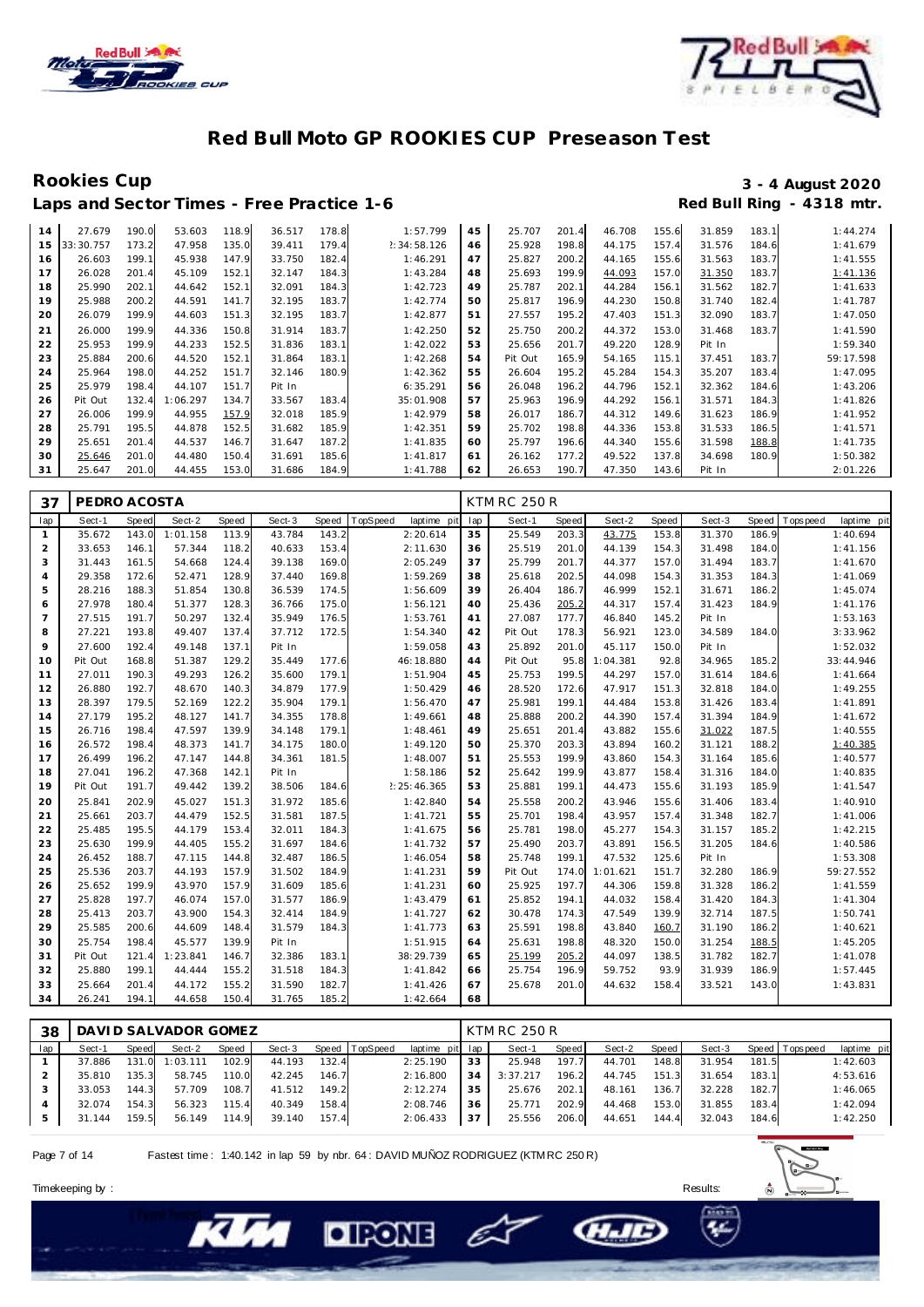



Rookies Cup<br>
1920 - 3 - 4 August 2020<br>
Red Bull Ring - 4318 mtr. Laps and Sector Times - Free Practice 1-6

| 6              | 30.533  | 170.1 | 54.108   | 122.2 | 37.797 | 169.0 | 2:02.438    | 38 | 25.576    | 206.4 | 44.459   | 146.7 | 31.453 | 182.1 | 1:41.488    |
|----------------|---------|-------|----------|-------|--------|-------|-------------|----|-----------|-------|----------|-------|--------|-------|-------------|
| $\overline{7}$ | 28.871  | 184.1 | 51.431   | 118.2 | 36.517 | 172.8 | 1:56.819    | 39 | 25.722    | 200.6 | 46.080   | 149.2 | 32.709 | 185.9 | 1:44.511    |
| 8              | 28.015  | 186.7 | 50.218   | 123.9 | 35.750 | 175.3 | 1:53.983    | 40 | 25.842    | 201.4 | 44.276   | 152.1 | 31.734 | 180.9 | 1:41.852    |
| 9              | 27.791  | 189.7 | 50.184   | 117.9 | Pit In |       | 2:03.851    | 41 | 28.366    | 179.8 | 51.619   | 135.3 | 37.099 | 183.1 | 1:57.084    |
| 10             |         | 177.4 | 51.711   | 120.3 | 36.405 | 172.8 | 46:18.748   | 42 | 25.828    | 201.7 | 44.975   | 150.0 | Pit In |       | 1:51.441    |
| 11             | 27.590  | 193.1 | 49.378   | 125.0 | 35.856 | 173.9 | 1:52.824    | 43 | Pit Out   | 194.5 | 44.835   | 152.1 | 31.924 | 180.6 | 32:46.127   |
| 12             | 27.697  | 193.4 | 51.706   | 125.9 | 35.236 | 176.5 | 1:54.639    | 44 | 26.007    | 196.9 | 44.423   | 153.8 | 31.729 | 181.2 | 1:42.159    |
| 13             | 27.627  | 193.8 | 50.571   | 122.7 | Pit In |       | 2:03.773    | 45 | 25.956    | 196.9 | 44.463   | 153.0 | 31.723 | 181.5 | 1:42.142    |
| 14             | Pit Out | 179.2 | 49.251   | 118.9 | 35.862 | 175.0 | 2:11.547    | 46 | 26.028    | 196.9 | 44.232   | 153.8 | 31.549 | 181.2 | 1:41.809    |
| 15             | 27.566  | 194.1 | 48.209   | 127.4 | 35.588 | 174.2 | 1:51.363    | 47 | 26.088    | 196.6 | 44.289   | 153.8 | 31.588 | 180.6 | 1:41.965    |
| 16             | 27.455  | 192.7 | 48.511   | 129.2 | 34.878 | 174.5 | 1:50.844    | 48 | 25.946    | 196.6 | 45.070   | 148.8 | 31.630 | 179.7 | 1:42.646    |
| 17             | 27.722  | 194.8 | 48.875   | 128.3 | 34.922 | 174.8 | 1:51.519    | 49 | 26.044    | 196.2 | 44.198   | 155.2 | 31.657 | 180.6 | 1:41.899    |
| 18             | 27.262  | 194.8 | 50.005   | 125.6 | Pit In |       | 2:02.643    | 50 | 25.963    | 196.9 | 45.163   | 153.4 | 31.479 | 180.9 | 1:42.605    |
| 19             | Pit Out | 192.4 | 46.105   | 145.2 | 35.146 | 180.3 | !:25:03.856 | 51 | 25.992    | 196.9 | 44.271   | 151.7 | 31.451 | 181.2 | 1:41.714    |
| 20             | 26.318  | 199.1 | 45.000   | 147.1 | 32.481 | 181.5 | 1:43.799    | 52 | 25.912    | 197.3 | 44.117   | 154.7 | 31.409 | 181.8 | 1:41.438    |
| 21             | 26.149  | 199.1 | 44.815   | 149.2 | 31.983 | 182.4 | 1:42.947    | 53 | 25.745    | 198.0 | 44.657   | 151.3 | 31.575 | 181.5 | 1:41.977    |
| 22             | 25.836  | 200.6 | 44.667   | 150.8 | 31.749 | 184.3 | 1:42.252    | 54 | 25.844    | 196.9 | 44.146   | 154.3 | 31.497 | 181.8 | 1:41.487    |
| 23             | 25.601  | 202.1 | 44.794   | 153.0 | 31.674 | 183.7 | 1:42.069    | 55 | 27.940    | 174.0 | 46.420   | 145.6 | Pit In |       | 1:53.162    |
| 24             | 25.723  | 200.6 | 44.165   | 151.7 | 32.072 | 186.5 | 1:41.960    | 56 | Pit Out   | 172.9 | 49.594   | 147.5 | 31.571 | 182.7 | 2:42.194    |
| 25             | 25.598  | 205.2 | 44.353   | 152.5 | 31.320 | 186.2 | 1:41.271    | 57 | 59:34.604 | 174.3 | 1:01.428 | 114.4 | 37.443 | 186.2 | 1:01:13.475 |
| 26             | 25.535  | 203.3 | 50.302   | 150.0 | 31.617 | 182.4 | 1:47.454    | 58 | 26.069    | 202.5 | 44.538   | 154.7 | 31.472 | 183.7 | 1:42.079    |
| 27             | 25.790  | 199.9 | 44.557   | 152.5 | 31.544 | 182.4 | 1:41.891    | 59 | 25.792    | 197.7 | 44.133   | 154.7 | 31.103 | 185.6 | 1:41.028    |
| 28             | 25.623  | 201.4 | 44.578   | 149.6 | 31.449 | 183.7 | 1:41.650    | 60 | 25.514    | 199.1 | 44.387   | 138.1 | 32.996 | 187.8 | 1:42.897    |
| 29             | 25.563  | 203.7 | 44.279   | 150.0 | 31.351 | 183.4 | 1:41.193    | 61 | 25.504    | 201.0 | 43.855   | 151.3 | 31.139 | 188.2 | 1:40.498    |
| 30             | 25.664  | 201.4 | 48.868   | 130.8 | Pit In |       | 1:58.753    | 62 | 25.469    | 198.8 | 45.597   | 150.0 | 31.857 | 172.5 | 1:42.923    |
| 31             | Pit Out | 94.9  | 1:26.690 | 137.4 | 33.083 | 177.9 | 38:27.804   | 63 | 27.447    | 186.4 | 44.428   | 139.9 | 34.255 | 185.6 | 1:46.130    |
| 32             | 26.388  | 196.2 | 45.107   | 150.8 | 32.142 | 181.2 | 1:43.637    | 64 | 25.597    | 197.7 | 46.489   | 126.5 | Pit In |       | 1:50.908    |

| 39             |         |       | BARTHOLOMÉ PERRIN |       |        |       |          |             |     | <b>KTM RC 250 R</b> |       |        |       |        |       |                |             |
|----------------|---------|-------|-------------------|-------|--------|-------|----------|-------------|-----|---------------------|-------|--------|-------|--------|-------|----------------|-------------|
| lap            | Sect-1  | Speed | Sect-2            | Speed | Sect-3 | Speed | TopSpeed | laptime pit | lap | Sect-1              | Speed | Sect-2 | Speed | Sect-3 |       | Speed Topspeed | laptime pit |
| $\mathbf{1}$   | 38.225  | 121.6 | 1:00.928          | 104.7 | 43.134 | 145.2 |          | 2:22.287    | 35  | 26.652              | 192.4 | 45.547 | 139.2 | 32.433 | 180.3 |                | 1:44.632    |
| 2              | 33.796  | 143.8 | 56.138            | 104.2 | 42.144 | 145.7 |          | 2:12.078    | 36  | 26.367              | 194.5 | 45.771 | 139.5 | 32.077 | 181.8 |                | 1:44.215    |
| 3              | 32.173  | 149.6 | 56.021            | 111.8 | 38.902 | 158.1 |          | 2:07.096    | 37  | 26.098              | 198.4 | 46.260 | 142.1 | 32.275 | 180.9 |                | 1:44.633    |
| $\overline{4}$ | 30.046  | 156.3 | 52.623            | 116.1 | 38.465 | 169.3 |          | 2:01.134    | 38  | 26.322              | 196.6 | 45.346 | 139.5 | 32.021 | 180.9 |                | 1:43.689    |
| 5              | 29.108  | 169.3 | 53.072            | 113.7 | 37.739 | 172.2 |          | 1:59.919    | 39  | 26.349              | 197.3 | 49.531 | 135.3 | Pit In |       |                | 1:57.374    |
| 6              | 29.012  | 164.2 | 52.206            | 119.5 | 37.769 | 172.2 |          | 1:58.987    | 40  | Pit Out             | 191.3 | 46.361 | 138.8 | 32.675 | 179.1 |                | 3:09.728    |
| $\overline{7}$ | 29.070  | 167.8 | 51.036            | 122.2 | 36.418 | 172.0 |          | 1:56.524    | 41  | 26.497              | 192.7 | 46.033 | 143.6 | 32.294 | 179.1 |                | 1:44.824    |
| 8              | 28.265  | 186.0 | 50.817            | 125.0 | 36.588 | 170.9 |          | 1:55.670    | 42  | 26.530              | 191.7 | 45.463 | 141.7 | 32.279 | 178.8 |                | 1:44.272    |
| 9              | 28.710  | 177.7 | 52.837            | 105.7 | Pit In |       |          | 2:08.559    | 43  | 26.605              | 193.1 | 45.305 | 144.4 | 31.925 | 181.5 |                | 1:43.835    |
| 10             | Pit Out | 178.6 | 51.294            | 125.3 | 36.385 | 171.7 |          | 45:41.297   | 44  | 26.377              | 195.5 | 59.430 | 113.7 | Pit In |       |                | 2:08.350    |
| 11             | 28.282  | 183.5 | 51.033            | 122.7 | 35.903 | 173.6 |          | 1:55.218    | 45  | Pit Out             | 189.0 | 46.350 | 141.4 | 32.483 | 178.8 |                | 31:46.763   |
| 12             | 28.211  | 188.3 | 49.852            | 121.1 | 35.521 | 173.1 |          | 1:53.584    | 46  | 26.727              | 190.7 | 45.472 | 141.4 | 32.335 | 179.1 |                | 1:44.534    |
| 13             | 27.742  | 189.7 | 48.917            | 130.8 | 38.452 | 168.8 |          | 1:55.111    | 47  | 26.749              | 191.0 | 45.040 | 147.9 | 32.434 | 180.6 |                | 1:44.223    |
| 14             | 27.837  | 188.3 | 49.245            | 121.3 | 35.483 | 174.2 |          | 1:52.565    | 48  | 26.439              | 192.4 | 45.209 | 147.9 | 32.185 | 179.4 |                | 1:43.833    |
| 15             | 28.215  | 188.0 | 49.360            | 123.0 | Pit In |       |          | 2:02.655    | 49  | 26.603              | 190.7 | 45.346 | 144.8 | 32.124 | 177.3 |                | 1:44.073    |
| 16             |         | 186.7 | 49.701            | 122.2 | 35.388 | 173.9 |          | 3:08.740    | 50  | 26.256              | 195.2 | 45.510 | 146.7 | 32.087 | 179.1 |                | 1:43.853    |
| 17             | 27.673  | 192.0 | 49.587            | 126.5 | 34.833 | 175.9 |          | 1:52.093    | 51  | 26.550              | 193.4 | 45.701 | 141.0 | 32.657 | 178.8 |                | 1:44.908    |
| 18             | 28.465  | 164.7 | 55.206            | 110.7 | Pit In |       |          | 2:09.357    | 52  | 26.535              | 190.7 | 45.093 | 143.6 | 32.077 | 178.2 |                | 1:43.705    |
| 19             | Pit Out | 187.3 | 47.915            | 134.0 | 34.042 | 177.3 |          | 2:24:19.909 | 53  | 26.573              | 191.7 | 48.017 | 134.3 | 33.125 | 177.9 |                | 1:47.715    |
| 20             | 27.302  | 195.5 | 46.076            | 135.3 | 32.749 | 181.2 |          | 1:46.127    | 54  | 26.598              | 193.4 | 44.976 | 141.7 | 32.031 | 178.2 |                | 1:43.605    |
| 21             | 26.608  | 192.4 | 46.155            | 137.1 | 32.525 | 183.1 |          | 1:45.288    | 55  | 26.494              | 191.3 | 45.146 | 144.8 | 32.122 | 177.9 |                | 1:43.762    |
| 22             | 26.306  | 193.8 | 46.975            | 139.5 | 33.345 | 180.6 |          | 1:46.626    | 56  | 26.494              | 191.3 | 44.919 | 140.3 | 32.056 | 177.0 |                | 1:43.469    |
| 23             | 26.433  | 195.9 | 46.059            | 138.8 | 32.783 | 182.4 |          | 1:45.275    | 57  | 26.448              | 191.3 | 48.381 | 144.0 | 35.207 | 179.7 |                | 1:50.036    |
| 24             | 27.645  | 191.7 | 45.874            | 139.5 | 32.883 | 180.6 |          | 1:46.402    | 58  | 26.472              | 192.0 | 45.024 | 145.9 | 32.084 | 178.8 |                | 1:43.580    |
| 25             | 26.933  | 192.4 | 46.123            | 138.8 | 32.687 | 178.8 |          | 1:45.743    | 59  | 32.990              | 159.3 | 50.119 | 127.4 | Pit In |       |                | 2:04.179    |
| 26             | 26.898  | 191.7 | 45.897            | 139.9 | 32.868 | 179.4 |          | 1:45.663    | 60  | Pit Out             | 186.4 | 46.801 | 139.9 | 36.040 | 181.5 |                | 59:31.937   |
| 27             | 27.252  | 189.7 | 45.693            | 140.3 | 32.462 | 180.6 |          | 1:45.407    | 61  | 26.690              | 190.0 | 45.099 | 148.4 | 34.090 | 181.5 |                | 1:45.879    |
| 28             | 26.149  | 199.1 | 45.857            | 143.2 | 32.684 | 178.8 |          | 1:44.690    | 62  | 26.253              | 194.5 | 45.211 | 144.8 | 31.888 | 181.5 |                | 1:43.352    |
| 29             | 26.586  | 195.5 | 45.881            | 143.6 | 32.835 | 180.0 |          | 1:45.302    | 63  | 26.412              | 191.3 | 44.716 | 148.8 | 32.066 | 181.2 |                | 1:43.194    |
| 30             | 32.434  | 121.9 | 52.875            | 134.3 | Pit In |       |          | 2:09.381    | 64  | 26.374              | 190.0 | 44.861 | 145.2 | 32.030 | 181.2 |                | 1:43.265    |
| 31             | Pit Out | 155.6 | 50.790            | 131.4 | 33.519 | 177.9 |          | 36:57.148   | 65  | 26.679              | 188.0 | 44.801 | 144.0 | 32.088 | 180.3 |                | 1:43.568    |
| 32             | 26.643  | 194.1 | 45.710            | 144.0 | 32.476 | 180.0 |          | 1:44.829    | 66  | 26.603              | 188.7 | 49.583 | 129.8 | 33.726 | 179.7 |                | 1:49.912    |
| 33             | 26.379  | 199.1 | 46.285            | 146.3 | 32.410 | 180.6 |          | 1:45.074    | 67  | 28.003              | 171.5 | 52.877 | 131.1 | 35.774 | 179.7 |                | 1:56.654    |

E

Page 8 of 14 Fastest time : 1:40.142 in lap 59 by nbr. 64 : DAVID MUÑOZ RODRIGUEZ (KTM RC 250 R)

**DIRONE** 



**CHAIL**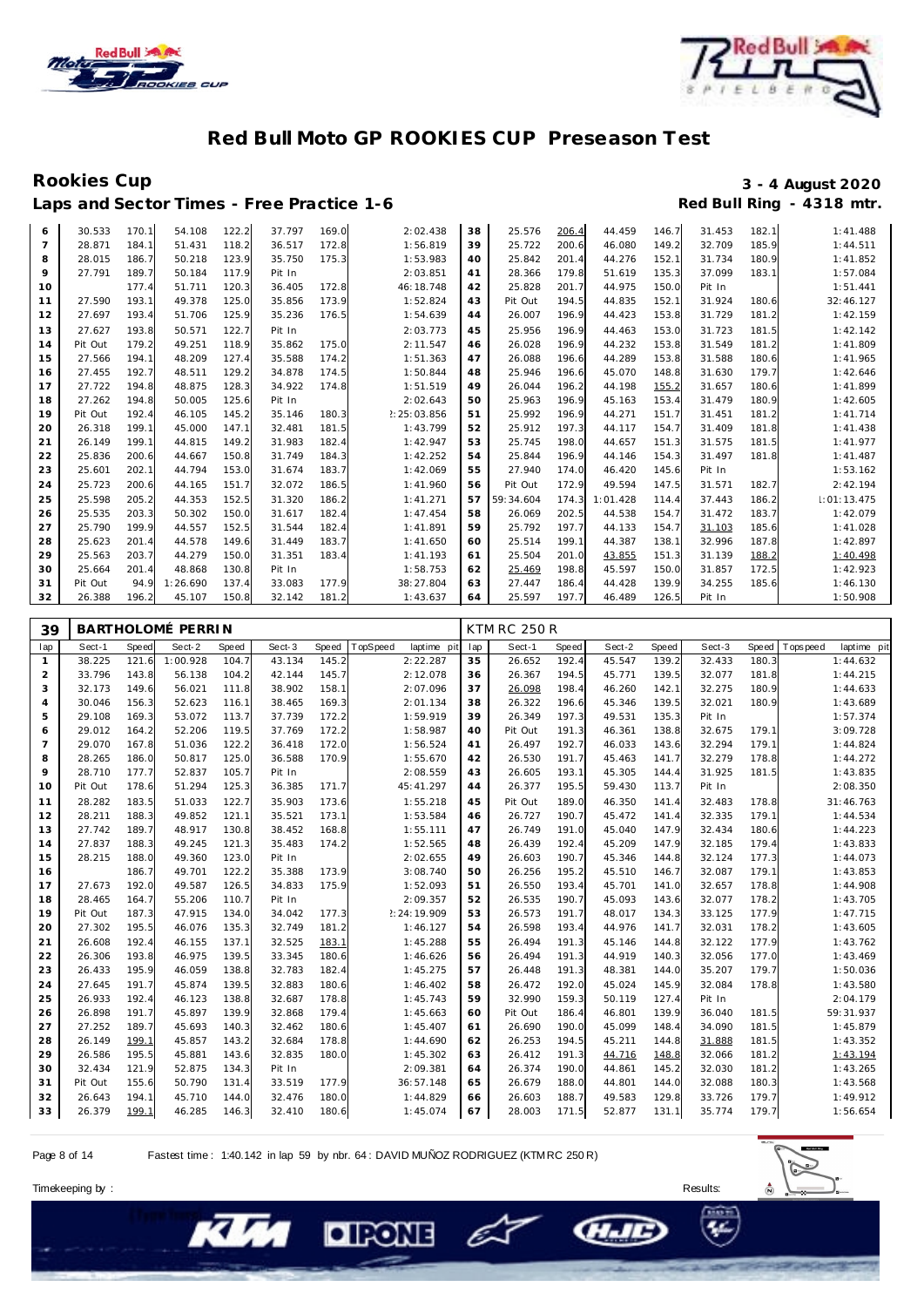



## Rookies Cup<br>
1992 - 3 - 4 August 2020<br>
Red Bull Ring - 4318 mtr.

| Laps and Sector Times - Free Practice 1-6 |  |  |  |                                             |  |  |  |  |                                              |  | Red Bull Ring - 4318 mtr. |
|-------------------------------------------|--|--|--|---------------------------------------------|--|--|--|--|----------------------------------------------|--|---------------------------|
|                                           |  |  |  | $34$ 26.761 190.7 46.187 138.8 33.009 178.2 |  |  |  |  | 1:45.957 68 27.318 168.3 51.009 128.3 Pit In |  | 2:02.161                  |

| 48             |         |       | <b>GABIN PLANQUES</b> |       |        |       |          |             |     | <b>KTM RC 250 R</b> |       |          |              |        |       |            |             |
|----------------|---------|-------|-----------------------|-------|--------|-------|----------|-------------|-----|---------------------|-------|----------|--------------|--------|-------|------------|-------------|
| lap            | Sect-1  | Speed | Sect-2                | Speed | Sect-3 | Speed | TopSpeed | laptime pit | lap | Sect-1              | Speed | Sect-2   | <b>Speed</b> | Sect-3 | Speed | T ops peed | laptime pit |
| 1              | 36.194  | 130.2 | 1:00.361              | 116.6 | 43.806 | 147.1 |          | 2:20.361    | 33  | 25.852              | 192.7 | 44.974   | 149.6        | 31.522 | 188.8 |            | 1:42.348    |
| $\overline{2}$ | 33.459  | 146.1 | 56.309                | 112.3 | 41.919 | 148.4 |          | 2:11.687    | 34  | 25.690              | 194.8 | 44.719   | 149.2        | 31.400 | 185.2 |            | 1:41.809    |
| 3              | 32.264  | 154.5 | 55.158                | 117.4 | 39.846 | 163.1 |          | 2:07.268    | 35  | 25.669              | 194.5 | 47.448   | 152.1        | 31.417 | 185.9 |            | 1:44.534    |
| $\overline{4}$ | 30.137  | 163.2 | 52.640                | 121.1 | 38.449 | 170.3 |          | 2:01.226    | 36  | 26.737              | 190.0 | 47.767   | 128.6        | 35.947 | 185.2 |            | 1:50.451    |
| 5              | 28.683  | 173.4 | 52.604                | 116.9 | 38.166 | 172.8 |          | 1:59.453    | 37  | 25.564              | 201.7 | 44.553   | 151.7        | 31.797 | 188.8 |            | 1:41.914    |
| 6              | 28.662  | 168.5 | 51.318                | 125.9 | 37.202 | 173.6 |          | 1:57.182    | 38  | 25.544              | 195.5 | 44.568   | 148.8        | 31.759 | 185.9 |            | 1:41.871    |
| $\overline{7}$ | 28.247  | 174.6 | 51.062                | 127.1 | 36.771 | 174.2 |          | 1:56.080    | 39  | 25.889              | 201.0 | 44.870   | 150.4        | 32.027 | 184.0 |            | 1:42.786    |
| 8              | 28.012  | 182.3 | 50.314                | 128.3 | 36.739 | 173.6 |          | 1:55.065    | 40  | 26.284              | 189.0 | 46.322   | 154.3        | 31.493 | 184.0 |            | 1:44.099    |
| 9              | 29.597  | 160.0 | 55.239                | 117.9 | Pit In |       |          | 2:10.308    | 41  | 25.735              | 200.6 | 44.642   | 150.0        | 31.595 | 185.2 |            | 1:41.972    |
| 10             | Pit Out | 170.4 | 51.547                | 125.9 | 36.465 | 174.5 |          | 46:19.806   | 42  | 25.699              | 199.9 | 44.188   | 150.4        | 31.404 | 187.2 |            | 1:41.291    |
| 11             | 27.941  | 176.0 | 50.164                | 123.9 | 36.280 | 179.4 |          | 1:54.385    | 43  | 25.496              | 202.5 | 44.926   | 144.0        | 31.821 | 185.2 |            | 1:42.243    |
| 12             | 27.437  | 187.0 | 49.684                | 129.8 | 35.664 | 178.2 |          | 1:52.785    | 44  | 25.797              | 199.9 | 44.402   | 153.0        | 31.699 | 184.6 |            | 1:41.898    |
| 13             | 27.480  | 179.5 | 50.691                | 122.7 | 37.450 | 177.6 |          | 1:55.621    | 45  | 25.826              | 199.1 | 50.552   | 145.9        | Pit In |       |            | 1:55.662    |
| 14             | 29.525  | 184.8 | 49.351                | 130.1 | 35.807 | 175.6 |          | 1:54.683    | 46  | Pit Out             | 114.0 | 1:06.108 | 129.5        | 33.666 | 181.8 |            | 32:19.498   |
| 15             | 31.157  | 174.0 | 50.374                | 128.0 | 36.006 | 175.3 |          | 1:57.537    | 47  | 26.119              | 197.3 | 44.668   | 148.8        | 31.781 | 186.9 |            | 1:42.568    |
| 16             | 27.635  | 191.7 | 49.308                | 128.9 | 35.821 | 176.2 |          | 1:52.764    | 48  | 25.955              | 194.8 | 45.026   | 151.3        | 31.947 | 181.8 |            | 1:42.928    |
| 17             | 27.458  | 189.3 | 49.363                | 125.6 | 35.885 | 177.9 |          | 1:52.706    | 49  | 26.165              | 188.7 | 44.725   | 154.7        | 31.619 | 186.2 |            | 1:42.509    |
| 18             | 27.266  | 188.3 | 53.987                | 113.7 | Pit In |       |          | 2:08.118    | 50  | 26.063              | 195.9 | 48.388   | 114.4        | 36.503 | 185.6 |            | 1:50.954    |
| 19             | Pit Out | 186.7 | 47.286                | 143.2 | 33.227 | 182.4 |          | 2:25:04.609 | 51  | 11:28.943           | 173.2 | 48.748   | 142.1        | 33.253 | 178.5 |            | 12:50.944   |
| 20             | 26.601  | 195.2 | 45.737                | 147.1 | 32.676 | 180.9 |          | 1:45.014    | 52  | 26.474              | 192.4 | 45.169   | 149.2        | 32.326 | 180.0 |            | 1:43.969    |
| 21             | 26.398  | 193.8 | 45.253                | 149.2 | 32.506 | 181.8 |          | 1:44.157    | 53  | 27.807              | 187.7 | 47.426   | 154.3        | 32.780 | 164.4 |            | 1:48.013    |
| 22             | 26.498  | 192.4 | 45.336                | 149.6 | 32.391 | 185.9 |          | 1:44.225    | 54  | 28.424              | 178.6 | 45.684   | 147.1        | Pit In |       |            | 1:52.728    |
| 23             | 25.971  | 195.5 | 45.645                | 153.4 | 31.966 | 184.9 |          | 1:43.582    | 55  | Pit Out             | 165.2 | 52.825   | 108.7        | 37.689 | 183.4 |            | 58:16.987   |
| 24             | 25.930  | 198.8 | 45.151                | 151.7 | 32.681 | 183.4 |          | 1:43.762    | 56  | 26.369              | 196.2 | 45.352   | 151.3        | 31.677 | 185.6 |            | 1:43.398    |
| 25             | 26.099  | 194.8 | 45.000                | 150.4 | 32.311 | 183.7 |          | 1:43.410    | 57  | 26.251              | 189.3 | 44.832   | 151.3        | 31.821 | 184.9 |            | 1:42.904    |
| 26             | 25.942  | 193.1 | 44.748                | 147.9 | 31.701 | 185.6 |          | 1:42.391    | 58  | 26.030              | 190.3 | 44.825   | 151.7        | 31.723 | 185.9 |            | 1:42.578    |
| 27             | 25.825  | 198.4 | 44.457                | 148.4 | 31.642 | 186.5 |          | 1:41.924    | 59  | 26.088              | 196.9 | 44.452   | 153.0        | 31.588 | 185.2 |            | 1:42.128    |
| 28             | 25.652  | 197.3 | 44.549                | 149.6 | 31.777 | 182.4 |          | 1:41.978    | 60  | 25.853              | 195.5 | 44.299   | 151.7        | 32.044 | 186.9 |            | 1:42.196    |
| 29             | 25.957  | 192.0 | 44.662                | 151.3 | 31.665 | 189.1 |          | 1:42.284    | 61  | 25.949              | 198.4 | 48.480   | 135.0        | 33.914 | 187.8 |            | 1:48.343    |
| 30             | 25.472  | 197.7 | 46.786                | 133.7 | Pit In |       |          | 1:52.481    | 62  | 25.999              | 185.7 | 48.175   | 128.6        | 34.719 | 180.3 |            | 1:48.893    |
| 31             | Pit Out | 116.3 | 1:04.351              | 139.5 | 33.939 | 184.6 |          | 38:03.819   | 63  | 26.739              | 185.4 | 48.022   | 141.0        | Pit In |       |            | 1:59.391    |
| 32             | 26.002  | 201.4 | 45.283                | 131.7 | 33.586 | 184.0 |          | 1:44.871    | 64  |                     |       |          |              |        |       |            |             |

| 55             |         |       | NOAH DETTWILER |       |        |       |          |             |     | <b>KTM RC 250 R</b> |       |        |       |        |       |            |             |
|----------------|---------|-------|----------------|-------|--------|-------|----------|-------------|-----|---------------------|-------|--------|-------|--------|-------|------------|-------------|
| lap            | Sect-1  | Speed | Sect-2         | Speed | Sect-3 | Speed | TopSpeed | laptime pit | lap | Sect-1              | Speed | Sect-2 | Speed | Sect-3 | Speed | Tops pee d | laptime pit |
| $\mathbf{1}$   | 36.682  | 127.1 | 1:02.498       | 106.3 | 43.884 | 139.9 |          | 2:23.064    | 36  | 25.657              | 204.0 | 44.601 | 149.6 | 31.978 | 179.1 |            | 1:42.236    |
| $\overline{2}$ | 34.370  | 134.9 | 1:01.537       | 103.3 | Pit In |       |          | 2:27.040    | 37  | 30.072              | 199.9 | 44.705 | 148.8 | 31.861 | 183.7 |            | 1:46.638    |
| 3              | Pit Out | 146.5 | 59.898         | 101.3 | 41.753 | 156.1 |          | 3:54.492    | 38  | 25.727              | 202.9 | 44.713 | 149.6 | 31.658 | 182.7 |            | 1:42.098    |
| $\overline{4}$ | 31.538  | 152.1 | 57.714         | 100.2 | 40.332 | 164.9 |          | 2:09.584    | 39  | 25.961              | 200.6 | 50.778 | 144.4 | 37.622 | 183.7 |            | 1:54.361    |
| 5              | 30.005  | 150.4 | 54.758         | 110.4 | 38.421 | 164.6 |          | 2:03.184    | 40  | 26.140              | 200.2 | 44.746 | 148.8 | 32.051 | 177.0 |            | 1:42.937    |
| 6              | 29.563  | 167.8 | 54.084         | 105.5 | 38.295 | 168.0 |          | 2:01.942    | 41  | 26.096              | 199.5 | 46.568 | 149.6 | 31.666 | 185.2 |            | 1:44.330    |
| $\overline{7}$ | 29.314  | 166.7 | 52.107         | 119.2 | 37.326 | 169.8 |          | 1:58.747    | 42  | 25.565              | 207.2 | 44.581 | 149.6 | 31.599 | 184.0 |            | 1:41.745    |
| 8              | 28.471  | 173.7 | 52.095         | 115.9 | 37.291 | 173.6 |          | 1:57.857    | 43  | 25.856              | 198.4 | 44.610 | 145.9 | 31.891 | 183.4 |            | 1:42.357    |
| 9              | 27.937  | 170.4 | 51.577         | 117.6 | Pit In |       |          | 2:03.937    | 44  | 25.975              | 198.4 | 44.634 | 150.4 | 31.709 | 184.9 |            | 1:42.318    |
| 10             | Pit Out | 161.0 | 54.298         | 118.2 | 37.224 | 175.0 |          | 43:41.511   | 45  | 25.867              | 196.2 | 50.013 | 139.2 | Pit In |       |            | 1:55.989    |
| 11             | 27.722  | 185.4 | 50.522         | 120.3 | 36.405 | 176.2 |          | 1:54.649    | 46  | Pit Out             | 168.3 | 51.594 | 142.1 | 32.128 | 185.2 |            | 32:02.105   |
| 12             | 27.786  | 179.5 | 50.506         | 118.2 | 36.551 | 176.8 |          | 1:54.843    | 47  | 25.920              | 196.2 | 44.880 | 148.8 | 31.901 | 182.7 |            | 1:42.701    |
| 13             | 27.542  | 176.3 | 50.111         | 118.9 | 36.228 | 176.8 |          | 1:53.881    | 48  | 25.917              | 199.5 | 44.459 | 150.8 | 31.664 | 184.6 |            | 1:42.040    |
| 14             | 27.753  | 181.9 | 49.739         | 118.2 | Pit In |       |          | 2:00.215    | 49  | 25.862              | 199.9 | 44.487 | 150.4 | 31.605 | 183.1 |            | 1:41.954    |
| 15             | Pit Out | 178.6 | 49.706         | 121.1 | 37.579 | 176.2 |          | 3:13.539    | 50  | 25.987              | 199.5 | 44.332 | 151.3 | 31.498 | 184.0 |            | 1:41.817    |
| 16             | 27.460  | 183.5 | 49.299         | 120.5 | 35.475 | 178.2 |          | 1:52.234    | 51  | 25.804              | 199.1 | 44.435 | 150.0 | 31.575 | 184.0 |            | 1:41.814    |
| 17             | 27.193  | 184.4 | 48.525         | 125.3 | 34.956 | 180.3 |          | 1:50.674    | 52  | 26.068              | 194.1 | 44.564 | 148.4 | 31.711 | 182.7 |            | 1:42.343    |
| 18             | 27.113  | 191.7 | 48.076         | 127.4 | Pit In |       |          | 1:57.479    | 53  | 32.605              | 183.2 | 44.393 | 149.2 | 31.562 | 183.7 |            | 1:48.560    |
| 19             | Pit Out | 186.0 | 47.473         | 134.0 | 33.638 | 180.6 |          | 2:25:24.249 | 54  | 25.852              | 200.2 | 44.335 | 151.7 | 31.751 | 184.0 |            | 1:41.938    |
| 20             | 26.603  | 193.4 | 46.085         | 141.0 | 32.670 | 181.8 |          | 1:45.358    | 55  | 25.838              | 198.4 | 44.403 | 151.7 | 33.771 | 175.9 |            | 1:44.012    |
| 21             | 26.480  | 188.7 | 45.634         | 146.3 | 32.654 | 181.5 |          | 1:44.768    | 56  | 32.914              | 181.0 | 48.945 | 149.6 | 31.868 | 184.3 |            | 1:53.727    |
| 22             | 26.443  | 191.7 | 45.685         | 145.9 | 32.833 | 181.5 |          | 1:44.961    | 57  | 25.867              | 198.4 | 44.391 | 148.4 | 31.687 | 184.6 |            | 1:41.945    |
| 23             | 32.132  | 184.8 | 45.727         | 142.1 | 32.537 | 183.4 |          | 1:50.396    | 58  | 25.705              | 199.1 | 44.277 | 150.0 | 31.576 | 182.7 |            | 1:41.558    |
| 24             | 26.142  | 195.9 | 44.980         | 145.6 | 32.230 | 183.7 |          | 1:43.352    | 59  | 25.951              | 198.0 | 44.345 | 146.3 | 31.855 | 182.7 |            | 1:42.151    |

E

Page 9 of 14 Fastest time : 1:40.142 in lap 59 by nbr. 64 : DAVID MUÑOZ RODRIGUEZ (KTM RC 250 R)

**DIRONE** 



**CHAIL**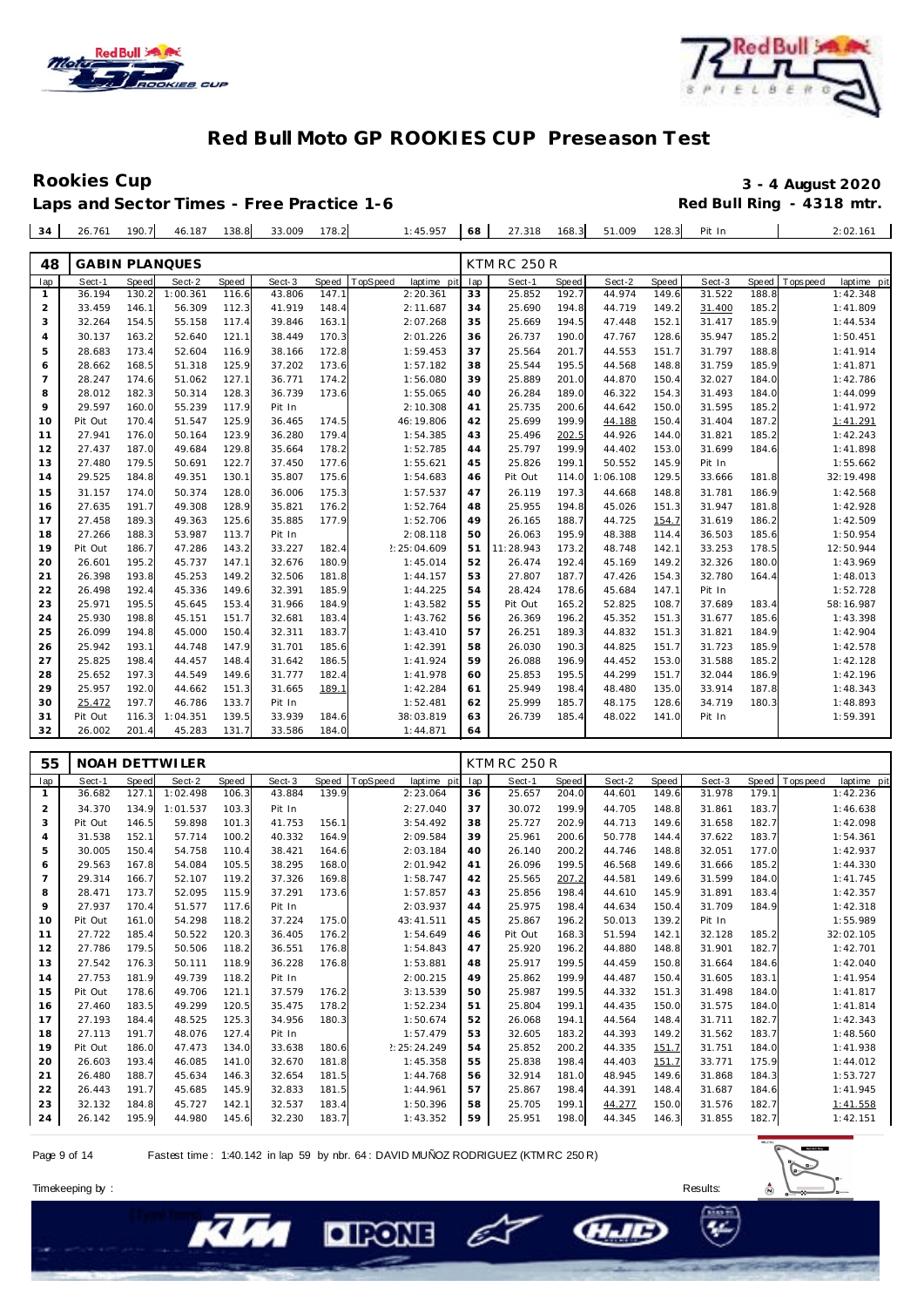



Rookies Cup<br>
1920 - 3 - 4 August 2020<br>
Red Bull Ring - 4318 mtr. Laps and Sector Times - Free Practice 1-6

| 25 | 26.026  | 196.2 | 44.800 | 146.3 | 32.162 | 184.0 | 1:42.988  | 60 | 25.887  | 196.9 | 44.506 | 144.0 | Pit In |       | 1:51.578  |
|----|---------|-------|--------|-------|--------|-------|-----------|----|---------|-------|--------|-------|--------|-------|-----------|
| 26 | 25.994  | 195.9 | 44.705 | 147.9 | 32.030 | 186.9 | 1:42.729  | 61 | Pit Out | 171.5 | 57.535 | 92.6  | 37.842 | 184.9 | 59:41.058 |
| 27 | 25.943  | 194.8 | 44.728 | 147.  | 32.165 | 182.1 | 1:42.836  | 62 | 25.826  | 198.8 | 45.170 | 148.4 | 32.168 | 183.1 | 1:43.164  |
| 28 | 26.096  | 195.2 | 44.689 | 146.3 | 32.277 | 181.8 | 1:43.062  | 63 | 25.680  | 199.9 | 44.860 | 147.1 | 31.426 | 187.2 | 1:41.966  |
| 29 | 26.245  | 191.7 | 49.051 | 145.6 | 31.966 | 187.5 | 1:47.262  | 64 | 25.793  | 201.7 | 44.387 | 147.9 | 31.936 | 186.9 | 1:42.116  |
| 30 | 25.668  | 204.4 | 46.570 | 144.8 | Pit In |       | 1:54.379  | 65 | 25.666  | 199.9 | 44.729 | 149.2 | 31.441 | 186.5 | 1:41.836  |
| 31 | Pit Out | 154.3 | 51.875 | 131.1 | 43.282 | 178.5 | 37:45.612 | 66 | 25.696  | 201.0 | 44.345 | 151.3 | 31.533 | 187.8 | 1:41.574  |
| 32 | 26.676  | 195.2 | 45.934 | 142.9 | 31.899 | 185.6 | 1:44.509  | 67 | 25.739  | 201.0 | 44.806 | 150.4 | 31.844 | 178.2 | 1:42.389  |
| 33 | 25.764  | 206.4 | 45.184 | 143.6 | 31.938 | 187.5 | 1:42.886  | 68 | 27.116  | 180.7 | 53.401 | 126.5 | 34.959 | 182.1 | 1:55.476  |
| 34 | 25.422  | 203.7 | 44.888 | 149.2 | 31.698 | 185.2 | 1:42.008  | 69 | 26.434  | 187.7 | 47.250 | 142.5 | 32.995 | 178.5 | 1:46.679  |
| 35 | 25.733  | 200.6 | 44.983 | 146.3 | 31.661 | 186.9 | 1:42.377  | 70 | 30.454  | 155.8 | 51.650 | 128.0 | Pit In |       | 2:06.267  |

| 58             | LUCA LUNETTA |              |          |              |        |       |                         |     | <b>KTM RC 250 R</b> |       |        |       |        |       |             |             |
|----------------|--------------|--------------|----------|--------------|--------|-------|-------------------------|-----|---------------------|-------|--------|-------|--------|-------|-------------|-------------|
| lap            | Sect-1       | <b>Speed</b> | Sect-2   | <b>Speed</b> | Sect-3 | Speed | TopSpeed<br>laptime pit | lap | Sect-1              | Speed | Sect-2 | Speed | Sect-3 | Speed | T ops pee d | laptime pit |
| $\mathbf{1}$   | 38.625       | 132.4        | 1:04.659 | 107.4        | 45.313 | 145.0 | 2:28.597                | 35  | 25.826              | 200.2 | 46.055 | 122.4 | 33.249 | 185.2 |             | 1:45.130    |
| $\overline{c}$ | 34.872       | 138.0        | 1:00.991 | 108.7        | 43.489 | 155.2 | 2:19.352                | 36  | 25.541              | 204.8 | 44.467 | 150.8 | 31.461 | 184.9 |             | 1:41.469    |
| 3              | 32.424       | 148.3        | 58.565   | 114.2        | 42.114 | 157.2 | 2:13.103                | 37  | 25.588              | 202.1 | 44.309 | 154.3 | 31.728 | 182.4 |             | 1:41.625    |
| $\overline{4}$ | 32.034       | 150.6        | 56.472   | 115.1        | 40.365 | 161.2 | 2:08.871                | 38  | 26.875              | 183.2 | 52.816 | 146.3 | 37.342 | 181.8 |             | 1:57.033    |
| 5              | 30.635       | 161.7        | 55.580   | 117.6        | 38.844 | 171.2 | 2:05.059                | 39  | 26.028              | 199.5 | 44.940 | 150.0 | 34.119 | 183.4 |             | 1:45.087    |
| 6              | 29.154       | 165.4        | 52.323   | 125.3        | 37.937 | 170.1 | 1:59.414                | 40  | 25.835              | 201.0 | 44.881 | 149.6 | 31.470 | 185.9 |             | 1:42.186    |
| $\overline{7}$ | 29.006       | 172.9        | 52.598   | 124.1        | 37.258 | 172.2 | 1:58.862                | 41  | 25.862              | 202.1 | 44.589 | 151.3 | 31.808 | 186.2 |             | 1:42.259    |
| 8              | 28.411       | 174.6        | 50.993   | 127.4        | 37.153 | 170.6 | 1:56.557                | 42  | 26.365              | 196.9 | 50.792 | 152.1 | 31.644 | 184.0 |             | 1:48.801    |
| $\circ$        | 28.276       | 181.0        | 51.023   | 117.4        | Pit In |       | 2:08.684                | 43  | 25.835              | 201.4 | 44.575 | 152.1 | 31.489 | 185.6 |             | 1:41.899    |
| 10             | Pit Out      | 146.5        | 55.568   | 120.5        | 39.391 | 170.1 | 45:37.168               | 44  | 25.824              | 201.7 | 55.200 | 133.0 | Pit In |       |             | 2:02.860    |
| 11             | 28.738       | 189.3        | 53.533   | 125.6        | 36.843 | 173.9 | 1:59.114                | 45  | Pit Out             | 109.6 | 54.094 | 146.7 | 32.207 | 183.1 |             | 31:48.966   |
| 12             | 27.908       | 185.4        | 49.689   | 126.8        | 35.962 | 175.9 | 1:53.559                | 46  | 25.942              | 199.9 | 49.426 | 141.0 | 35.351 | 182.4 |             | 1:50.719    |
| 13             | 27.477       | 193.8        | 51.355   | 131.1        | 36.304 | 175.3 | 1:55.136                | 47  | 26.212              | 197.7 | 45.131 | 150.8 | 31.830 | 182.4 |             | 1:43.173    |
| 14             | 27.566       | 191.3        | 49.430   | 135.0        | 36.165 | 174.5 | 1:53.161                | 48  | 26.031              | 198.8 | 48.601 | 142.5 | Pit In |       |             | 1:54.984    |
| 15             | 27.817       | 193.4        | 48.971   | 131.4        | 36.265 | 173.1 | 1:53.053                | 49  | Pit Out             | 180.7 | 46.798 | 147.5 | 31.984 | 182.4 |             | 2:54.156    |
| 16             | 27.632       | 191.0        | 49.034   | 130.8        | 36.599 | 174.8 | 1:53.265                | 50  | 26.097              | 198.4 | 44.928 | 150.8 | 31.622 | 184.0 |             | 1:42.647    |
| 17             | 27.369       | 192.4        | 48.766   | 132.4        | 35.804 | 176.8 | 1:51.939                | 51  | 26.116              | 198.8 | 44.715 | 147.9 | 31.496 | 185.9 |             | 1:42.327    |
| 18             | 27.248       | 196.2        | 47.923   | 136.4        | Pit In |       | 2:01.459                | 52  | 25.766              | 198.4 | 44.965 | 153.4 | 31.696 | 182.4 |             | 1:42.427    |
| 19             | Pit Out      | 178.6        | 48.556   | 138.1        | 35.644 | 182.7 | 2: 25: 54.706           | 53  | 27.366              | 191.7 | 47.097 | 154.3 | 31.557 | 184.6 |             | 1:46.020    |
| 20             | 26.437       | 198.0        | 46.075   | 143.6        | 32.819 | 181.5 | 1:45.331                | 54  | 25.794              | 202.1 | 44.278 | 147.9 | 31.510 | 184.6 |             | 1:41.582    |
| 21             | 26.265       | 202.1        | 45.407   | 146.7        | 32.363 | 183.4 | 1:44.035                | 55  | 25.667              | 201.4 | 45.645 | 148.8 | 31.443 | 186.9 |             | 1:42.755    |
| 22             | 26.180       | 200.2        | 44.863   | 153.4        | 32.562 | 182.7 | 1:43.605                | 56  | 25.602              | 199.9 | 44.571 | 151.3 | 31.493 | 185.9 |             | 1:41.666    |
| 23             | 26.113       | 198.4        | 45.246   | 150.8        | 31.847 | 184.6 | 1:43.206                | 57  | 25.741              | 201.0 | 44.687 | 148.8 | 31.276 | 185.2 |             | 1:41.704    |
| 24             | 26.060       | 196.9        | 44.992   | 149.6        | 32.124 | 185.6 | 1:43.176                | 58  | 25.718              | 200.6 | 44.297 | 151.3 | 31.354 | 183.4 |             | 1:41.369    |
| 25             | 25.895       | 199.5        | 44.604   | 149.6        | 31.783 | 185.6 | 1:42.282                | 59  | 27.720              | 176.0 | 47.825 | 141.7 | Pit In |       |             | 1:56.772    |
| 26             | 25.771       | 201.4        | 44.499   | 152.5        | 31.540 | 185.2 | 1:41.810                | 60  | Pit Out             | 172.1 | 57.450 | 92.0  | 37.359 | 185.6 |             | 58:16.378   |
| 27             | 25.780       | 201.4        | 53.068   | 143.2        | Pit In |       | 2:02.682                | 61  | 26.055              | 200.6 | 45.229 | 153.0 | 32.239 | 186.2 |             | 1:43.523    |
| 28             | Pit Out      | 176.9        | 47.466   | 152.5        | 32.997 | 182.7 | 2:51.965                | 62  | 25.746              | 198.8 | 44.886 | 151.3 | 31.769 | 187.8 |             | 1:42.401    |
| 29             | 26.047       | 199.5        | 46.822   | 135.3        | Pit In |       | 1:56.731                | 63  | 25.627              | 196.9 | 44.625 | 152.5 | 31.311 | 187.8 |             | 1:41.563    |
| 30             | Pit Out      | 181.6        | 55.593   | 130.8        | 41.018 | 182.4 | 37:52.993               | 64  | 25.789              | 198.8 | 44.331 | 155.2 | 31.381 | 184.9 |             | 1:41.501    |
| 31             | 26.777       | 201.0        | 45.492   | 145.9        | 31.804 | 187.2 | 1:44.073                | 65  | 25.797              | 198.0 | 44.227 | 156.1 | 31.891 | 187.2 |             | 1:41.915    |
| 32             | 25.640       | 202.1        | 44.895   | 155.6        | 31.770 | 183.4 | 1:42.305                | 66  | 25.880              | 199.9 | 44.682 | 155.2 | 32.513 | 155.2 |             | 1:43.075    |
| 33             | 25.723       | 202.1        | 44.840   | 152.1        | 31.693 | 182.7 | 1:42.256                | 67  | 29.535              | 169.3 | 50.308 | 129.2 | 34.940 | 177.0 |             | 1:54.783    |
| 34             | 25.774       | 201.0        | 44.771   | 152.1        | 31.708 | 185.2 | 1:42.253                | 68  | 26.390              | 195.2 | 50.322 | 145.9 | Pit In |       |             | 1:59.169    |

| 64             |         |       | DAVI D MUÑOZ RODRI GUEZ |       |        |       |          |             |     | <b>KTM RC 250 R</b> |       |        |       |        |       |                |             |
|----------------|---------|-------|-------------------------|-------|--------|-------|----------|-------------|-----|---------------------|-------|--------|-------|--------|-------|----------------|-------------|
| lap            | Sect-1  | Speed | Sect-2                  | Speed | Sect-3 | Speed | TopSpeed | laptime pit | lap | Sect-1              | Speed | Sect-2 | Speed | Sect-3 |       | Speed Topspeed | laptime pit |
|                | 34.844  | 145.9 | 58.263                  | 100.9 | 42.665 | 150.4 |          | 2:15.772    | 33  | 26.296              | 201.0 | 44.542 | 150.8 | 31.374 | 186.2 |                | 1:42.212    |
| $\overline{2}$ | 33.707  | 156.3 | 56.317                  | 112.5 | 40.303 | 152.8 |          | 2:10.327    | 34  | 25.515              | 206.4 | 45.035 | 152.1 | 31.361 | 189.1 |                | 1:41.911    |
| 3              | 31.328  | 164.2 | 54.412                  | 118.2 | 38.894 | 167.4 |          | 2:04.634    | 35  | 25.441              | 202.9 | 44.009 | 153.8 | 31.662 | 185.9 |                | 1:41.112    |
| 4              | 29.902  | 166.7 | 52.726                  | 125.9 | 37.830 | 175.0 |          | 2:00.458    | 36  | 25.540              | 203.7 | 44.057 | 154.3 | 31.411 | 185.6 |                | 1:41.008    |
| 5              | 28.521  | 172.9 | 51.979                  | 120.8 | 37.582 | 174.2 |          | 1:58.082    | 37  | 33.889              | 196.9 | 45.643 | 146.7 | Pit In |       |                | 2:02.181    |
| 6              | 28.375  | 182.3 | 50.833                  | 127.1 | 36.777 | 176.8 |          | 1:55.985    | 38  | Pit Out             | 199.5 | 44.762 | 148.4 | 31.493 | 186.9 |                | 3:18.279    |
|                | 28.317  | 185.7 | 50.670                  | 129.2 | 36.229 | 176.2 |          | 1:55.216    | 39  | 25.674              | 201.7 | 44.025 | 154.3 | 31.492 | 185.2 |                | 1:41.191    |
| 8              | 28.209  | 192.0 | 49.681                  | 128.3 | 36.212 | 175.0 |          | 1:54.102    | 40  | 25.754              | 201.7 | 43.867 | 155.6 | 31.469 | 185.6 |                | 1:41.090    |
| 9              | 27.900  | 192.4 | 49.414                  | 130.4 | 36.129 | 177.0 |          | 1:53.443    | 41  | 25.612              | 200.6 | 44.255 | 157.9 | 32.120 | 182.7 |                | 1:41.987    |
| 10             | 28.947  | 162.9 | 59.271                  | 108.4 | Pit In |       |          | 2:17.174    | 42  | 25.802              | 199.5 | 47.931 | 137.1 | Pit In |       |                | 1:53.715    |
| 11             | Pit Out | 162.2 | 51.023                  | 123.0 | 36.246 | 177.9 |          | 43:48.025   | 43  | Pit Out             | 116.5 | 57.553 | 141.4 | 35.289 | 178.8 |                | 32:35.652   |
| 12             | 27.790  | 178.3 | 49.633                  | 131.1 | 35.651 | 176.2 |          | 1:53.074    | 44  | 26.567              | 195.2 | 48.468 | 144.8 | 31.987 | 186.5 |                | 1:47.022    |

E

**GLIL** 

Page 10 of 14 Fastest time : 1:40.142 in lap 59 by nbr. 64 : DAVID MUÑOZ RODRIGUEZ (KTM RC 250 R)

**DIFONE** 



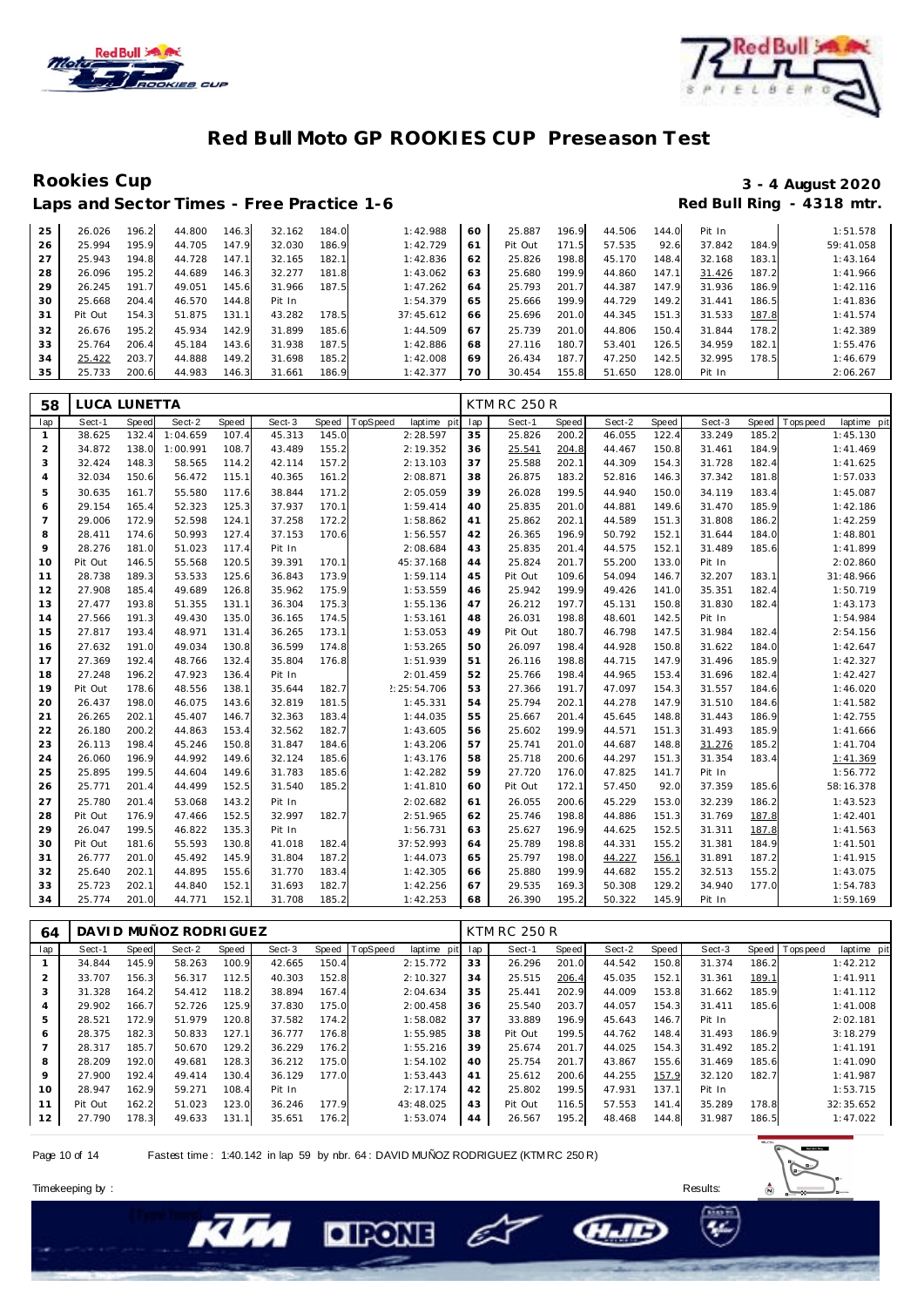



Laps and Sector Times - Free Practice 1-6

## Rookies Cup<br>
1920 - 3 - 4 August 2020<br>
Red Bull Ring - 4318 mtr.

| 13 | 27.800    | 189.7 | 49.023 | 129.2 | 35.174 | 177.9 | 1:51.997    | 45 | 25.753  | 201.4 | 44.188   | 152.1 | 31.395 | 186.5 | 1:41.336  |
|----|-----------|-------|--------|-------|--------|-------|-------------|----|---------|-------|----------|-------|--------|-------|-----------|
| 14 | 27.326    | 190.7 | 48.324 | 134.7 | 34.643 | 180.0 | 1:50.293    | 46 | 25.581  | 201.4 | 44.199   | 156.5 | 31.856 | 181.5 | 1:41.636  |
| 15 | 27.045    | 197.3 | 48.343 | 141.4 | 34.268 | 182.4 | 1:49.656    | 47 | 26.727  | 189.7 | 49.578   | 133.7 | Pit In |       | 1:58.463  |
| 16 | 27.076    | 194.5 | 47.861 | 136.4 | 34.455 | 180.3 | 1:49.392    | 48 | Pit Out | 192.4 | 45.321   | 143.2 | 31.872 | 184.0 | 3:02.747  |
| 17 | 30:19.836 | 178.3 | 50.271 | 135.3 | 33.989 | 182.4 | 2:31:44.096 | 49 | 25.940  | 196.9 | 44.152   | 152.1 | 31.610 | 184.6 | 1:41.702  |
| 18 | 27.047    | 198.0 | 45.549 | 147.5 | 32.686 | 184.3 | 1:45.282    | 50 | 25.790  | 198.0 | 43.948   | 156.5 | 31.487 | 184.9 | 1:41.225  |
| 19 | 26.190    | 202.1 | 45.303 | 155.6 | 32.514 | 185.2 | 1:44.007    | 51 | 25.839  | 198.4 | 44.162   | 153.0 | 31.539 | 184.6 | 1:41.540  |
| 20 | 25.969    | 202.1 | 44.972 | 142.7 | 32.345 | 185.9 | 1:43.286    | 52 | 25.717  | 199.9 | 44.211   | 155.6 | 31.516 | 183.1 | 1:41.444  |
| 21 | 26.192    | 198.4 | 45.170 | 151.7 | Pit In |       | 1:55.102    | 53 | 25.678  | 198.4 | 43.972   | 154.7 | 31.403 | 185.2 | 1:41.053  |
| 22 | Pit Out   | 194.1 | 45.737 | 152.5 | 32.710 | 184.3 | 2:46.912    | 54 | 25.677  | 198.8 | 43.983   | 156.5 | 31.639 | 184.9 | 1:41.299  |
| 23 | 26.230    | 197.7 | 44.575 | 150.8 | 31.999 | 185.6 | 1:42.804    | 55 | 25.708  | 198.8 | 43.966   | 155.6 | 31.504 | 184.9 | 1:41.178  |
| 24 | 25.844    | 198.8 | 44.367 | 154.7 | 33.600 | 175.0 | 1:43.811    | 56 | 25.653  | 199.9 | 43.955   | 154.7 | Pit In |       | 1:55.321  |
| 25 | 26.458    | 196.9 | 44.440 | 154.3 | 31.996 | 184.6 | 1:42.894    | 57 | Pit Out | 178.6 | 51.219   | 128.6 | 37.421 | 185.6 | 59:39.462 |
| 26 | 25.991    | 197.7 | 44.280 | 151.7 | 32.159 | 183.4 | 1:42.430    | 58 | 25.694  | 205.6 | 44.181   | 156.5 | 31.152 | 188.2 | 1:41.027  |
| 27 | 26.053    | 197.7 | 44.106 | 153.8 | 32.618 | 149.8 | 1:42.777    | 59 | 25.364  | 199.1 | 43.841   | 155.6 | 30.937 | 189.1 | 1:40.142  |
| 28 | 34.342    | 127.4 | 58.287 | 123.0 | Pit In |       | 2:24.284    | 60 | 26.056  | 194.8 | 45.178   | 155.2 | 31.644 | 186.5 | 1:42.878  |
| 29 | Pit Out   | 153.2 | 56.576 | 137.1 | 32.621 | 185.2 | 36:14.715   | 61 | 25.610  | 201.0 | 43.787   | 157.4 | 31.113 | 185.9 | 1:40.510  |
| 30 | 25.826    | 200.2 | 44.401 | 155.2 | 31.572 | 185.9 | 1:41.799    | 62 | 26.195  | 191.0 | 45.492   | 138.8 | Pit In |       | 1:55.554  |
| 31 | 25.441    | 202.9 | 44.127 | 150.0 | 31.453 | 186.5 | 1:41.021    | 63 | Pit Out | 134.6 | 1:03.911 | 121.9 | 37.976 | 181.8 | 3:30.601  |
| 32 | 25.446    | 203.7 | 44.851 | 150.8 | 31.400 | 185.9 | 1:41.697    | 64 | 27.688  | 192.0 | 49.107   | 135.7 | Pit In |       | 1:59.732  |

| 80             | DAVID ALONSO |       |          |       |        |       |                         |     | <b>KTM RC 250 R</b> |              |          |       |        |       |                            |
|----------------|--------------|-------|----------|-------|--------|-------|-------------------------|-----|---------------------|--------------|----------|-------|--------|-------|----------------------------|
| lap            | Sect-1       | Speed | Sect-2   | Speed | Sect-3 | Speed | TopSpeed<br>laptime pit | lap | Sect-1              | <b>Speed</b> | Sect-2   | Speed | Sect-3 | Speed | T ops pee d<br>laptime pit |
| $\mathbf{1}$   | 36.958       | 131.8 | 1:02.205 | 104.7 | 44.063 | 144.2 | 2:23.226                | 29  | 25.612              | 204.0        | 2:38.025 | 139.9 | 34.614 | 182.7 | 3:38.251                   |
| $\overline{2}$ | 36.261       | 133.6 | 1:01.158 | 107.1 | 43.838 | 144.8 | 2:21.257                | 30  | 25.989              | 200.6        | 44.932   | 149.2 | 32.047 | 183.7 | 1:42.968                   |
| 3              | 34.265       | 138.0 | 58.586   | 112.5 | 42.512 | 149.8 | 2:15.363                | 31  | 25.981              | 200.2        | 44.619   | 150.4 | Pit In |       | 1:51.163                   |
| 4              | 32.447       | 153.2 | 56.046   | 116.6 | 40.306 | 157.4 | 2:08.799                | 32  | Pit Out             | 181.9        | 47.281   | 144.4 | 32.603 | 182.1 | 33:12.390                  |
| 5              | 30.515       | 160.7 | 54.553   | 118.2 | 38.982 | 164.4 | 2:04.050                | 33  | 25.950              | 202.1        | 44.677   | 148.8 | 32.108 | 185.2 | 1:42.735                   |
| 6              | 29.616       | 172.6 | 52.701   | 124.7 | 38.331 | 169.3 | 2:00.648                | 34  | 26.045              | 199.9        | 44.800   | 153.0 | 31.878 | 184.0 | 1:42.723                   |
| 7              | 29.349       | 177.7 | 52.266   | 118.9 | 37.858 | 172.2 | 1:59.473                | 35  | 25.990              | 194.8        | 44.566   | 154.7 | 31.448 | 185.6 | 1:42.004                   |
| 8              | 28.704       | 172.9 | 51.917   | 125.9 | 37.298 | 170.1 | 1:57.919                | 36  | 25.674              | 197.3        | 44.319   | 152.1 | 31.384 | 186.9 | 1:41.377                   |
| 9              | 28.315       | 185.1 | 51.240   | 127.1 | Pit In |       | 2:05.297                | 37  | 25.718              | 199.9        | 47.265   | 138.5 | 34.800 | 184.6 | 1:47.783                   |
| 10             | Pit Out      | 171.5 | 52.985   | 125.0 | 36.688 | 175.0 | 45:22.768               | 38  | 26.042              | 201.0        | 45.780   | 152.5 | 32.154 | 184.3 | 1:43.976                   |
| 11             | 38:26.612    | 186.0 | 49.566   | 140.3 | 33.571 | 183.1 | 2:39:49.749             | 39  | 25.807              | 201.4        | 44.422   | 155.6 | 31.625 | 184.9 | 1:41.854                   |
| 12             | 27.073       | 196.2 | 45.985   | 147.9 | 32.497 | 186.2 | 1:45.555                | 40  | 25.650              | 202.9        | 44.185   | 153.8 | 31.744 | 184.3 | 1:41.579                   |
| 13             | 26.148       | 201.7 | 45.755   | 150.0 | 32.228 | 186.2 | 1:44.131                | 41  | 25.714              | 202.1        | 44.120   | 155.6 | 31.784 | 183.7 | 1:41.618                   |
| 14             | 26.021       | 194.1 | 45.040   | 148.8 | 32.367 | 186.9 | 1:43.428                | 42  | 25.706              | 202.5        | 44.015   | 157.0 | 31.609 | 184.6 | 1:41.330                   |
| 15             | 25.696       | 193.4 | 45.338   | 148.8 | 32.030 | 184.9 | 1:43.064                | 43  | 25.602              | 202.9        | 45.371   | 152.5 | 31.771 | 185.2 | 1:42.744                   |
| 16             | 26.038       | 200.6 | 44.803   | 147.1 | 32.095 | 184.9 | 1:42.936                | 44  | 25.772              | 201.0        | 44.253   | 154.3 | 31.677 | 184.3 | 1:41.702                   |
| 17             | 25.918       | 199.9 | 44.718   | 150.0 | 31.993 | 185.6 | 1:42.629                | 45  | 25.738              | 202.1        | 43.984   | 159.3 | 31.502 | 186.5 | 1:41.224                   |
| 18             | 25.741       | 201.0 | 44.415   | 149.6 | 31.911 | 185.6 | 1:42.067                | 46  | 25.390              | 204.0        | 43.943   | 154.3 | Pit In |       | 1:50.799                   |
| 19             | 25.796       | 201.0 | 44.765   | 152.1 | 31.958 | 185.6 | 1:42.519                | 47  | Pit Out             | 175.1        | 50.824   | 128.3 | 34.031 | 183.4 | 59:52.637                  |
| 20             | 25.662       | 198.4 | 44.441   | 153.0 | 31.970 | 180.9 | 1:42.073                | 48  | 26.303              | 196.9        | 44.997   | 153.4 | 32.187 | 183.7 | 1:43.487                   |
| 21             | 26.017       | 200.6 | 45.355   | 150.8 | 32.218 | 183.4 | 1:43.590                | 49  | 26.120              | 193.4        | 44.256   | 156.5 | 31.221 | 186.2 | 1:41.597                   |
| 22             | 25.859       | 194.5 | 46.881   | 140.6 | Pit In |       | 1:56.373                | 50  | 25.985              | 196.2        | 44.235   | 155.6 | 31.833 | 187.5 | 1:42.053                   |
| 23             | Pit Out      | 158.4 | 51.703   | 142.1 | 32.940 | 180.9 | 37:42.739               | 51  | 25.891              | 188.7        | 44.188   | 156.1 | 31.255 | 187.2 | 1:41.334                   |
| 24             | 26.792       | 188.7 | 48.310   | 141.7 | Pit In |       | 1:58.419                | 52  | 25.814              | 196.9        | 49.080   | 141.0 | 37.722 | 188.2 | 1:52.616                   |
| 25             | Pit Out      | 194.5 | 46.191   | 145.6 | 32.744 | 181.5 | 9:07.013                | 53  | 25.637              | 202.1        | 44.500   | 134.7 | 36.326 | 187.5 | 1:46.463                   |
| 26             | 26.148       | 202.5 | 44.781   | 147.9 | 32.160 | 183.1 | 1:43.089                | 54  | 25.666              | 200.6        | 1:20.780 | 130.8 | 33.321 | 185.6 | 2:19.767                   |
| 27             | 25.613       | 205.2 | 44.581   | 148.4 | 32.052 | 185.2 | 1:42.246                | 55  | 25.931              | 195.5        | 45.590   | 145.6 | Pit In |       | 1:55.726                   |
| 28             | 25.628       | 204.4 | 44.440   | 149.6 | 31.686 | 186.9 | 1:41.754                | 56  |                     |              |          |       |        |       |                            |

| 84  |        |       | ZONTA VAN DEN GOORBERGH |       |        |       |                 |             |     | <b>KTM RC 250 R</b> |       |        |       |        |       |                |             |
|-----|--------|-------|-------------------------|-------|--------|-------|-----------------|-------------|-----|---------------------|-------|--------|-------|--------|-------|----------------|-------------|
| lap | Sect-1 | Speed | Sect-2                  | Speed | Sect-3 | Speed | <b>TopSpeed</b> | laptime pit | lap | Sect-1              | Speed | Sect-2 | Speed | Sect-3 |       | Speed Topspeed | laptime pit |
|     | 36.713 | 127.6 | 59.866                  | 108.0 | 43.022 | 132.8 |                 | 2:19.601    | 35  | 25.727              | 200.6 | 44.427 | 148.4 | 32.059 | 184.0 |                | 1:42.213    |
|     | 34.717 | 136.5 | 57.560                  | 110.0 | 41.112 | 155.4 |                 | 2:13.389    | 36  | 25.727              | 201.0 | 44.353 | 149.2 | 32.218 | 183.1 |                | 1:42.298    |
|     | 32.918 | 140.6 | 56.285                  | 114.2 | 40.211 | 159.5 |                 | 2:09.414    | 37  | 25.771              | 201.0 | 44.502 | 150.0 | 32.156 | 182.7 |                | 1:42.429    |
| 4   | 31.441 | 161.5 | 53.793                  | 112.3 | 39.827 | 170.6 |                 | 2:05.061    | 38  | 25.798              | 200.2 | 44.519 | 145.9 | 31.998 | 183.4 |                | 1:42.315    |
| 5   | 29.863 | 151.5 | 53.071                  | 118.9 | 37.813 | 172.2 |                 | 2:00.747    | 39  | 31.686              | 192.4 | 45.785 | 141.7 | Pit In |       |                | 1:57.708    |
| 6   | 29.146 | 175.4 | 51.514                  | 123.0 | 37.764 | 171.2 |                 | 1:58.424    | 40  | Pit Out             | 198.0 | 45.624 | 144.8 | 32.545 | 183.1 |                | 3:27.842    |
|     | 28.715 | 169.9 | 53.038                  | 120.3 | 37.153 | 176.5 |                 | 1:58.906    | 41  | 25.856              | 200.2 | 44.435 | 147.5 | 31.977 | 185.2 |                | 1:42.268    |
| 8   | 28.520 | 164.2 | 51.652                  | 125.9 | 36.628 | 175.3 |                 | 1:56.800    | 42  | 25.929              | 192.4 | 45.894 | 142.1 | 32.086 | 184.9 |                | 1:43.909    |
| 9   | 30.090 | 157.0 | 54.781                  | 121.6 | Pit In |       |                 | 2:09.603    | 43  | 25.789              | 199.5 | 50.558 | 132.4 | Pit In |       |                | 1:56.766    |

E

**CHAIL** 

Page 11 of 14 Fastest time : 1:40.142 in lap 59 by nbr. 64 : DAVID MUÑOZ RODRIGUEZ (KTM RC 250 R)

**DIRONE** 

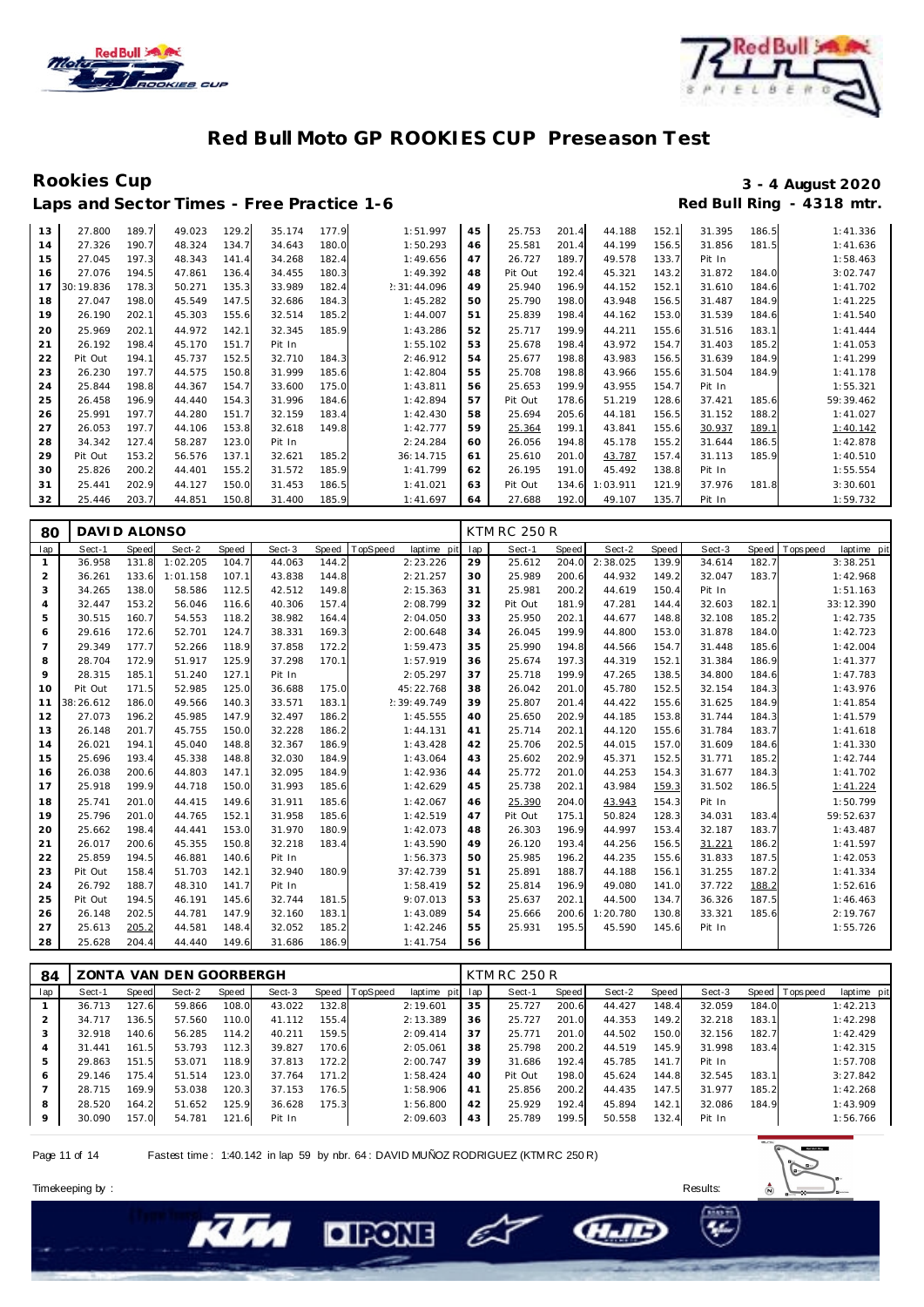



Rookies Cup<br>
1920 - 3 - 4 August 2020<br>
Red Bull Ring - 4318 mtr. Laps and Sector Times - Free Practice 1-6

| 10             | Pit Out             | 168.0 | 51.167   | 123.3        | 36.139 | 177.6 | 45:59.531               | 44  | Pit Out             | 166.2 | 46.489 | 140.6 | 32.449 | 184.3 | 31:55.828                 |
|----------------|---------------------|-------|----------|--------------|--------|-------|-------------------------|-----|---------------------|-------|--------|-------|--------|-------|---------------------------|
| 11             | 27.540              | 194.1 | 49.280   | 126.2        | 35.664 | 179.1 | 1:52.484                | 45  | 25.778              | 199.9 | 44.138 | 149.2 | 31.757 | 184.6 | 1:41.673                  |
| 12             | 27.454              | 183.8 | 49.842   | 125.3        | 35.826 | 178.5 | 1:53.122                | 46  | 25.603              | 201.0 | 44.240 | 151.7 | 31.876 | 183.7 | 1:41.719                  |
| 13             | 27.400              | 192.4 | 49.502   | 127.1        | Pit In |       | 1:58.930                | 47  | 25.755              | 198.8 | 45.248 | 146.3 | 31.865 | 185.2 | 1:42.868                  |
| 14             |                     | 183.2 | 49.349   | 129.2        | 35.596 | 178.8 | 2:49.014                | 48  | 25.876              | 199.1 | 44.799 | 147.5 | 32.175 | 185.9 | 1:42.850                  |
| 15             | 27.249              | 186.7 | 49.120   | 128.0        | 35.351 | 179.7 | 1:51.720                | 49  | 25.591              | 202.5 | 44.067 | 147.9 | 31.433 | 185.6 | 1:41.091                  |
| 16             | 26.742              | 198.0 | 48.087   | 130.1        | 35.000 | 180.6 | 1:49.829                | 50  | 25.659              | 200.2 | 44.523 | 150.8 | 32.021 | 186.2 | 1:42.203                  |
| 17             | 26.891              | 195.2 | 48.265   | 128.6        | Pit In |       | 1:59.734                | 51  | 25.578              | 201.4 | 44.057 | 143.6 | 31.725 | 184.6 | 1:41.360                  |
| 18             | Pit Out             | 176.3 | 47.968   | 135.7        | 33.741 | 184.9 | 2: 25: 30.713           | 52  | 26.060              | 190.3 | 46.841 | 142.5 | 32.677 | 186.2 | 1:45.578                  |
| 19             | 26.183              | 185.7 | 46.433   | 140.3        | 32.833 | 184.9 | 1:45.449                | 53  | 25.426              | 204.4 | 44.842 | 145.6 | 31.577 | 185.9 | 1:41.845                  |
| 20             | 26.096              | 194.1 | 45.707   | 141.4        | Pit In |       | 1:52.391                | 54  | 25.630              | 200.6 | 43.934 | 147.1 | 31.833 | 184.0 | 1:41.397                  |
| 21             | Pit Out             | 196.9 | 46.544   | 141.4        | 33.095 | 184.3 | 2:04.504                | 55  | 25.782              | 198.8 | 44.232 | 145.2 | 31.858 | 186.5 | 1:41.872                  |
| 22             | 26.086              | 199.5 | 45.518   | 144.0        | 32.945 | 184.0 | 1:44.549                | 56  | 25.570              | 203.7 | 44.024 | 148.4 | 31.577 | 184.6 | 1:41.171                  |
| 23             | 26.163              | 199.1 | 45.163   | 145.9        | 33.009 | 185.6 | 1:44.335                | 57  | 32.143              | 191.0 | 45.980 | 143.6 | 32.104 | 185.9 | 1:50.227                  |
| 24             | 25.992              | 196.2 | 44.738   | 141.7        | 32.343 | 186.5 | 1:43.073                | 58  | 25.626              | 201.4 | 44.018 | 145.9 | Pit In |       | 1:50.394                  |
| 25             | 25.843              | 196.2 | 45.037   | 142.9        | 32.328 | 185.6 | 1:43.208                | 59  | Pit Out             | 168.5 | 47.413 | 139.9 | 32.528 | 185.2 | 59:42.484                 |
| 26             | 25.720              | 193.8 | 45.482   | 141.0        | 32.482 | 187.2 | 1:43.684                | 60  | 25.747              | 196.2 | 44.203 | 153.8 | 31.840 | 184.9 | 1:41.790                  |
| 27             | 25.582              | 202.9 | 44.822   | 146.7        | 32.353 | 183.4 | 1:42.757                | 61  | 25.824              | 195.2 | 44.342 | 147.1 | 31.855 | 184.9 | 1:42.021                  |
| 28             | 25.971              | 197.7 | 45.035   | 145.2        | 32.310 | 180.6 | 1:43.316                | 62  | 25.648              | 196.2 | 43.845 | 154.3 | 31.789 | 184.0 | 1:41.282                  |
| 29             | 28.110              | 151.2 | 53.633   | 119.2        | Pit In |       | 2:07.163                | 63  | 25.998              | 193.8 | 43.939 | 154.7 | 31.806 | 183.7 | 1:41.743                  |
| 30             | Pit Out             | 193.8 | 49.417   | 125.6        | 35.409 | 182.1 | 37:11.397               | 64  | 25.972              | 196.6 | 44.399 | 147.5 | 32.084 | 186.2 | 1:42.455                  |
| 31             | 26.096              | 201.4 | 44.534   | 150.0        | 32.126 | 184.3 | 1:42.756                | 65  | 25.745              | 198.0 | 44.426 | 147.1 | 31.788 | 186.9 | 1:41.959                  |
| 32             | 25.919              | 200.2 | 44.813   | 147.9        | 32.200 | 183.7 | 1:42.932                | 66  | 25.658              | 198.8 | 44.379 | 148.8 | 31.904 | 184.0 | 1:41.941                  |
| 33             | 25.886              | 199.1 | 44.808   | 148.8        | 32.093 | 183.7 | 1:42.787                | 67  | 25.949              | 194.8 | 44.115 | 147.1 | 32.156 | 185.9 | 1:42.220                  |
| 34             | 25.599              | 202.1 | 44.435   | 151.7        | 31.811 | 184.3 | 1:41.845                | 68  | 33.622              | 160.5 | 55.957 | 124.7 | Pit In |       | 2:16.498                  |
|                |                     |       |          |              |        |       |                         |     |                     |       |        |       |        |       |                           |
| 88             | <b>ARTEM MARAEV</b> |       |          |              |        |       |                         |     | <b>KTM RC 250 R</b> |       |        |       |        |       |                           |
| lap            | Sect-1              | Speed | Sect-2   | <b>Speed</b> | Sect-3 | Speed | TopSpeed<br>laptime pit | lap | Sect-1              | Speed | Sect-2 | Speed | Sect-3 | Speed | T ops peed<br>laptime pit |
| $\mathbf{1}$   | 36.875              | 127.1 | 1:04.054 | 108.7        | 45.794 | 132.4 | 2:26.723                | 36  | 28.038              | 158.1 | 50.414 | 150.0 | 31.664 | 183.4 | 1:50.116                  |
| $\overline{2}$ | 35.426              | 140.7 | 1:04.140 | 102.7        | 45.567 | 136.7 | 2:25.133                | 37  | 25.822              | 201.0 | 44.702 | 151.7 | 31.375 | 182.1 | 1:41.899                  |
| 3              | 34.147              | 151.9 | 59.559   | 115.9        | 41.489 | 154.5 | 2:15.195                | 38  | 27.547              | 167.0 | 53.735 | 145.6 | 33.657 | 180.0 | 1:54.939                  |

| $\overline{a}$ | 35.426  | 140.7 | 1:04.140 | 102.7 | 45.567 | 136.7 | 2:25.133      | 37 | 25.822  | 201.0 | 44.702   | 151.7 | 31.375 | 182.1 | 1:41.899  |
|----------------|---------|-------|----------|-------|--------|-------|---------------|----|---------|-------|----------|-------|--------|-------|-----------|
| 3              | 34.147  | 151.9 | 59.559   | 115.9 | 41.489 | 154.5 | 2:15.195      | 38 | 27.547  | 167.0 | 53.735   | 145.6 | 33.657 | 180.0 | 1:54.939  |
| 4              | 30.959  | 168.8 | 55.774   | 111.6 | 41.231 | 158.4 | 2:07.964      | 39 | 26.552  | 193.4 | 46.088   | 153.4 | 32.885 | 180.6 | 1:45.525  |
| 5              | 30.281  | 178.3 | 55.621   | 114.2 | 40.248 | 163.4 | 2:06.150      | 40 | 26.024  | 199.1 | 44.895   | 153.0 | 31.490 | 184.0 | 1:42.409  |
| 6              | 29.811  | 181.9 | 54.195   | 114.9 | 39.927 | 167.4 | 2:03.933      | 41 | 25.785  | 200.6 | 45.285   | 152.5 | 31.407 | 186.2 | 1:42.477  |
| $\overline{7}$ | 29.950  | 173.4 | 57.288   | 121.6 | 37.992 | 171.7 | 2:05.230      | 42 | 25.623  | 201.0 | 44.597   | 151.3 | 31.763 | 184.3 | 1:41.983  |
| 8              | 28.673  | 187.0 | 51.129   | 123.0 | 36.722 | 173.1 | 1:56.524      | 43 | 25.806  | 199.9 | 45.710   | 151.7 | 31.889 | 184.9 | 1:43.405  |
| 9              | 28.443  | 192.0 | 51.974   | 121.3 | Pit In |       | 2:05.811      | 44 | 25.810  | 202.5 | 44.781   | 150.4 | 31.449 | 184.6 | 1:42.040  |
| 10             | Pit Out | 180.7 | 52.644   | 117.6 | 37.479 | 173.4 | 44:32.423     | 45 | 26.540  | 171.5 | 52.733   | 148.4 | Pit In |       | 2:01.565  |
| 11             | 27.980  | 190.3 | 50.222   | 121.9 | 36.074 | 177.3 | 1:54.276      | 46 | Pit Out | 193.8 | 46.096   | 152.5 | 32.281 | 180.3 | 31:24.675 |
| 12             | 28.602  | 182.6 | 59.960   | 121.3 | 35.801 | 176.2 | 2:04.363      | 47 | 26.302  | 194.1 | 44.670   | 155.2 | 31.929 | 180.9 | 1:42.901  |
| 13             | 27.650  | 188.0 | 50.729   | 121.3 | 36.012 | 175.3 | 1:54.391      | 48 | 26.341  | 194.1 | 44.666   | 151.3 | 31.688 | 182.7 | 1:42.695  |
| 14             | 27.673  | 184.8 | 49.959   | 124.4 | 35.573 | 175.9 | 1:53.205      | 49 | 26.061  | 195.5 | 44.498   | 152.5 | 31.596 | 181.5 | 1:42.155  |
| 15             | 28.479  | 178.0 | 51.957   | 120.5 | Pit In |       | 2:05.578      | 50 | 26.173  | 195.2 | 44.790   | 152.1 | 31.523 | 181.2 | 1:42.486  |
| 16             |         | 181.3 | 50.686   | 121.6 | 35.581 | 175.0 | 3:15.585      | 51 | 26.342  | 194.5 | 44.550   | 155.2 | 31.640 | 180.9 | 1:42.532  |
| 17             | 27.768  | 185.7 | 51.948   | 126.2 | 35.428 | 176.8 | 1:55.144      | 52 | 26.263  | 194.8 | 44.573   | 151.7 | 31.435 | 182.4 | 1:42.271  |
| 18             | 27.522  | 194.1 | 52.494   | 120.8 | Pit In |       | 2:05.795      | 53 | 26.153  | 194.8 | 44.654   | 152.1 | 31.503 | 182.4 | 1:42.310  |
| 19             | Pit Out | 179.2 | 47.958   | 132.7 | 33.719 | 182.7 | 2: 24: 53.673 | 54 | 37.766  | 161.2 | 46.267   | 154.3 | 31.923 | 181.5 | 1:55.956  |
| 20             | 26.378  | 195.5 | 46.166   | 139.2 | 32.822 | 184.6 | 1:45.366      | 55 | 27.181  | 166.2 | 46.983   | 154.3 | 31.823 | 183.7 | 1:45.987  |
| 21             | 26.088  | 195.2 | 48.245   | 130.1 | 32.265 | 182.4 | 1:46.598      | 56 | 25.845  | 200.6 | 45.537   | 150.8 | 32.059 | 180.6 | 1:43.441  |
| 22             | 26.168  | 195.2 | 45.644   | 149.6 | 32.275 | 182.4 | 1:44.087      | 57 | 27.178  | 195.5 | 46.983   | 141.7 | 33.024 | 182.7 | 1:47.185  |
| 23             | 26.524  | 193.4 | 45.357   | 148.8 | 31.973 | 184.6 | 1:43.854      | 58 | 26.314  | 194.5 | 45.541   | 149.2 | 31.571 | 183.7 | 1:43.426  |
| 24             | 26.056  | 200.2 | 44.851   | 155.6 | 31.775 | 183.7 | 1:42.682      | 59 | 25.869  | 197.3 | 44.362   | 151.3 | 31.453 | 181.5 | 1:41.684  |
| 25             | 25.904  | 200.6 | 44.924   | 150.4 | 31.465 | 181.5 | 1:42.293      | 60 | 25.781  | 201.0 | 45.006   | 152.1 | Pit In |       | 1:50.443  |
| 26             | 25.887  | 199.1 | 44.311   | 152.1 | 31.828 | 184.3 | 1:42.026      | 61 | Pit Out | 169.1 | 1:02.156 | 139.5 | 33.604 | 184.0 | 59:55.326 |
| 27             | 25.850  | 199.5 | 44.582   | 150.0 | 31.585 | 182.7 | 1:42.017      | 62 | 26.216  | 199.5 | 45.892   | 147.9 | 32.197 | 186.2 | 1:44.305  |
| 28             | 26.128  | 194.8 | 44.680   | 153.8 | 31.780 | 181.8 | 1:42.588      | 63 | 25.810  | 198.0 | 44.681   | 144.4 | 31.568 | 187.5 | 1:42.059  |
| 29             | 26.121  | 192.7 | 47.184   | 144.0 | 32.943 | 184.0 | 1:46.248      | 64 | 25.726  | 198.0 | 47.222   | 137.1 | 33.069 | 185.9 | 1:46.017  |
| 30             | 26.014  | 199.5 | 46.930   | 136.0 | Pit In |       | 1:57.974      | 65 | 25.807  | 194.8 | 45.497   | 156.1 | 31.146 | 186.2 | 1:42.450  |
| 31             | Pit Out | 156.5 | 55.097   | 132.4 | 36.869 | 169.5 | 37:48.817     | 66 | 25.886  | 195.5 | 45.777   | 149.2 | 31.466 | 187.2 | 1:43.129  |
| 32             | 26.607  | 196.2 | 45.303   | 154.7 | 32.209 | 172.8 | 1:44.119      | 67 | 25.801  | 196.2 | 44.334   | 147.9 | 32.490 | 185.6 | 1:42.625  |
| 33             | 27.693  | 192.7 | 45.824   | 146.3 | 32.160 | 186.9 | 1:45.677      | 68 | 25.828  | 191.7 | 48.518   | 133.3 | 37.660 | 186.9 | 1:52.006  |
| 34             | 25.676  | 201.4 | 46.799   | 148.8 | 33.693 | 183.7 | 1:46.168      | 69 | 26.270  | 192.0 | 48.913   | 141.4 | Pit In |       | 1:59.193  |
| 35             | 25.719  | 202.9 | 44.600   | 151.3 | 31.288 | 183.7 | 1:41.607      | 70 |         |       |          |       |        |       |           |

Page 12 of 14 Fastest time : 1:40.142 in lap 59 by nbr. 64 : DAVID MUÑOZ RODRIGUEZ (KTM RC 250 R)

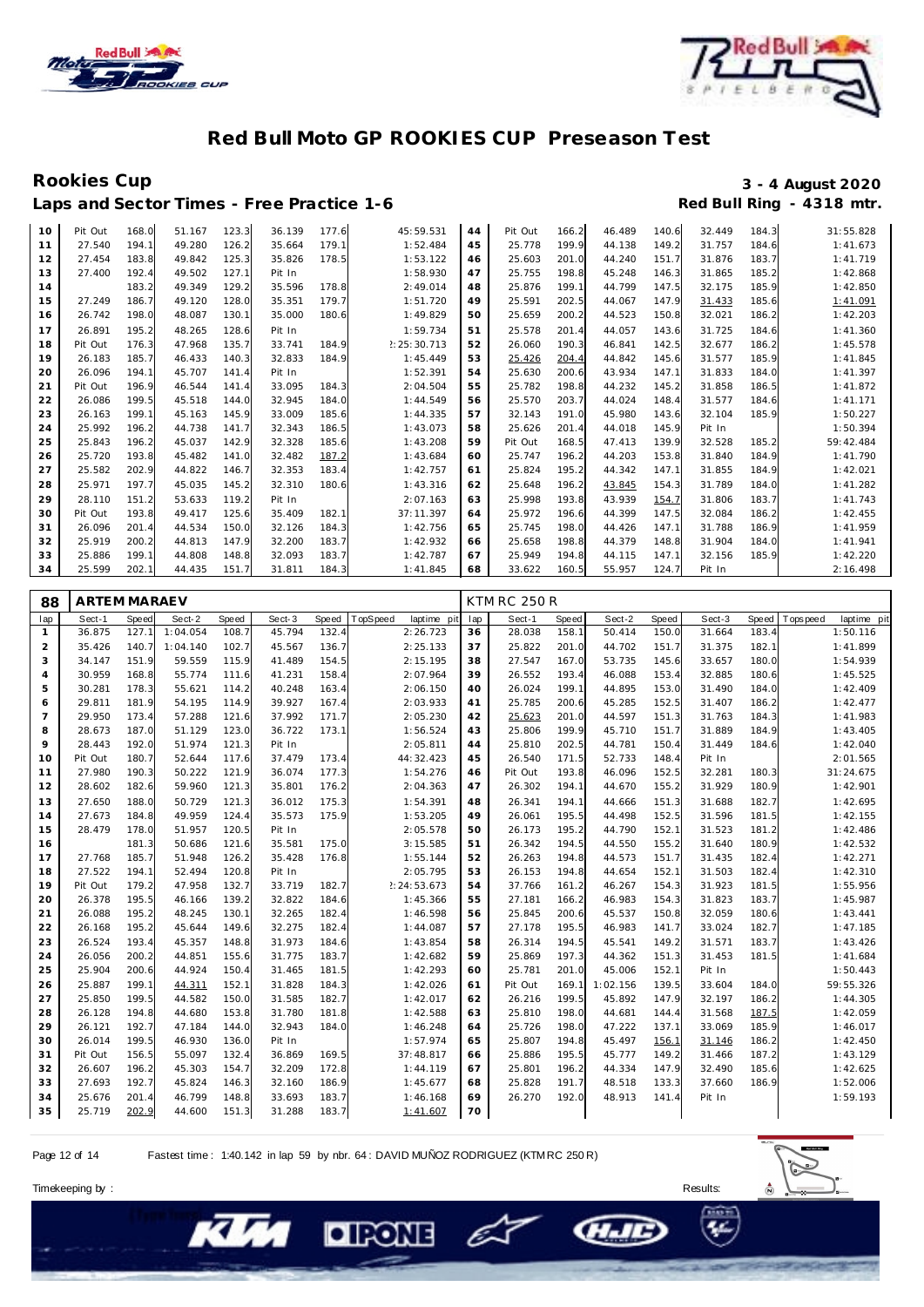



### Rookies Cup<br>
Laps and Sector Times - Free Practice 1-6 **1999 and Sector Times - Free Practice 1-6 3** - 4 August 2020 Laps and Sector Times - Free Practice 1-6

| 89             |         |              | <b>MARCOS URIARTE</b> |              |        |       |               |             |     | <b>KTM RC 250 R</b> |       |          |       |        |       |                               |
|----------------|---------|--------------|-----------------------|--------------|--------|-------|---------------|-------------|-----|---------------------|-------|----------|-------|--------|-------|-------------------------------|
| lap            | Sect-1  | <b>Speed</b> | Sect-2                | <b>Speed</b> | Sect-3 | Speed | TopSpeed      | laptime pit | lap | Sect-1              | Speed | Sect-2   | Speed | Sect-3 |       | Speed Topspeed<br>laptime pit |
| $\mathbf{1}$   | 38.261  | 126.8        | 1:04.837              | 100.7        | 44.420 | 142.1 |               | 2:27.518    | 34  | 25.887              | 199.5 | 44.781   | 153.0 | 32.367 | 185.2 | 1:43.035                      |
| $\overline{2}$ | 35.895  | 124.5        | 1:02.193              | 101.9        | 44.111 | 141.9 | 2:22.199      |             | 35  | 25.595              | 204.4 | 44.570   | 156.1 | 31.376 | 184.3 | 1:41.541                      |
| 3              | 34.645  | 131.6        | 59.690                | 106.7        | 40.934 | 155.6 | 2:15.269      |             | 36  | 26.912              | 188.0 | 50.617   | 139.2 | 31.878 | 183.1 | 1:49.407                      |
| $\overline{4}$ | 30.739  | 171.2        | 54.775                | 117.9        | 38.550 | 165.1 | 2:04.064      |             | 37  | 25.762              | 201.7 | 44.230   | 153.4 | 31.409 | 183.4 | 1:41.401                      |
| 5              | 29.659  | 174.0        | 53.351                | 116.9        | 37.798 | 170.6 | 2:00.808      |             | 38  | 26.233              | 199.5 | 48.753   | 149.2 | 35.390 | 183.4 | 1:50.376                      |
| 6              | 28.524  | 187.3        | 50.950                | 121.6        | 36.415 | 174.8 | 1:55.889      |             | 39  | 25.600              | 203.7 | 44.420   | 156.1 | 31.402 | 183.7 | 1:41.422                      |
| $\overline{7}$ | 28.022  | 189.3        | 50.195                | 126.8        | 35.957 | 174.2 | 1:54.174      |             | 40  | 27.302              | 187.0 | 46.454   | 153.4 | 31.628 | 185.2 | 1:45.384                      |
| 8              | 27.749  | 194.5        | 49.919                | 129.2        | 36.020 | 175.9 | 1:53.688      |             | 41  | 25.543              | 203.3 | 44.982   | 142.1 | 34.906 | 183.4 | 1:45.431                      |
| $\circ$        | 28.271  | 165.2        | 57.515                | 116.1        | Pit In |       | 2:16.063      |             | 42  | 30.113              | 196.6 | 47.381   | 145.2 | Pit In |       | 1:57.283                      |
| 10             | Pit Out | 166.2        | 52.320                | 119.2        | 36.478 | 176.2 | 45:25.228     |             | 43  | Pit Out             | 170.7 | 50.033   | 137.8 | 34.207 | 176.5 | 2:51.857                      |
| 11             | 27.632  | 188.0        | 49.882                | 128.9        | 35.601 | 178.2 | 1:53.115      |             | 44  | 32:46.248           | 98.7  | 1:02.555 | 127.4 | 39.169 | 180.3 | 34:27.972                     |
| 12             | 27.506  | 183.5        | 48.996                | 125.9        | 35.245 | 179.7 | 1:51.747      |             | 45  | 26.147              | 196.9 | 44.421   | 157.9 | 31.546 | 186.5 | 1:42.114                      |
| 13             | 27.081  | 177.4        | 49.570                | 127.1        | 35.218 | 179.1 | 1:51.869      |             | 46  | 25.872              | 198.8 | 46.507   | 145.2 | 32.934 | 181.8 | 1:45.313                      |
| 14             | 28.641  | 146.3        | 57.067                | 111.6        | 38.828 | 176.8 | 2:04.536      |             | 47  | 25.879              | 201.0 | 44.328   | 152.5 | 31.442 | 184.0 | 1:41.649                      |
| 15             | 27.247  | 187.3        | 48.675                | 133.3        | 34.886 | 177.6 | 1:50.808      |             | 48  | 25.767              | 198.8 | 44.226   | 158.8 | 31.412 | 181.8 | 1:41.405                      |
| 16             | 27.000  | 197.3        | 48.260                | 132.0        | 34.800 | 179.7 | 1:50.060      |             | 49  | 25.854              | 196.9 | 44.154   | 158.8 | 31.381 | 181.2 | 1:41.389                      |
| 17             | 26.901  | 195.2        | 48.650                | 132.4        | 34.881 | 178.2 | 1:50.432      |             | 50  | 26.009              | 195.9 | 47.842   | 153.8 | 31.336 | 186.9 | 1:45.187                      |
| 18             | 28.677  | 159.5        | 56.389                | 111.6        | Pit In |       | 2:14.463      |             | 51  | 25.389              | 204.4 | 45.488   | 151.3 | 32.241 | 184.3 | 1:43.118                      |
| 19             | Pit Out | 188.3        | 48.734                | 137.8        | 33.620 | 181.8 | 2: 24: 01.751 |             | 52  | 25.614              | 201.7 | 45.630   | 149.6 | 31.651 | 185.2 | 1:42.895                      |
| 20             | 26.246  | 198.4        | 46.359                | 144.0        | 32.707 | 182.4 | 1:45.312      |             | 53  | 25.623              | 203.7 | 44.034   | 158.4 | 31.352 | 185.9 | 1:41.009                      |
| 21             | 26.076  | 199.5        | 48.862                | 123.3        | 32.944 | 183.4 | 1:47.882      |             | 54  | 25.472              | 202.5 | 45.153   | 154.3 | 31.520 | 185.2 | 1:42.145                      |
| 22             | 26.103  | 198.8        | 45.486                | 147.5        | 32.345 | 184.3 | 1:43.934      |             | 55  | 25.601              | 201.4 | 44.142   | 151.7 | 31.691 | 184.0 | 1:41.434                      |
| 23             | 26.000  | 197.3        | 45.117                | 152.1        | 32.041 | 183.7 | 1:43.158      |             | 56  | 25.752              | 199.1 | 46.311   | 145.9 | 33.527 | 187.2 | 1:45.590                      |
| 24             | 26.039  | 195.9        | 44.593                | 153.4        | 31.878 | 182.4 | 1:42.510      |             | 57  | 25.612              | 194.8 | 46.404   | 153.0 | 31.395 | 187.2 | 1:43.411                      |
| 25             | 26.065  | 195.9        | 44.498                | 152.5        | 31.731 | 182.7 | 1:42.294      |             | 58  | 59:44.354           | 148.9 | 53.597   | 120.5 | 36.722 | 176.5 | 1:01:14.673                   |
| 26             | 25.969  | 196.2        | 44.348                | 154.3        | 31.794 | 183.4 | 1:42.111      |             | 59  | 27.576              | 194.5 | 46.101   | 150.0 | 35.501 | 186.9 | 1:49.178                      |
| 27             | 25.895  | 197.3        | 45.304                | 155.2        | 31.821 | 183.4 | 1:43.020      |             | 60  | 25.830              | 197.3 | 44.810   | 154.7 | 31.296 | 185.9 | 1:41.936                      |
| 28             | 25.863  | 199.5        | 44.509                | 154.3        | 31.524 | 186.5 | 1:41.896      |             | 61  | 25.835              | 193.4 | 45.381   | 149.6 | 31.488 | 186.9 | 1:42.704                      |
| 29             | 26.066  | 187.7        | 47.911                | 145.9        | 32.785 | 185.9 | 1:46.762      |             | 62  | 25.621              | 199.1 | 44.102   | 159.8 | 31.367 | 182.7 | 1:41.090                      |
| 30             | 25.653  | 202.5        | 46.225                | 141.0        | Pit In |       | 1:56.195      |             | 63  | 25.866              | 194.1 | 45.003   | 152.1 | 31.639 | 187.2 | 1:42.508                      |
| 31             | Pit Out | 131.9        | 58.638                | 127.4        | 35.693 | 173.6 | 38:03.983     |             | 64  | 25.530              | 201.7 | 44.292   | 152.1 | 31.205 | 187.5 | 1:41.027                      |
| 32             | 27.467  | 172.3        | 48.866                | 120.5        | 35.220 | 184.0 | 1:51.553      |             | 65  | 26.180              | 194.1 | 47.443   | 140.3 | 34.155 | 178.2 | 1:47.778                      |
| 33             | 25.706  | 203.3        | 44.928                | 153.8        | 31.768 | 185.2 | 1:42.402      |             | 66  | 27.345              | 186.4 | 48.767   | 142.1 | Pit In |       | 1:57.589                      |
|                |         |              |                       |              |        |       |               |             |     |                     |       |          |       |        |       |                               |

| 95             | COLLIN VEIJER |       |          |       |        |       |          |             |     | <b>KTM RC 250 R</b> |       |        |       |        |       |            |             |
|----------------|---------------|-------|----------|-------|--------|-------|----------|-------------|-----|---------------------|-------|--------|-------|--------|-------|------------|-------------|
| lap            | Sect-1        | Speed | Sect-2   | Speed | Sect-3 | Speed | TopSpeed | laptime pit | lap | Sect-1              | Speed | Sect-2 | Speed | Sect-3 | Speed | Tops pee d | laptime pit |
| -1             | 34.869        | 130.2 | 1:00.960 | 113.0 | 42.824 | 151.0 |          | 2:18.653    | 35  | 25.984              | 197.7 | 44.795 | 147.5 | 35.802 | 163.4 |            | 1:46.581    |
| $\overline{2}$ | 33.008        | 125.2 | 57.735   | 114.6 | 40.537 | 160.5 |          | 2:11.280    | 36  | 26.709              | 198.4 | 49.036 | 145.2 | Pit In |       |            | 1:56.613    |
| 3              | 31.799        | 128.8 | 56.512   | 119.7 | 39.728 | 161.4 |          | 2:08.039    | 37  | Pit Out             | 190.7 | 46.678 | 148.8 | 32.580 | 181.5 |            | 3:11.100    |
| $\overline{4}$ | 31.118        | 148.1 | 54.160   | 116.6 | 39.601 | 171.7 |          | 2:04.879    | 38  | 26.099              | 198.8 | 45.044 | 147.9 | 32.296 | 182.4 |            | 1:43.439    |
| 5              | 29.665        | 142.6 | 53.389   | 121.9 | 37.949 | 175.9 |          | 2:01.003    | 39  | 25.968              | 198.8 | 44.804 | 153.0 | 32.029 | 182.7 |            | 1:42.801    |
| 6              | 28.890        | 164.7 | 51.868   | 128.9 | 37.500 | 173.4 |          | 1:58.258    | 40  | 25.912              | 198.4 | 44.926 | 150.0 | 32.159 | 182.1 |            | 1:42.997    |
| $\overline{7}$ | 28.549        | 162.4 | 52.151   | 125.3 | 37.048 | 175.9 |          | 1:57.748    | 41  | 25.808              | 200.2 | 44.237 | 152.1 | 31.685 | 184.9 |            | 1:41.730    |
| 8              | 28.365        | 165.9 | 52.877   | 123.6 | 36.597 | 176.5 |          | 1:57.839    | 42  | 25.715              | 201.0 | 44.387 | 150.4 | 31.910 | 184.9 |            | 1:42.012    |
| 9              | 29.114        | 166.2 | 55.637   | 121.3 | Pit In |       |          | 2:09.816    | 43  | 25.595              | 203.7 | 47.631 | 142.1 | Pit In |       |            | 1:53.446    |
| 10             | Pit Out       | 171.0 | 52.473   | 123.3 | 37.043 | 174.2 |          | 46:24.026   | 44  | Pit Out             | 160.7 | 46.884 | 146.7 | 32.280 | 180.9 |            | 32:06.074   |
| 11             | 28.134        | 177.7 | 50.651   | 125.6 | 36.611 | 176.2 |          | 1:55.396    | 45  | 26.199              | 194.1 | 44.302 | 152.1 | 31.567 | 187.5 |            | 1:42.068    |
| 12             | 28.223        | 170.1 | 50.429   | 127.1 | 36.072 | 176.2 |          | 1:54.724    | 46  | 25.731              | 200.6 | 44.237 | 152.1 | 31.752 | 186.5 |            | 1:41.720    |
| 13             | 27.699        | 178.9 | 49.814   | 128.3 | 35.644 | 177.3 |          | 1:53.157    | 47  | 25.677              | 199.5 | 45.057 | 154.3 | 31.850 | 182.4 |            | 1:42.584    |
| 14             | 28.029        | 182.6 | 49.227   | 133.0 | 35.417 | 177.9 |          | 1:52.673    | 48  | 26.160              | 194.1 | 44.430 | 155.6 | 32.071 | 182.1 |            | 1:42.661    |
| 15             | 27.380        | 183.5 | 49.147   | 130.4 | 35.265 | 177.3 |          | 1:51.792    | 49  | 25.989              | 198.0 | 44.194 | 153.0 | 31.429 | 188.2 |            | 1:41.612    |
| 16             | 27.308        | 184.1 | 49.243   | 133.0 | 35.384 | 174.8 |          | 1:51.935    | 50  | 25.580              | 198.4 | 44.584 | 152.1 | 32.217 | 186.5 |            | 1:42.381    |
| 17             | 27.145        | 184.8 | 48.745   | 133.7 | 35.087 | 179.1 |          | 1:50.977    | 51  | 25.505              | 202.9 | 44.175 | 153.0 | 31.528 | 187.8 |            | 1:41.208    |
| 18             | 28.258        | 162.2 | 53.282   | 129.5 | Pit In |       |          | 2:04.049    | 52  | 25.773              | 198.0 | 46.315 | 151.7 | 32.882 | 184.6 |            | 1:44.970    |
| 19             | Pit Out       | 190.7 | 46.107   | 146.7 | 35.364 | 182.7 |          | 2:24:30.383 | 53  | 25.859              | 197.3 | 45.008 | 148.4 | 31.734 | 185.9 |            | 1:42.601    |
| 20             | 26.279        | 199.1 | 45.326   | 146.3 | 32.668 | 184.3 |          | 1:44.273    | 54  | 25.423              | 201.4 | 44.398 | 152.1 | 31.766 | 184.0 |            | 1:41.587    |
| 21             | 25.679        | 205.6 | 44.840   | 150.4 | 31.993 | 186.2 |          | 1:42.512    | 55  | 25.666              | 201.4 | 44.042 | 150.4 | 31.590 | 184.0 |            | 1:41.298    |
| 22             | 25.730        | 202.5 | 44.788   | 149.2 | 31.779 | 186.5 |          | 1:42.297    | 56  | 25.630              | 201.4 | 44.208 | 150.4 | 31.481 | 187.2 |            | 1:41.319    |
| 23             | 25.573        | 199.1 | 45.083   | 146.7 | 31.831 | 188.2 |          | 1:42.487    | 57  | 26.971              | 188.0 | 50.893 | 145.9 | 32.049 | 183.7 |            | 1:49.913    |
| 24             | 25.772        | 200.2 | 44.665   | 149.2 | 32.116 | 185.6 |          | 1:42.553    | 58  | 25.903              | 199.5 | 44.456 | 151.7 | Pit In |       |            | 1:50.686    |

– C

**CHAID** 

Page 13 of 14 Fastest time : 1:40.142 in lap 59 by nbr. 64 : DAVID MUÑOZ RODRIGUEZ (KTM RC 250 R)

**DIRONE** 

Timekeeping by : Results: